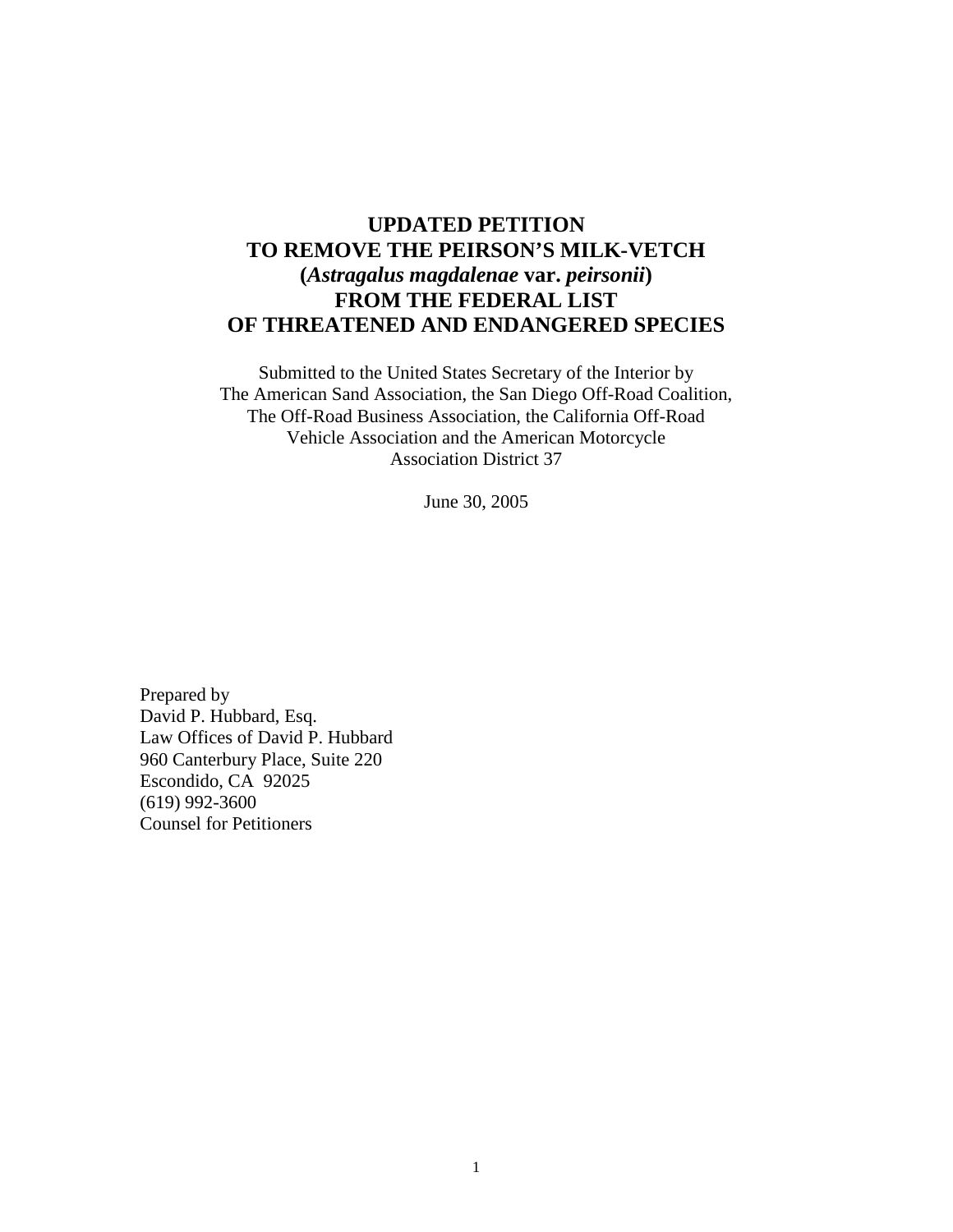#### **EXECUTIVE SUMMARY**

The Peirsons' Milk-Vetch (*Astragalus Magdalanae* var*. peirsonii*) is a short-lived perennial plant that is indigenous to the Imperial Sand Dunes of southern California.<sup>[1](#page-1-0)</sup> As a desert plant, it has developed adaptations allowing it to survive and reproduce in the hot, dry, windswept dunes where it lives. Due to perceived declines in the plant's population, in 1998, the Department of Interior ("DOI") listed the Peirson's milk-vetch as a threatened species.

Unfortunately, DOI based its decision to list the Peirson's milk-vetch on a limited number of plant studies, none of which were comprehensive or provided population trend data. For the most part, the studies were small "snapshots" of the Peirson's milk-vetch's status within certain portions of the sand dunes. No overall census of the plant had been performed; and no one replicated or peer reviewed the few studies that had been conducted.

This "data gap" has now been filled. Recent, multi-year studies conducted by the Bureau of Land Management ("BLM") and Arthur M. Phillips III, Ph.D. establish that the Imperial Sand Dunes support hundreds of thousands of Peirson's milk-vetch, and that the plant's seed bank is well-stocked and constantly being replenished. For example, in March 2005, Dr. Phillips counted 77,922 live Peirson's milk-vetch plants at 25 study sites.<sup>[2](#page-1-1)</sup> Using conservative extrapolation assumptions, he concluded that the dunes supported approximately 173,328 Peirson's milk-vetch (above-ground). Many of these

<sup>&</sup>lt;sup>1</sup> The Imperial Sand Dunes are also known as the "Algodones Dunes."

<span id="page-1-1"></span><span id="page-1-0"></span> $2$  Dr. Phillips identified these 25 study sites during a survey conducted in 2001. He has returned to them each year since that time to count plants and thereby develop multi-year, repetitive data on the Peirson's milk-vetch. See, Phillips and Kennedy, "The Life History of Peirson's Milkvetch (*Astragalus magdalenae*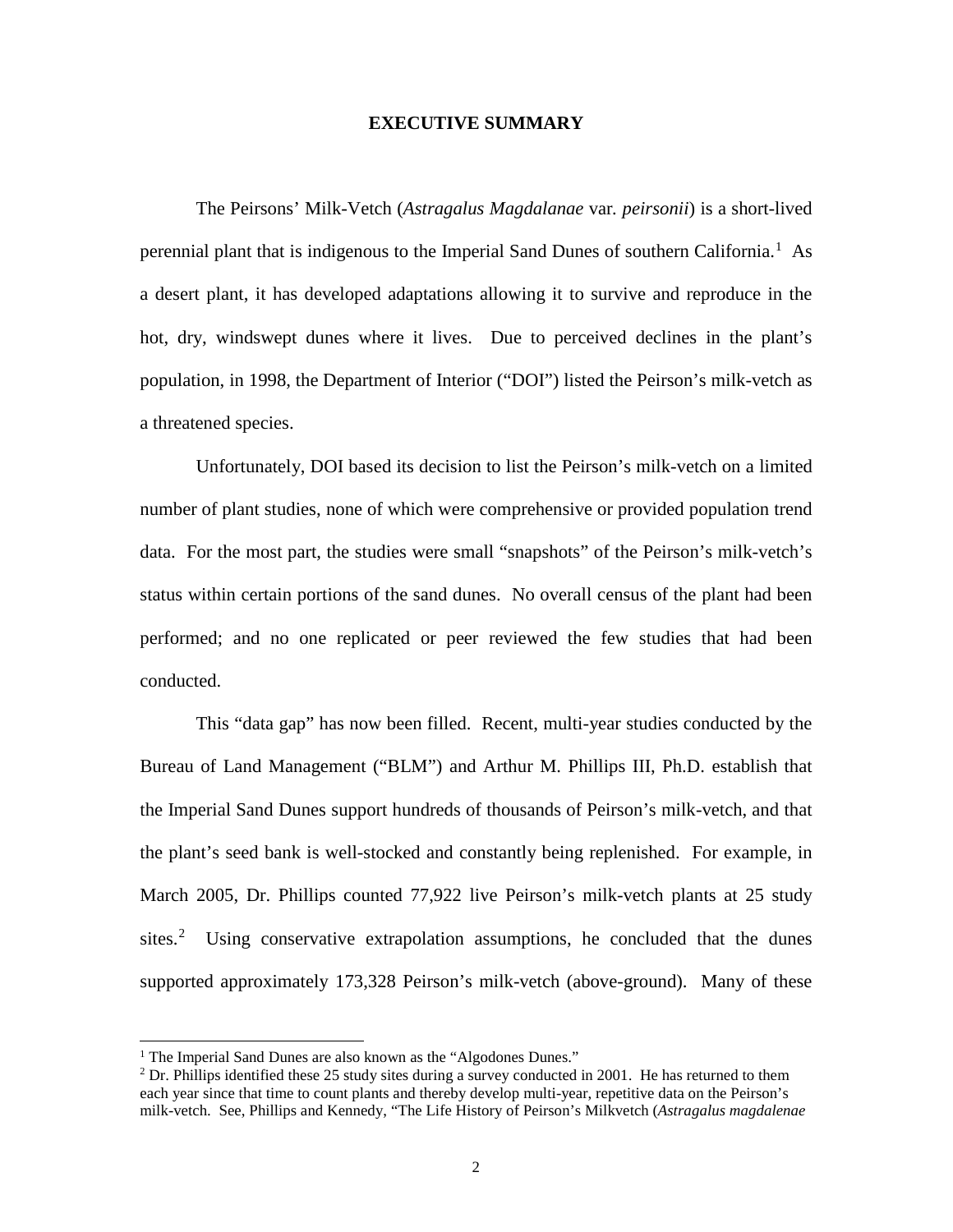plants had actually germinated in the fall of 2004 in response to heavy rains in October and November. As a result, these "fall germinants" were already flowering by spring 2005, preparing to drop seed and contribute to the seed bank.

It is important to note that the 25 study plots that Dr. Phillips surveyed in March 2005 lie within those portions of the dunes that are open to off-highway vehicles ("OHVs"). Dr. Phillips not only determined that the Peirson's milk-vetch exists in great numbers in these areas, but that OHVs rare come in contact with the plant. This finding dispels one of the key myths surrounding the Peirson's milk-vetch and its status as a "threatened" species.

When DOI issued its listing decision, it indicated that Off-Highway Vehicles ("OHVs") were the biggest threat to the Peirson's milk-vetch. This assertion was based primarily on a 1990 study prepared by ECOS at the request of BLM, which has regulatory jurisdiction over the Imperial Sand Dunes. Two years after the listing decision became official, however, BLM abandoned the ECOS Study, finding its methodology unreasonably biased in terms of sampling locations. According to BLM, the ECOS Study inflated the effects of OHV recreation on the Peirson's milk-vetch population.

BLM's dissatisfaction with the ECOS Study, however, did not cause DOI to reverse or revisit its decision to list the Peirson's milk-vetch as a threatened species. As a result, the Peirson's milk-vetch has retained its status as a listed species and continues to drive BLM's land use decisions in the Imperial Sand Dunes.<sup>[3](#page-2-0)</sup>

var. *peirsonii*) in the Algodones Dunes, California, 2004-2005," June 2005, (the "Phillips 2005 Report"). A copy of this report is attached hereto as Exhibit 2.

<span id="page-2-0"></span> $3$  In March 2000, the Center for Biological Diversity ("CBD") filed suit against BLM alleging, among other things, that BLM had failed to consult with the United States Fish and Wildlife Service ("USFWS") regarding activities in the Imperial Sand Dunes Recreation Area ("ISDRA") and their potential impacts on the Peirson's milk-vetch, as required under Section 7 of the Endangered Species Act ("ESA"). To settle this aspect of the lawsuit, BLM agreed to close approximately 49,000 acres of the ISDRA to vehicle use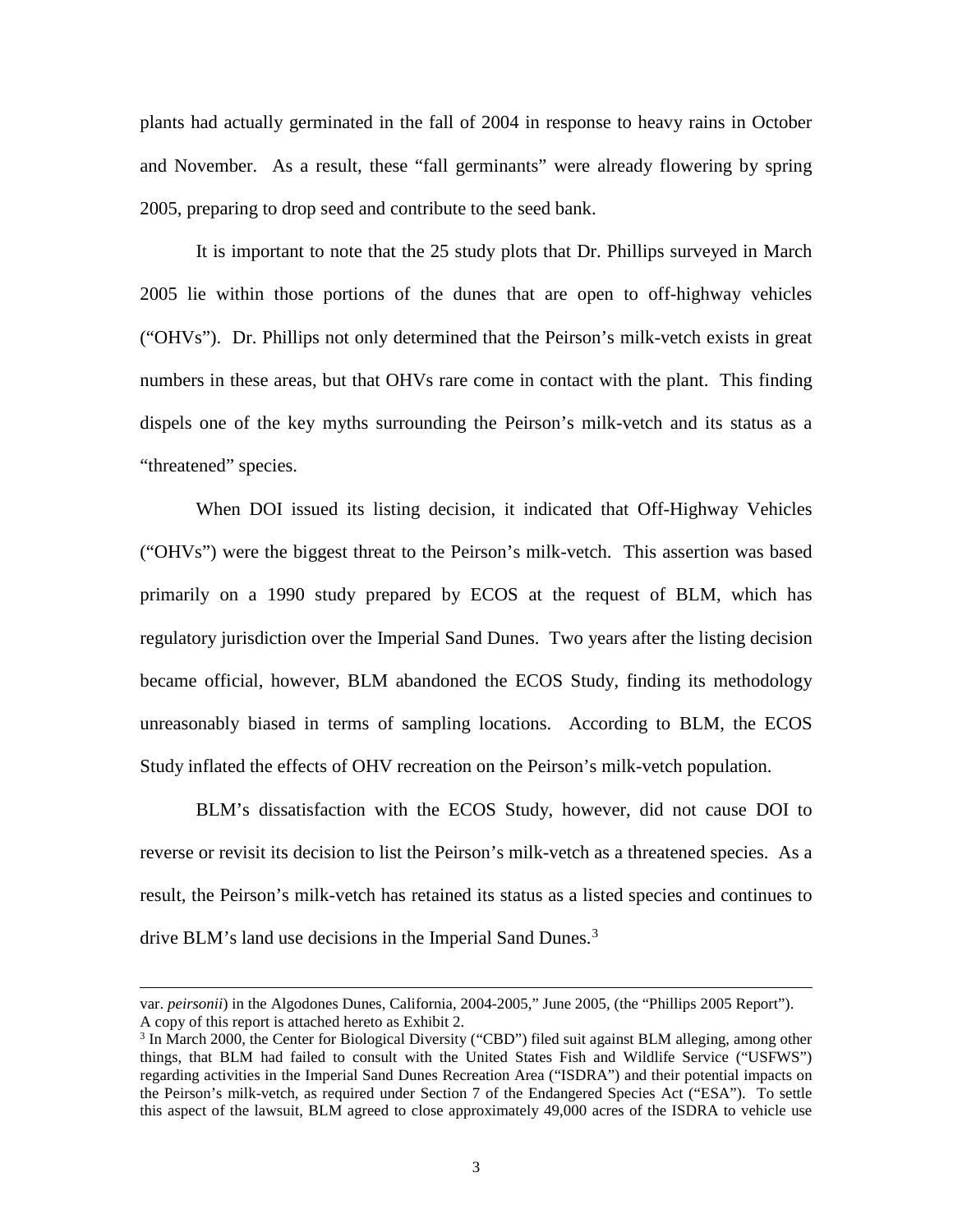In November 2000, BLM issued a monitoring report on the status of six sensitive plant species, including the Peirson's milk-vetch, which reside in the Imperial Sand Dunes. This study concluded that the Peirson's milk-vetch had "increased significantly" in both abundance and frequency between 1977 and 1998, and that the plant actually fared better in the OHV-open areas than it did in the Wilderness Area that has long been closed to vehicle use. The November 2000 study explained these findings as follows:

> Although all 6 species [including the Peirson's milk-vetch] appear to be at least as widespread and abundant in the entire open area in 1998 as they were in 1977, this likely results from the fact that OHV use in the open areas does not encroach – at least very intensively – on much of the habitat of the plants in relatively large portions of the open area away from OHV staging areas.<sup>[4](#page-3-0)</sup>

The 2000 Monitoring Report, however, did not include actual plant counts, so it could not provide reliably precise population trend data. This shortcoming prompted the American Sand Association ("ASA") to fund an independent census of the Peirson's milk-vetch. The point of this effort was to determine with precision how many Peirson's milk-vetch plants reside in the Imperial Sand Dunes. Actual plant counts, not random sampling and transect runs, would be used to answer this question.

To perform the Peirson's milk-vetch census, ASA hired Dr. Phillips and Debra Kennedy, both consultants with Thomas Olsen Associates ("TOA"). In March and April

until (1) it completed a proper consultation with USFWS, and (2) adopted a new management plan for the ISDRA, including the interim closure area. The settlement agreement and the interim closure went into effect on November 3, 2000.

<span id="page-3-0"></span><sup>4</sup> BLM November 2000 Monitoring Study, at 35-36. A copy of the November 2000 Monitoring Study is attached to this Petition as Exhibit 3.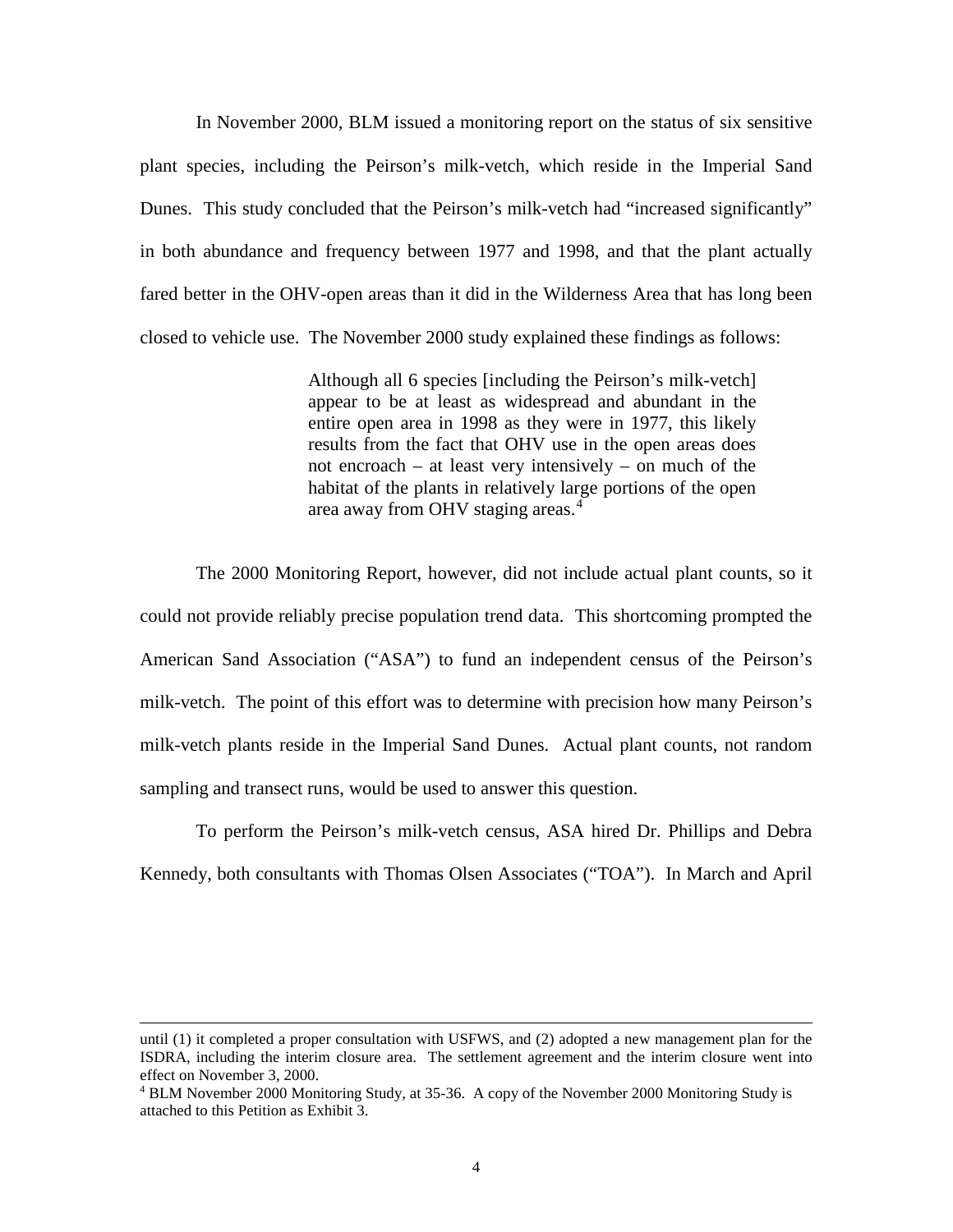of 2001, Dr. Phillips and Ms. Kennedy, along with a team of assistants, counted 71,926 Peirson's milk-vetch plants *in the open-riding areas alone.*[5](#page-4-0)

Dr. Phillips compiled his data in a report dated July 2001 (the "TOA Report"), which ASA submitted to USFWS and BLM that same month. The TOA Report did more than just confirm the basic conclusions of BLM's November 2000 Monitoring Study – *i.e.,* that the Peirson's milk-vetch is more abundant now than it was in 1977 and is not significantly affected by OHV use. The report showed that the Peirson's milk-vetch is *so* abundant that it no longer qualifies as "threatened" under the ESA.

On October 24, 2001, ASA, along with the Off-Road Business Association ("ORBA") and the San Diego Off-Road Coalition ("SDORC"), submitted to the Secretary of the Interior a *Petition to Remove the Peirson's milk-vetch from the Federal List of Threatened and Endangered Species* (the "Delisting Petition"). On the strength of BLM's 2000 Monitoring Report and the 2001 TOA Report, the Delisting Petition argued that the original decision to list the Peirson's milk-vetch in 1998 was in error, and that recently developed data show that the plant is abundant, thriving, not seriously threatened by OHV use or other human activities, and no longer requires the protections afforded by the ESA.

On September 5, 2003, USFWS published its "90-day" preliminary finding on the Delisting Petition, stating that it presented sufficient evidence to warrant further review. [6](#page-4-1) But on May 28, 2004, USFWS issued a final decision formally denying the petition on

<span id="page-4-0"></span> $<sup>5</sup>$  The TOA team was not permitted to enter or perform plant counts in the areas closed to OHV use.</sup> However, Dr. Phillips and Ms. Kennedy conducted helicopter "fly-overs" of these areas and found that they, too, support a large number of Peirson's milk-vetch colonies. Dr. Phillips noted the GPS coordinates of each colony observed during the fly-overs.

<span id="page-4-1"></span><sup>6</sup> See Exhibit 6 to this petition.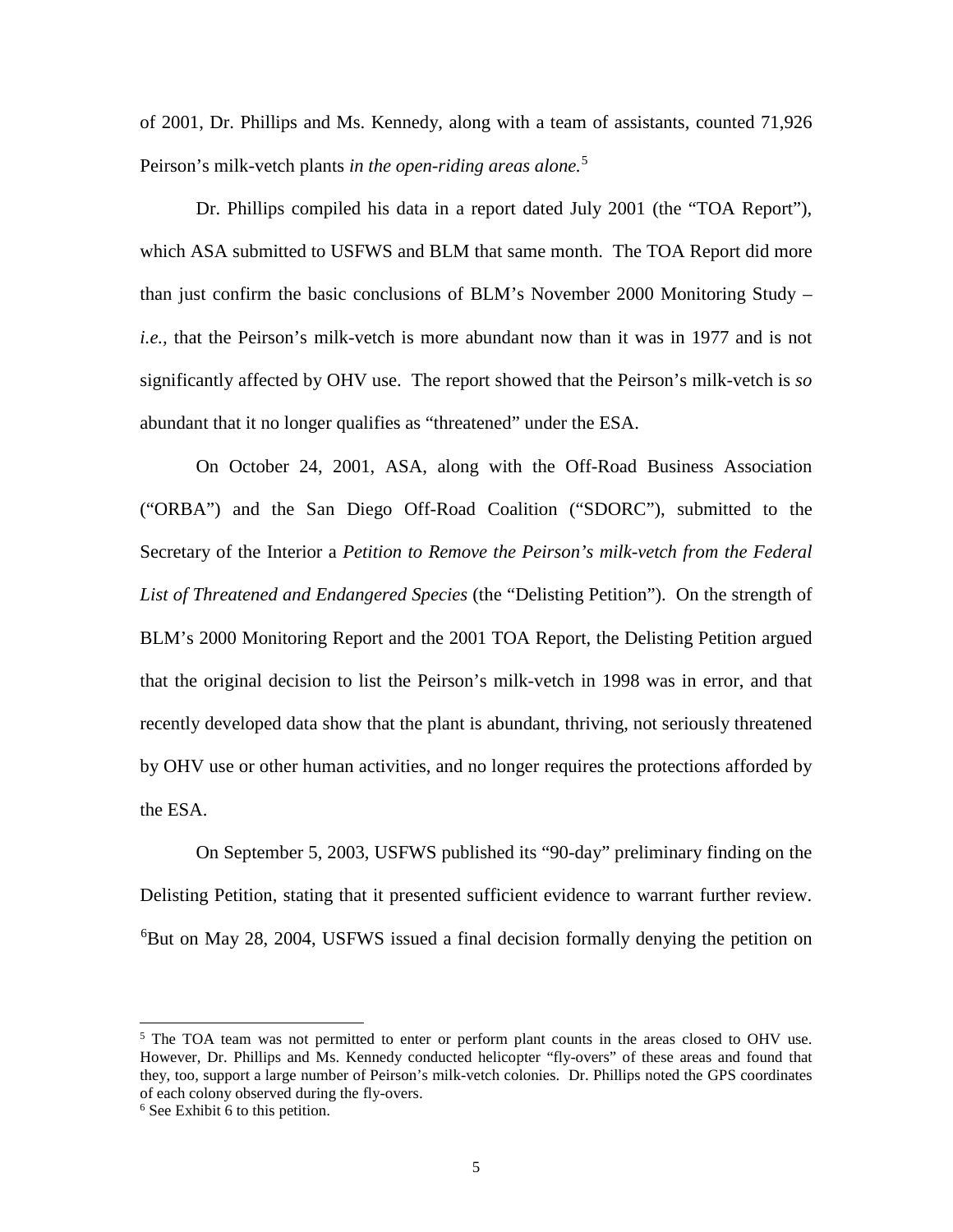grounds that the Peirson's milk-vetch still needed protection and "should remain classified as a threatened species."[7](#page-5-0)

As will be discussed below, we believe the data presented in the original petition showed clearly that the Peirson's milk-vetch is not a threatened species; and for this reason we believe that USFWS erred when it denied the delisting petition. The point of this "revised" petition, however, is not to challenge USFWS's decision, but to demonstrate, through four years of additional data collection, that the Peirson's milkvetch is even more abundant than was reported in ASA, *et al.'s* original petition, and that the plant's population and reproductive capacity are so stable and strong as to warrant delisting.

Simply put, if USFWS, in 1998, had had sufficient data on the Peirson's milkvetch life-cycle and reproductive strategies, it likely would have determined that the listing was unnecessary in the first place. However, even if one assumes the original listing decision was valid, the data now show that the Peirson's milk-vetch has recovered sufficiently and may now safely be removed from the federal list.

The data presented in this new petition represent seven years of plant monitoring by BLM (1998-2004) and five years of repetitive studies of Peirson's milk-vetch colonies by Dr. Phillips (2001-2005). In addition, Dr. Phillips has supplemented the plant data with a quantitative assessment of the Peirson's milk-vetch seed bank. Not only has he counted the seeds, he has analyzed the manner in which the seed bank is replenished over successive growing seasons. In short, the Peirson's milk-vetch studies conducted by Dr. Phillips between 2001 and 2005 represent the most comprehensive and focused

<span id="page-5-0"></span><sup>&</sup>lt;sup>7</sup> USFWS 12-Month Finding on Petition to Delist Peirson's milk-vetch, May 28, 2004, at p.35. A copy of this document is attached to this petition as Exhibit 4.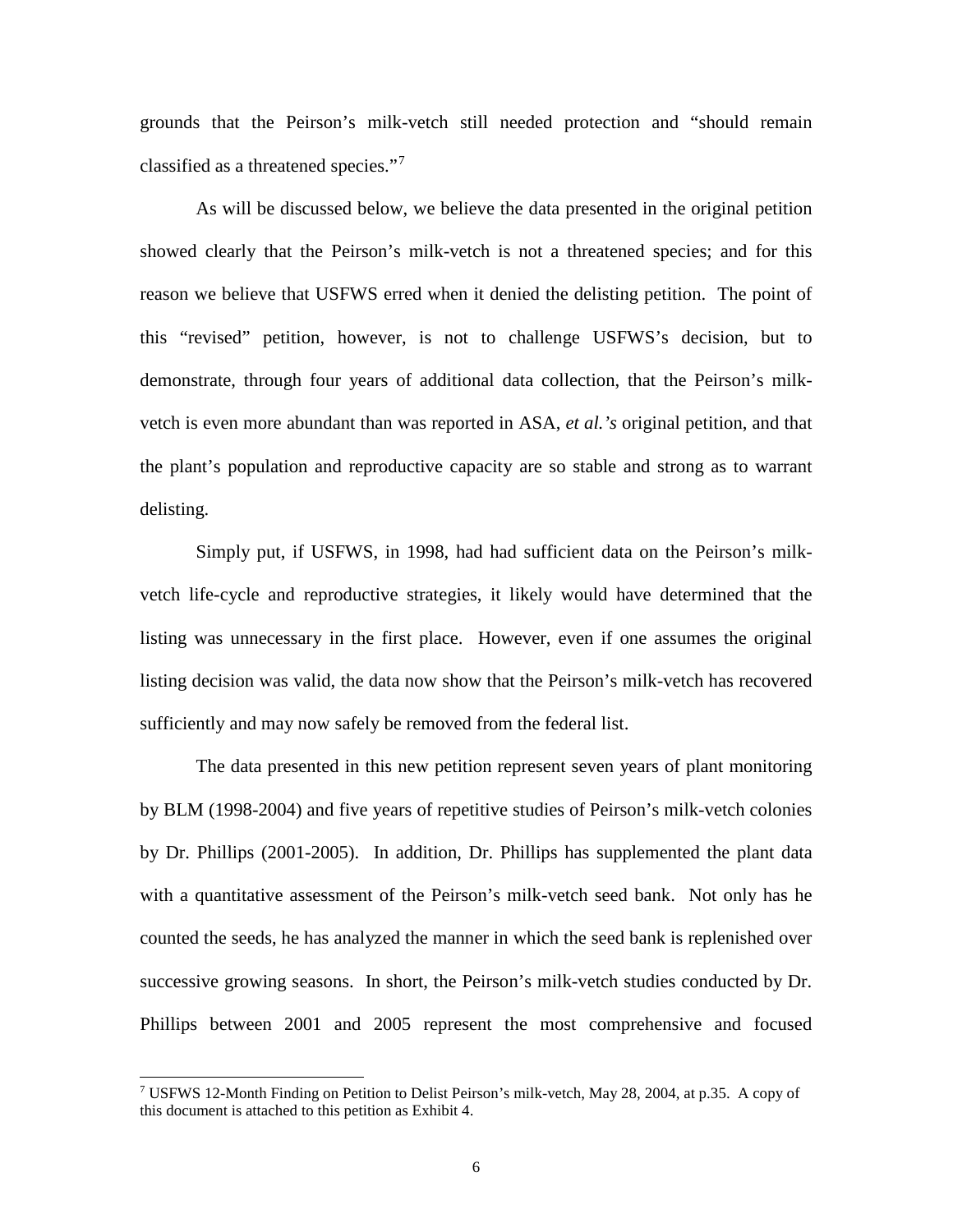evaluations of the Peirson's milk-vetch ever undertaken. In terms of analytical depth they even surpass the plant monitoring studies BLM conducted between 1998 and 2004.

Not surprisingly, the data gathered by Dr. Phillips largely coheres with the data gathered by BLM. Though obtained through different methods, the Phillips data and the BLM data tell the same story: The above-ground expression of Peirson's milk-vetch plants in the Imperial Sand Dunes fluctuates radically in response to rainfall and changes in temperature, but the plant population remains large and stable – a function of the enormous size of the Peirson's milk-vetch seed bank (conservatively estimated at 2.5 million seeds).

When climate conditions are favorable, as they were in the 2004-2005 growing season for example, more than 173,000 individual plants may sprout and push through the light crust of sand.<sup>[8](#page-6-0)</sup> During periods of drought, or when winter temperatures are higher than normal, fewer Peirson's milk-vetch seeds germinate, reducing significantly the number of plants that can be seen growing on the surface of the dunes. These fluctuations are normal, however, and do not disrupt or damage the reproductive capacity of the species. The Peirson's milk-vetch's seed bank remains robust and full of potential, as the seeds themselves can lie dormant (but viable) for years, waiting for climate conditions to become ideal.

Dr. Phillips also confirmed that the Peirson's milk-vetch, in years when there is adequate rainfall in October/November, experiences *two* germination seasons, one in the fall and one in the late winter. The "fall" germinants actually mature quickly enough to

<span id="page-6-0"></span><sup>8</sup> In its March 2005 Monitoring Study, BLM estimated that approximately 280,000 Peirson's milk-vetch plants were growing in the Imperial Sand Dunes in the spring of 2004. This estimate includes the Wilderness Area and the interim closure area. Dr. Phillips' estimate of 173,000 plants is for the spring of 2005. Still, 173,000 plants is an extremely large number.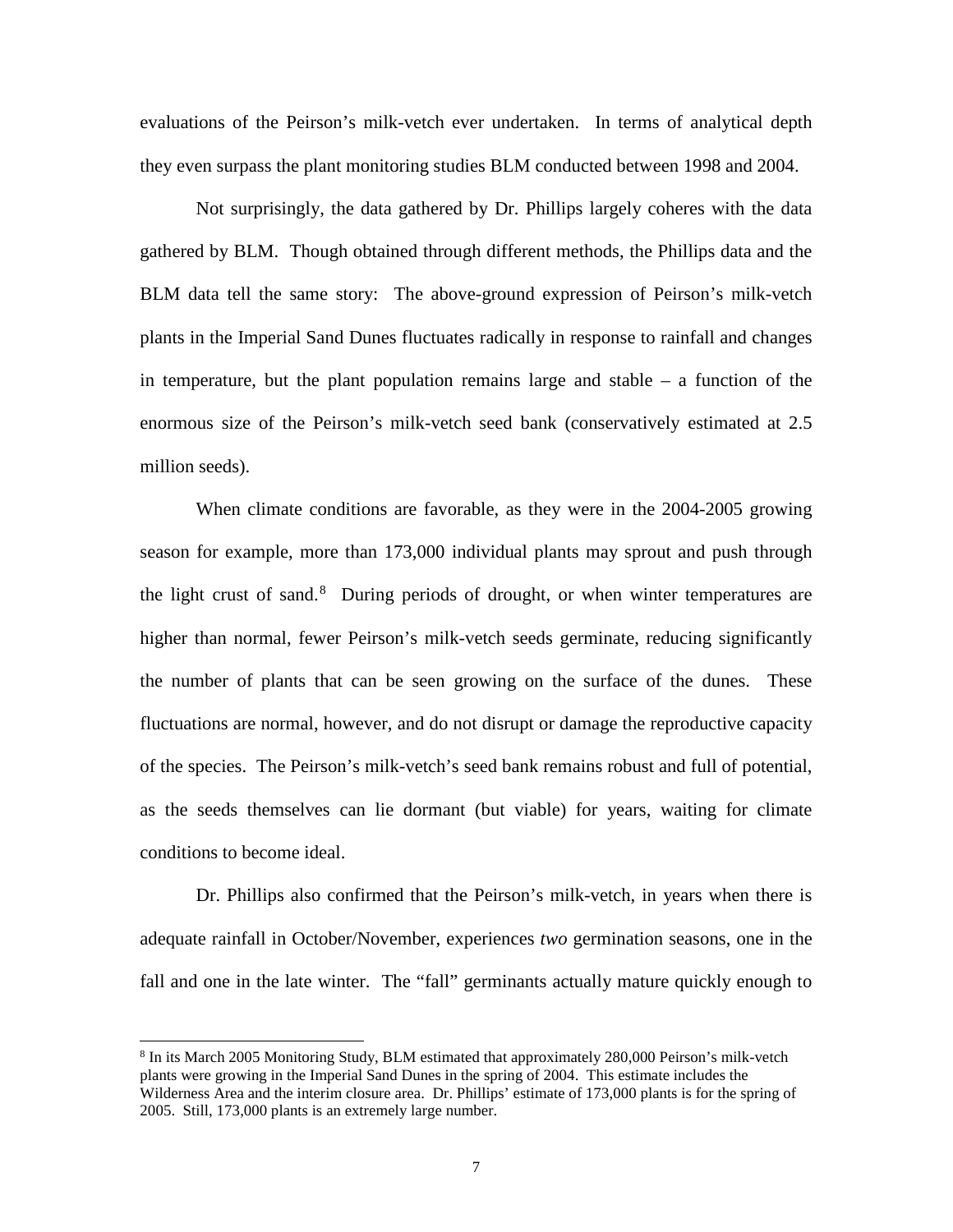set seed by the end of April, before the intense summer heat kills most of the plants. As a result, these "precocious" first-year plants contribute significantly to the seed bank in their first few months of life. This is critical to the reproductive success of the Peirson's milk-vetch, because the vast majority of first-year plants (whether they germinated in October or March) do not make it through the hot, dry summer into the next winter's growing season. The few second-year plants that *do* survive certainly produce a great many seeds when considered on a per-plant basis but, year-to-year, there may not be enough of them to keep the seed bank adequately stocked (or to explain why the seed bank is so robust in terms of numbers). Fortunately, the Peirson's milk-vetch's reproductive strategy does not depend entirely on this small cohort of fecund second-year survivors. The "fall" first-year plants also contribute significantly to the reproductive success of the species – albeit on a fewer seed-per-plant basis.

Dr. Phillips first advanced this theory of "dual" germination events in the TOA Report (2001). USFWS, however, was not persuaded; and it its 50-page decision denying the Delisting Petition (May 28, 2004), USFWS repeatedly criticized Dr. Phillips on this point, arguing that he had mistakenly identified the seed-bearing plants as first-years when in fact they were second-years.<sup>[9](#page-7-0)</sup> The data Dr. Phillips has compiled since 2001, especially the 2004-2005 growing season data, more than answer this criticism and establish that large numbers of Peirson's milk-vetch do indeed germinate in the fall if conditions are favorable, and that these early germinants set seed before summer.

<span id="page-7-0"></span>Dr. Phillips was also able to confirm in his later surveys that OHV use does not pose a serious threat to the Peirson's milk-vetch or its continued viability in the dunes – a view supported by BLM's most recent monitoring report ("There is no evidence of any

8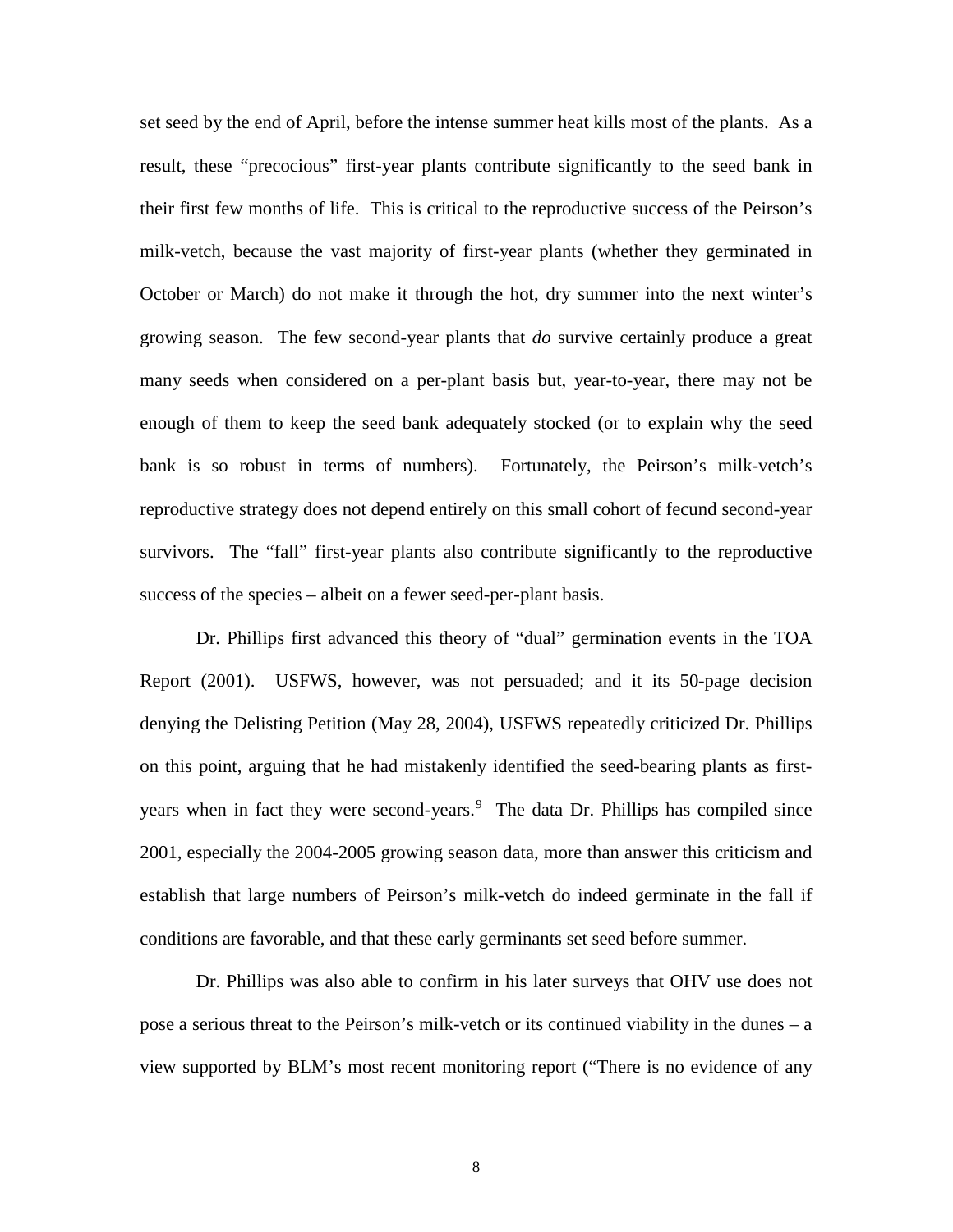OHV effect on either Peirson's milk-vetch or Algodones Dunes sunflower." BLM March 2005.)

Ultimately, the data compiled by BLM and Dr. Phillips compel the following four conclusions: (1) the Peirson's milk-vetch is remarkably well-adapted to its environment; (2) when weather conditions permit, the plant will express itself above-ground in profound numbers (*i.e.,* more than 280,000 individuals); (3) the Peirson's milk-vetch seed bank contains, by conservative estimate, more than 2.5 million seeds buried just below the surface of the sand, and is replenished in the course of two or three growing seasons; and (4) neither OHV use nor any other human activity significantly interferes with any aspect of the Peirson's milk-vetch life-cycle. In short, the Peirson's milk-vetch is not threatened.

<sup>9</sup> See Exhibit 4, at pp. 8-9.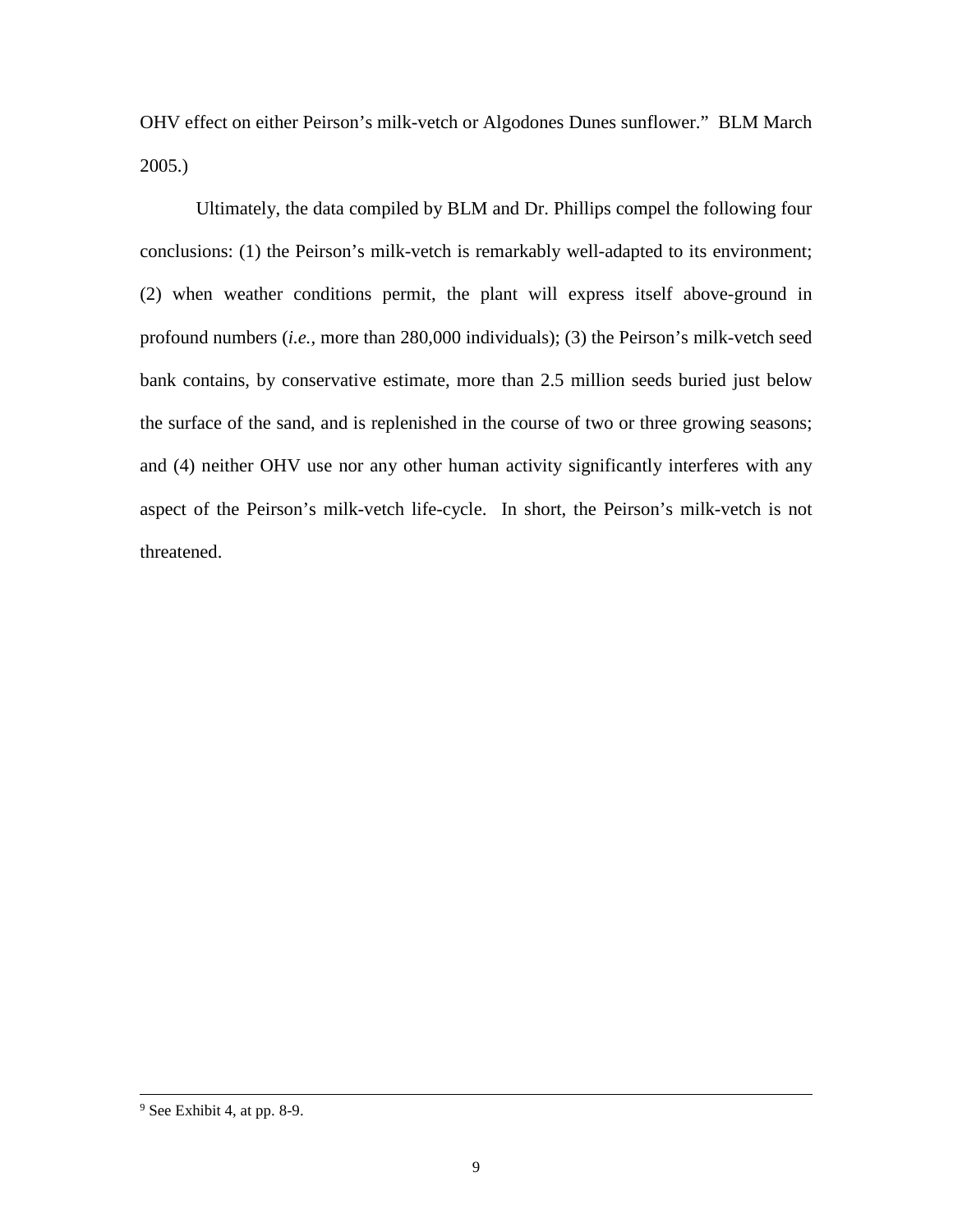### **I. INTRODUCTION**

Pursuant to Section  $4(b)(3)$  of the Endangered Species Act<sup>[10](#page-9-0)</sup> and Title 5, Section  $553(e)$  of Administrative Procedures Act,<sup>[11](#page-9-1)</sup> the American Sand Association, San Diego Off-Road Coalition, the Off-Road Business Association, the California Off-Road Vehicle Association, and the American Motorcycle Association District 37 ("ASA, *et al.*") hereby submit this petition to remove the Peirson's milk-vetch (*Astragalus magdalenae* var. *peirsonii*) from the federal list of threatened and endangered species. The Peirson's milkvetch is a perennial desert plant that resides in the Imperial Sand Dunes of southeastern California, on lands under the control of BLM, an agency within the Department of the Interior ("DOI").

On October 6, 1998, the DOI listed Peirson's milk-vetch as a "threatened" plant species and identified OHV use in the Imperial Sand Dunes as the primary threat to the Peirson's milk-vetch's survival. However, data developed since the 1998 listing decision indicate that: (1) the Peirson's milk-vetch population is thriving in its traditional range, despite continued OHV use; (2) the Peirson's milk-vetch population consists of more than 173,000 individual plants (appx. 280,000 according to BLM's 2004 study survey)<sup>[12](#page-9-2)</sup> and a seed bank estimated to contain more than 2.5 million seeds; (3) the original listing was in error; and (4) even if the original listing was valid given the limited data available at the time (1998), the plant has sufficiently "recovered" in the meantime. These recent findings – *which were generated as a result of the first multi-year, repetitive plant* 

<span id="page-9-2"></span><span id="page-9-0"></span> $10$  16 U.S.C. § 1533(b)(3).

<span id="page-9-1"></span> $11$  5 U.S.C. § 553(e).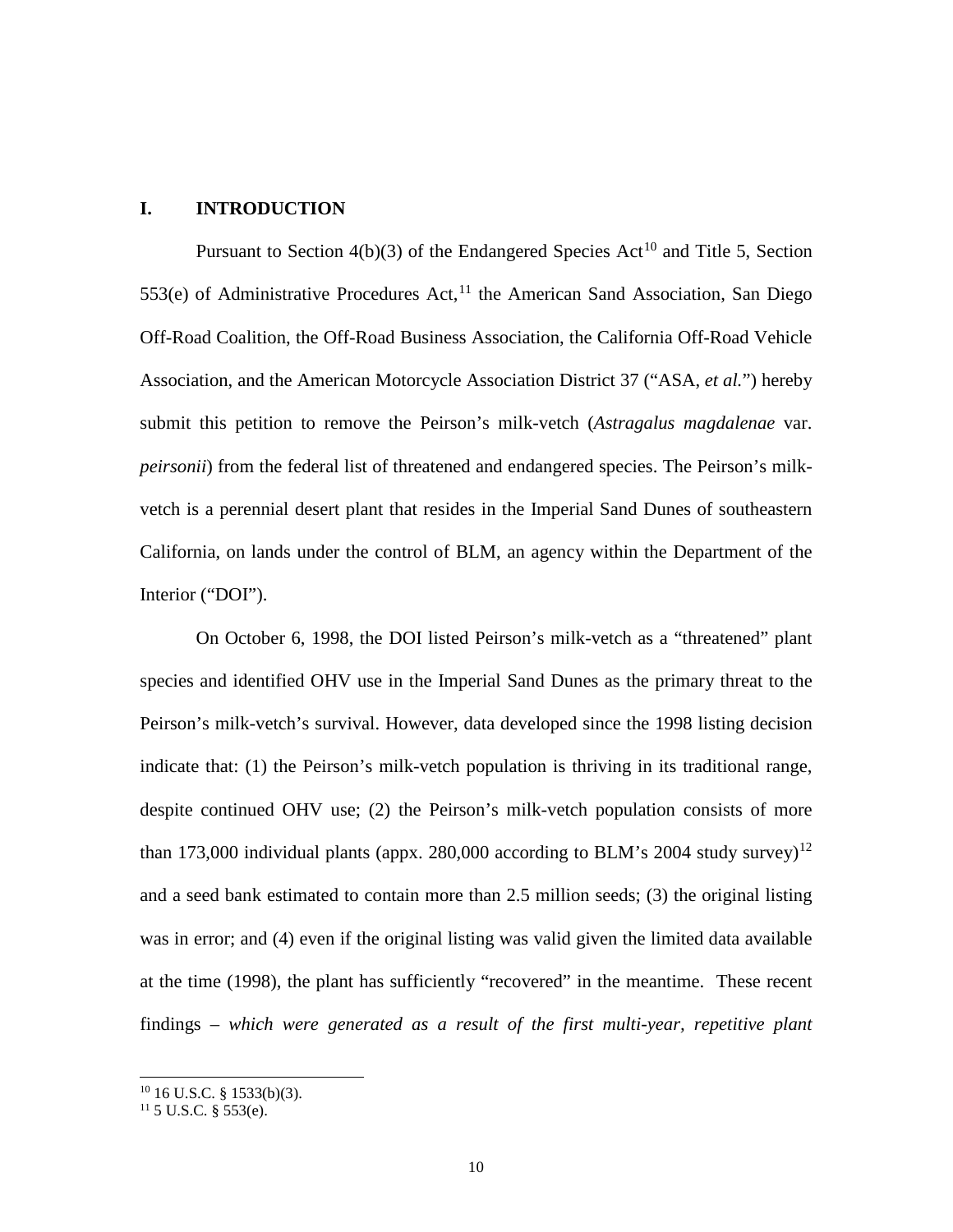*surveys ever conducted in the Imperial Sand Dunes* – demonstrate that the Peirson's milk-vetch is not threatened and should be removed from the Federal list of threatened and endangered species.

## **II. SUMMARY OF ARGUMENT**

Petitioners' argument in support of this request to remove the Peirson's milkvetch from the list of "threatened" species can be summarized as follows:

#### **A. The Original Listing Was Made Without an Actual Plant Count**

When the DOI adopted the Final Rule listing the Peirson's milk-vetch as threatened, it did so without benefit of "abundance data" showing how many Peirson's milk-vetch plants actually exist. In various letters and memoranda, staff from both BLM and USFWS expressed concern over this critical shortcoming and stressed the need for abundance data when making a listing decision.

### **B. The Original Listing Relied On Field Studies That the BLM Has Since Determined Were Biased and Scientifically Unsound**

Of the technical material used in the Peirson's milk-vetch listing decision, DOI relied most heavily on a 1990 study by ECOS, Inc. (the "1990 ECOS Study"), which concluded that the Peirson's milk-vetch was in sharp decline as a result of OHV use in the Imperial Sand Dunes.<sup>[13](#page-10-0)</sup> However, in a report published in November 2000, the BLM determined that the 1990 ECOS Study (which BLM had commissioned and paid for) was biased in its methodology and tended to inflate the impacts of OHV use on Peirson's milk-vetch.<sup>14</sup> For this reason, BLM abandoned the 1990 ECOS Study and the monitoring

 $12$  The results of this survey were published in a report issued in March 2005.

<span id="page-10-0"></span> $13$  A copy of the 1990 ECOS Study is attached to this petition as Exhibit 5.

<span id="page-10-1"></span><sup>&</sup>lt;sup>14</sup> A copy of BLM's November 2000 Monitoring Report is attached to this petition as Exhibit 3.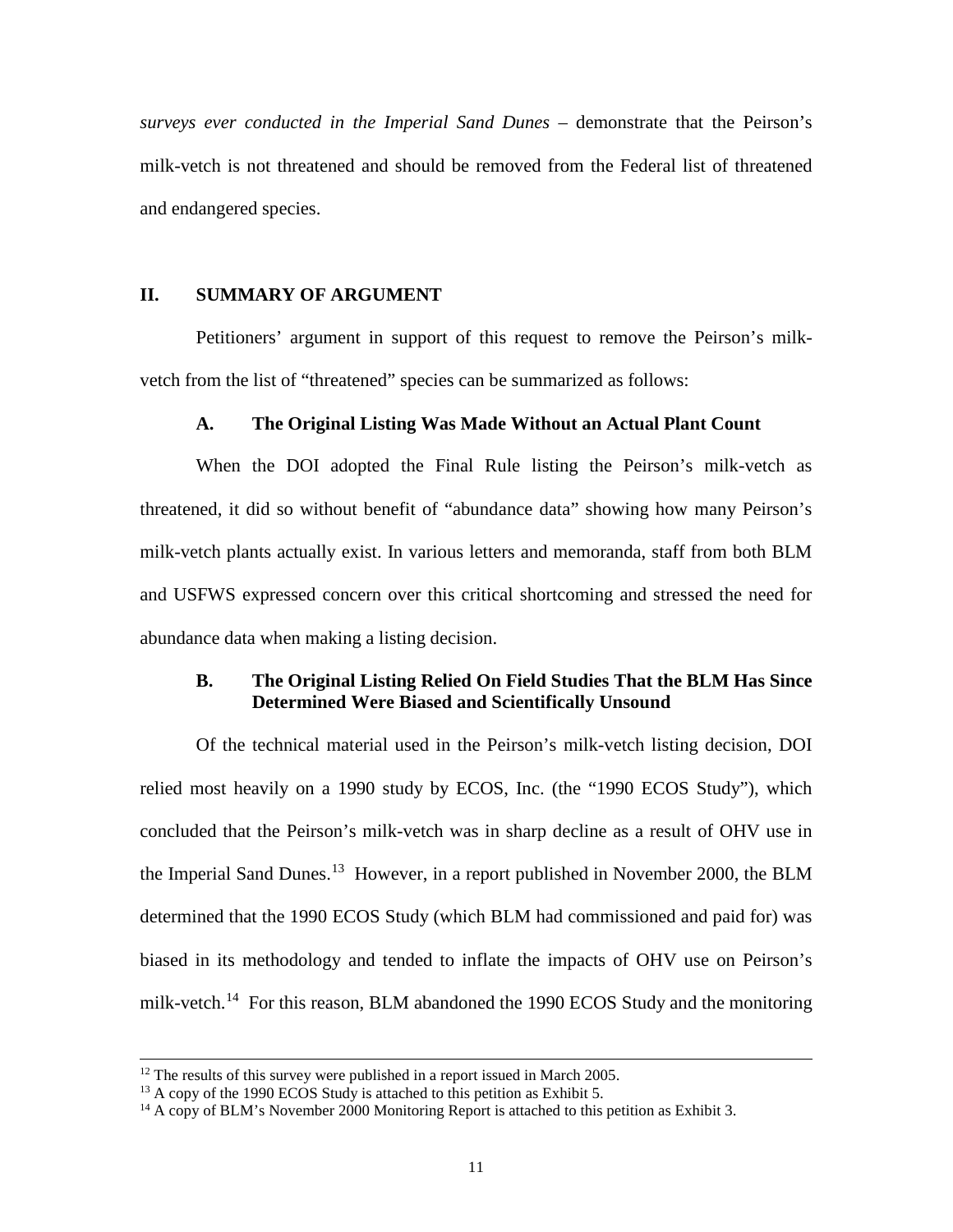protocol it had recommended. BLM's decision in this regard demonstrates that the 1990 ECOS Study provided an insufficient basis for listing the Peirson's milk-vetch as a threatened species.

## **C. Monitoring Studies Published by BLM (2000 through 2005) Indicate that the Peirson's Milk-vetch Is Abundant and Thriving, But Becomes Dormant During Periods of Drought**

After discarding the 1990 ECOS Study, BLM in 1998 embarked on a new survey protocol for the Peirson's milk-vetch and other special status plants in the Imperial Sand Dunes. The first set of survey results were published in November 2000. Additional survey data were compiled and published in reports dated June 2001, October 2004, and March 2005. On the basis of this multi-year plant monitoring effort, BLM concluded that the Peirson's milk-vetch is (1) at least as abundant and widespread as it was in 1977; (2) at least as abundant in the areas open to OHV use as in the areas closed to OHV use; (3) capable of lying dormant for years in "seed-state" until sufficient rainfall triggers germination; and (4) affected more by climatic fluctuations than by human activities. Indeed, BLM's March 2005 Monitoring Study reported that the dunes supported 286,374 individual Peirson's milk-vetch plants.

## **D. Plant and Seed Counts Conducted By Arthur Phillips, Ph.D. (2001— 2005) Confirm that the Imperial Sand Dunes Support More Than 173,000 Individual Peirson's Milk-vetch Plants and a Healthy Seed Bank**

In the spring of 2001, Dr. Phillips conducted a comprehensive census of all Peirson's milk-vetch in the "OHV-open" areas of the Imperial Sand Dunes and counted more than 71,000 individual plants. TOA also conducted low-altitude helicopter surveys of the areas closed to vehicles and found that they supported significant Peirson's milk-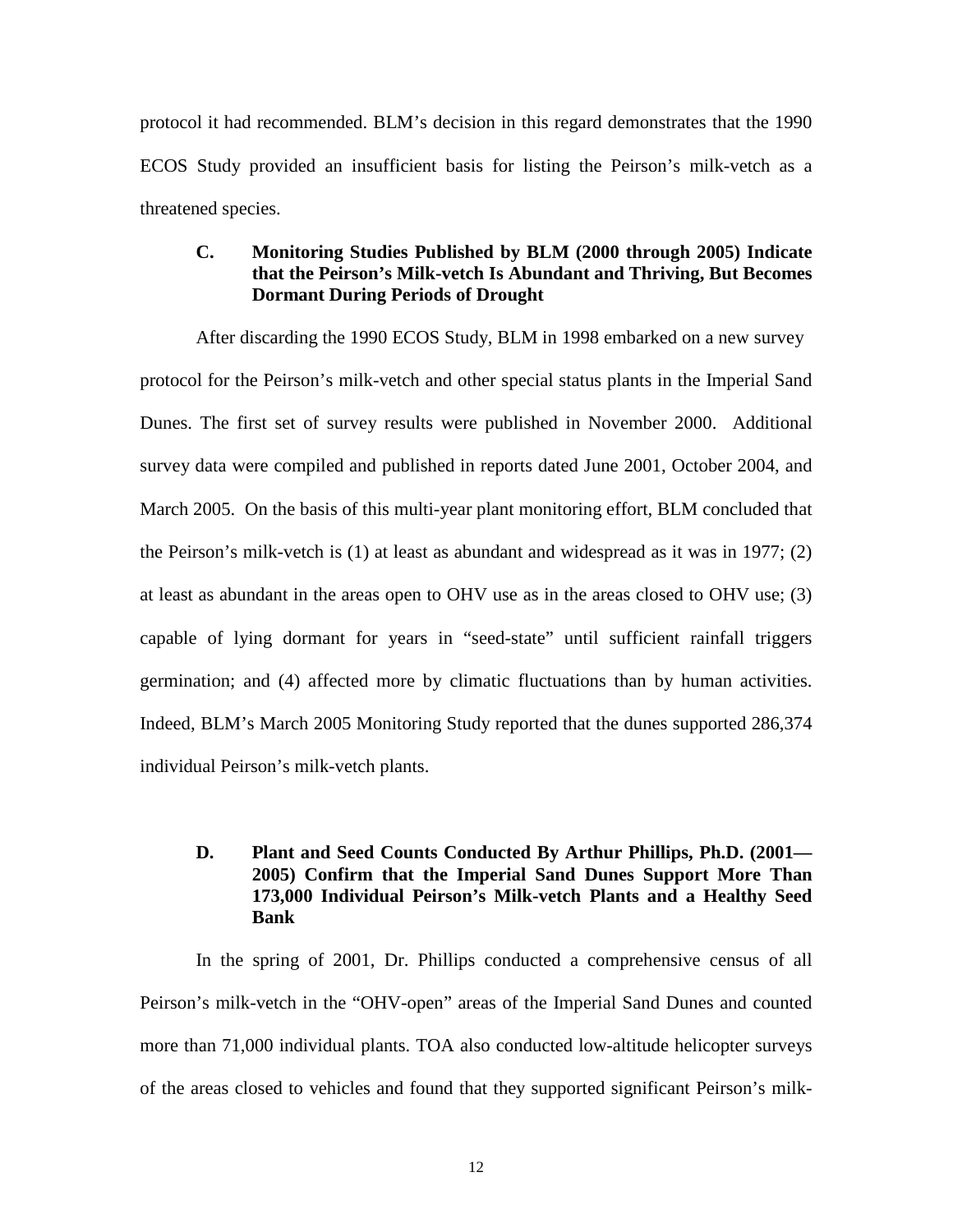vetch colonies as well. Peirson's milk-vetch seed counts conducted by Dr. Phillips in 2002 showed that the plant's seed bank contained between 2.5 million and 5.6 million seeds, depending on the extrapolation assumptions used. Additional plant surveys in 2003, 2004, and 2005 confirm that the Peirson's milk-vetch, in response to favorable climate conditions (adequate rainfall and moderate temperatures) will germinate in profound numbers. The 2005 data were especially impressive. At 25 study plots within the "OHV open" areas of the dunes, Dr. Phillips counted 77,922 live Peirson's milk-vetch in March 2005. Based on these data, and using very conservative extrapolation assumptions, Dr. Phillips concluded that the dunes support, at a minimum, 173,328 Peirson's milk-vetch plants. Through his multi-year, repetitive surveys, Dr. Phillips has also established that some Peirson's milk-vetch actually sprout in the fall if the dunes receive sufficient precipitation in October and November. These early germinants, though destined to die in great numbers during the summer, will set seed by April, thus contributing to the seed bank in the first seven months of their life.

#### **E. The Peirson's Milk-vetch No Longer Meets Listing Criteria**

To be placed on the federal list of protected species — and to remain on that list — an animal or plant must be threatened by (1) the present or threatened destruction, modification, or curtailment of its habitat or range; (2) overutilization for commercial, recreational, scientific, or educational purposes; (3) disease or predation; (4) the inadequacy of existing regulatory mechanisms; or (5) other natural or manmade factors affecting its continued existence. In this case, the Peirson's milk-vetch no longer meets any of these five listing criteria. It thrives in sufficient number (173,000—280,000 aboveground; 2.5—5.6 million in seed bank) throughout its range and, despite misinformation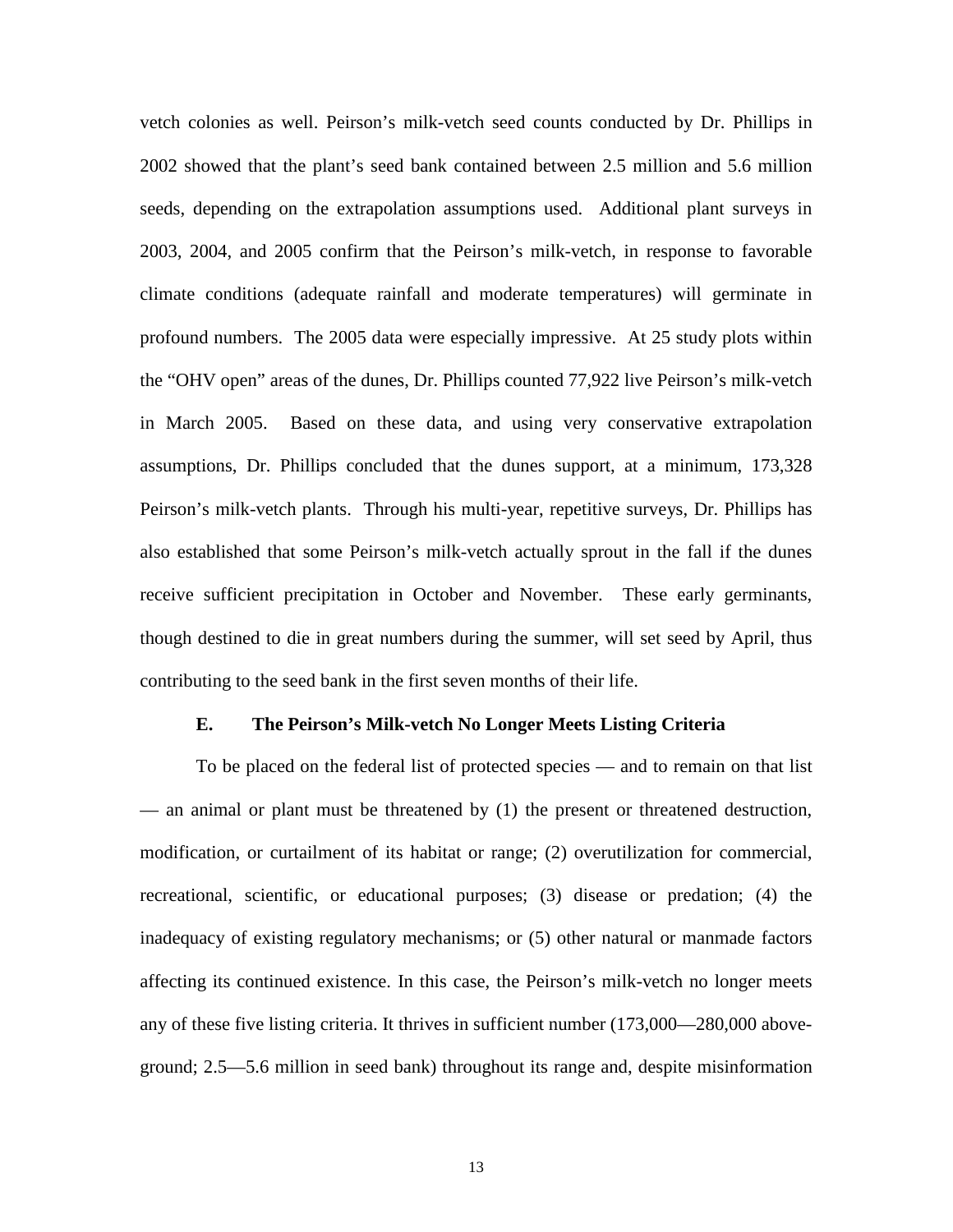to the contrary, is not significantly threatened by OHV use or alleged habitat alteration. Nor is it threatened by overutilization for recreational purposes or by disease. Further, the regulatory mechanisms in place since 1977 clearly have been adequate to protect the species. Finally, no other manmade or natural factor threatens the continued existence of the Peirson's milk-vetch.

#### **III. FACTUAL BACKGROUND**

#### **A. The Peirson's Milk-vetch and Its Habitat**

The Peirson's milk-vetch is a "stout, short-lived perennial reaching 20 to 70 cm (8 to 27 inches) high.<sup>[15](#page-13-0)</sup> Its stems and leaves are covered with fine silky hairs, and the leaves themselves are 5 to 15 cm (2 to 6 inches) long, with 8 to 12 oblong leaflets.<sup>[16](#page-13-1)</sup> When the Peirson's milk-vetch blooms, its flowers are a dull purple, arranged in 10 to 17-flowered racemes.<sup>[17](#page-13-2)</sup> The seed pods of the Peirson's milk-vetch are 2 to 3.5 cm (0.8 to 1.4 inches) long, inflated, with a triangular beak.<sup>[18](#page-13-3)</sup> Among the various *Astragalus* species that inhabit the deserts of the southwest United States, the Peirson's milk-vetch has the largest seeds, each measuring 4.5 to 5.5 mm in length.<sup>[19](#page-13-4)</sup>

The Peirson's milk-vetch occurs on slopes and hollows of windblown dunes in the Sonoran Desert, which includes the Imperial Sand Dunes of southeastern California, also known as the Algodones Dunes.<sup>[20](#page-13-5)</sup> The Imperial Sand Dunes form a dune "belt" some 40

<span id="page-13-0"></span><sup>15</sup> Final Rule, October 6, 1998, *Federal Register*, Vo. 63, No. 193, at p. 53599. A copy of the Final Rule is attached as Exhibit 1 to this Petition.

<span id="page-13-1"></span><sup>16</sup> *Ibid*.

<span id="page-13-2"></span><sup>17</sup> *Ibid.* <sup>18</sup> *Ibid.*

<span id="page-13-4"></span><span id="page-13-3"></span><sup>19</sup> *Ibid.*

<span id="page-13-5"></span><sup>20</sup> Thomas Olsen Associates, *Biology, Distribution, and Abundance of Peirson 's Milkvetch and Other Special Status Plants of the Algodones Dunes, California*, 2 July 2001 (the "TOA Report"), at p. 1. A copy of the TOA Report is attached as Exhibit 7 to this Petition.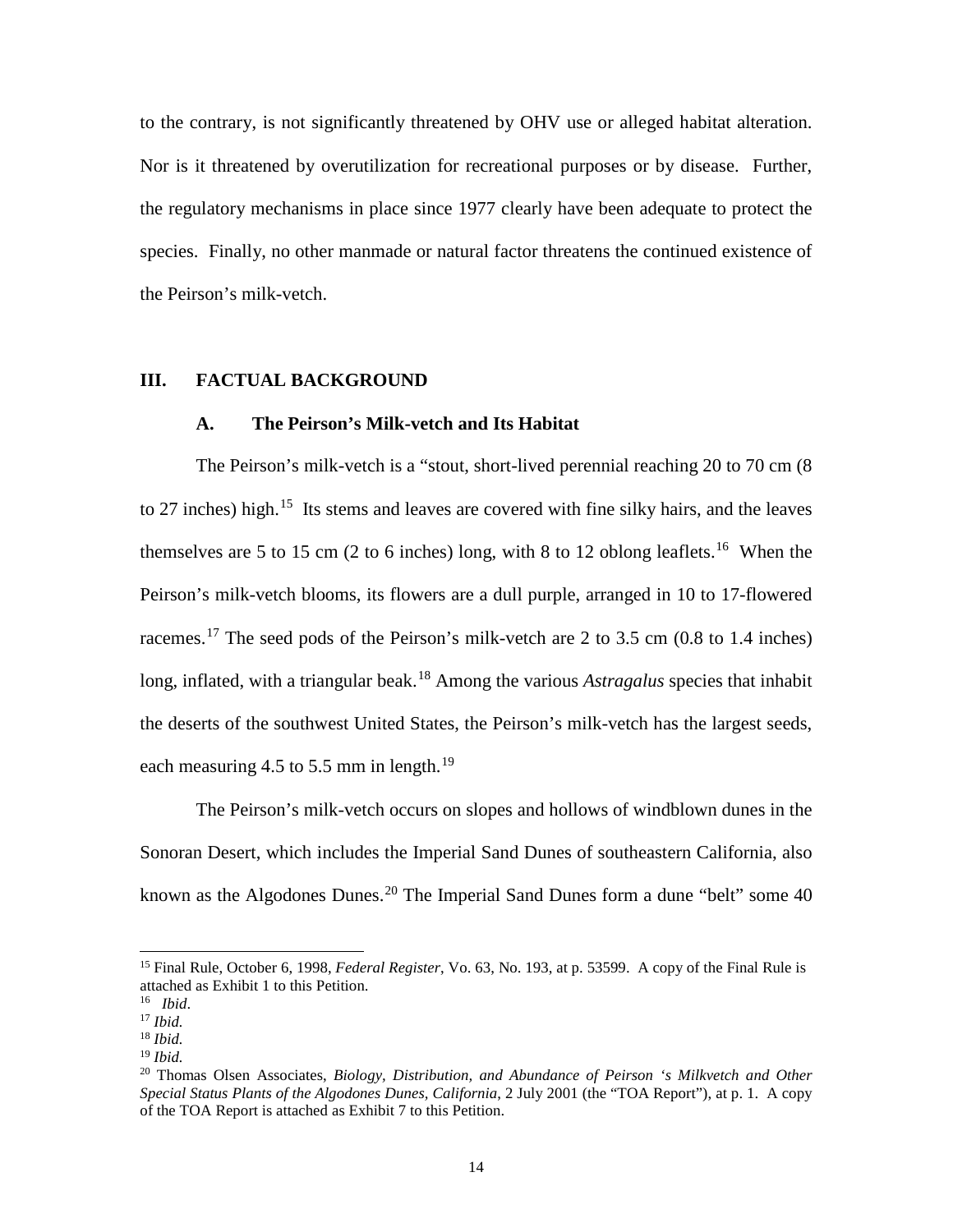miles long and 3 to 6 miles wide.<sup>[21](#page-14-0)</sup> The same winds that rake the dunes and create the habitat necessary for the Peirson's milk-vetch also scatter the plant's seed pods and seeds, depositing them in the sand, where they will lie dormant until sufficient precipitation causes them to germinate.<sup>22</sup> Although no one has determined how long a Peirson's milkvetch seed can remain dormant and still germinate when favorable conditions arise, circumstantial evidence — e.g., an explosive germination event following years of drought — suggest that the plant's seeds can remain dormant and viable for three to ten seasons without loss of reproductive potential. $^{23}$  $^{23}$  $^{23}$ 

The Peirson's milk-vetch is a so-called "short-lived" perennial that germinates and flowers in the spring and then largely dies off by the beginning of the hot summer months.<sup>[24](#page-14-3)</sup> In a given year, tens of thousands of plants may be visible during April and May, but nearly all of them will be gone by July.<sup>25</sup> However, the "first-years" that germinated during the previous fall will produce and drop seeds before the plants desiccate and die in the summer heat, thus guaranteeing another generational cycle for the Peirson's milk-vetch.<sup>[26](#page-14-5)</sup> Those plants that survive the summer, though often few in number, produce large numbers of seeds their second season.

In the Imperial Sand Dunes, the Peirson's milk-vetch shares vast tracts of land with OHV users. However, some of the densest Peirson's milk-vetch colonies in the Imperial Sand Dunes are found in the designated Wilderness Area north of State

 $\overline{a}$ 

<span id="page-14-5"></span><sup>26</sup> *Ibid.*

<span id="page-14-0"></span><sup>21</sup> *Ibid.*

<span id="page-14-1"></span><sup>22</sup> *Id.,* at pp. 10-11.

<span id="page-14-2"></span><sup>23</sup> *Ibid.*

<span id="page-14-4"></span><span id="page-14-3"></span><sup>24</sup> *Ibid.*

<sup>25</sup> *Ibid.*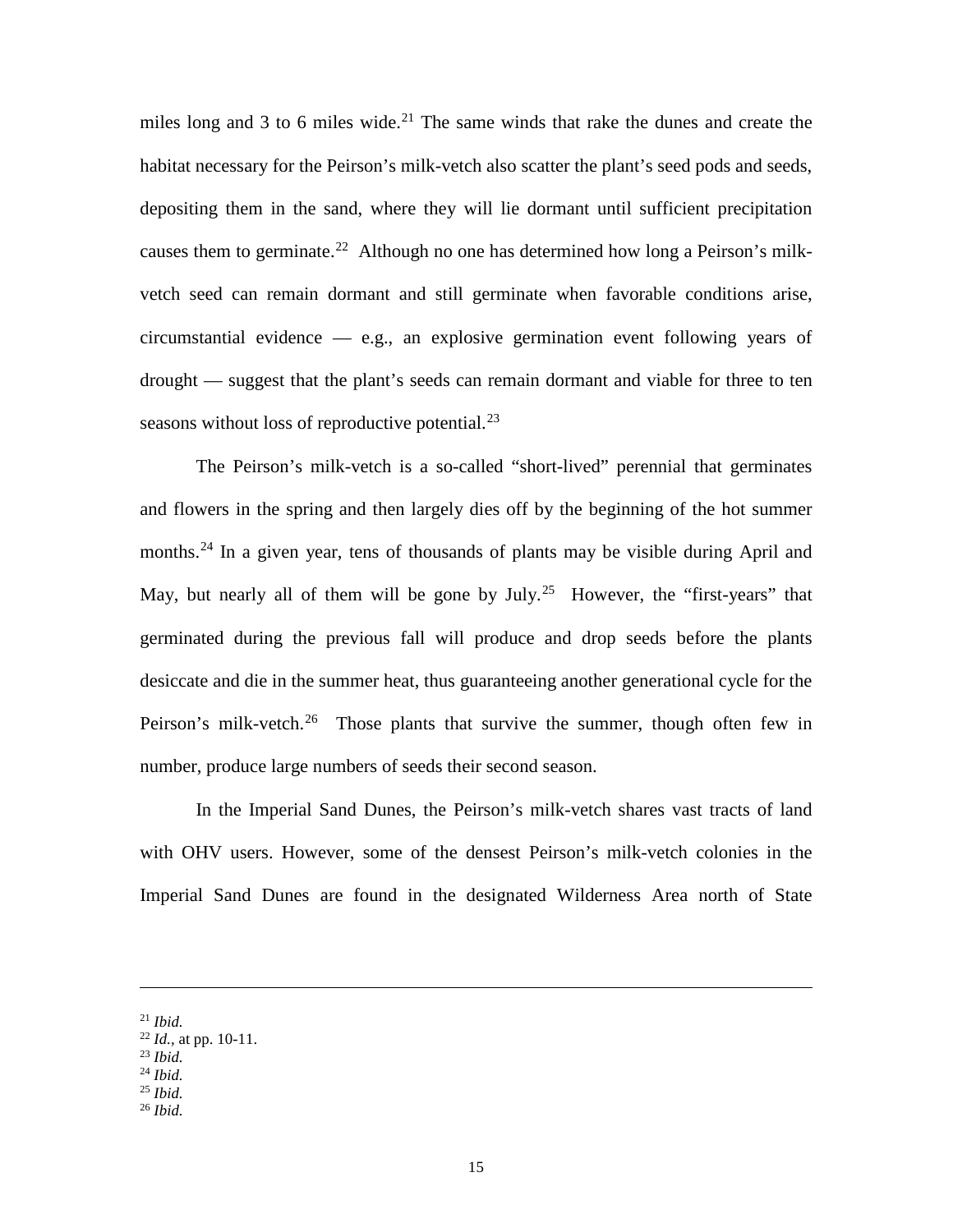Highway 78 ("SR-78"), where all mechanized vehicles are prohibited.<sup>[27](#page-15-0)</sup> As to the open dune areas, OHV travel patterns rarely intrude into Peirson's milk-vetch colonies. The BLM acknowledged this fact in a November 2000 report entitled, Monitoring of Special Status Plants in the Algodones Dunes, Imperial County, California (the "BLM November 2000 Monitoring Study"):

> Although all 6 species [including the Peirson's milk-vetch] appear to be at least as widespread and abundant in the entire open area in 1998 as they were in 1977, *this likely results from the fact that OHV use in the open areas does not encroach — at least very intensively .— on much of the habitat of the plants in relatively large portions of the open area away from OHV staging areas*. (BLM November 2000 Monitoring Study, at p. v.) (*Emphasis added.)*

In its March 2005 Monitoring Study, BLM confirmed this point, stating that OHVs had damaged only 0.3% of the Peirson's milk-vetch plants observed during the spring 2004 surveys.<sup>[28](#page-15-1)</sup> Dr. Phillips drew the same conclusion in the 2001 TOA report, which indicated that OHVs damaged less than 1% of the 71,926 Peirson's milk-vetch observed.[29](#page-15-2)

Note that the Peirson's milk-vetch, while widespread throughout the dune system, is highly habitat-specific and grows in identifiable colonies where conditions are suitable.<sup>[30](#page-15-3)</sup> The plant is not randomly distributed, except to the extent that appropriate habitat for Peirson's milk-vetch colonies occurs in a large number of areas in both the open and closed portions of the dunes.<sup>[31](#page-15-4)</sup>

<span id="page-15-0"></span><sup>&</sup>lt;sup>27</sup> Memorandum from BLM State Director to USFWS Field Supervisor, dated November 1, 1996, at p. 1. A copy of this memorandum is attached as Exhibit 8 to this Petition.

<span id="page-15-1"></span><sup>&</sup>lt;sup>28</sup> BLM March 2005 Monitoring Study, at pp. v-vi. A copy of the March 2005 Monitoring Study is attached as Exhibit 9 to this Petition.

<span id="page-15-3"></span><span id="page-15-2"></span><sup>29</sup> Exhibit 7, at p. 12.

 $30$  TOA Report, at pp. 3-5. See also, BLM March 2005 Monitoring Report, at p. 10.

<span id="page-15-4"></span><sup>31</sup> *Ibid.*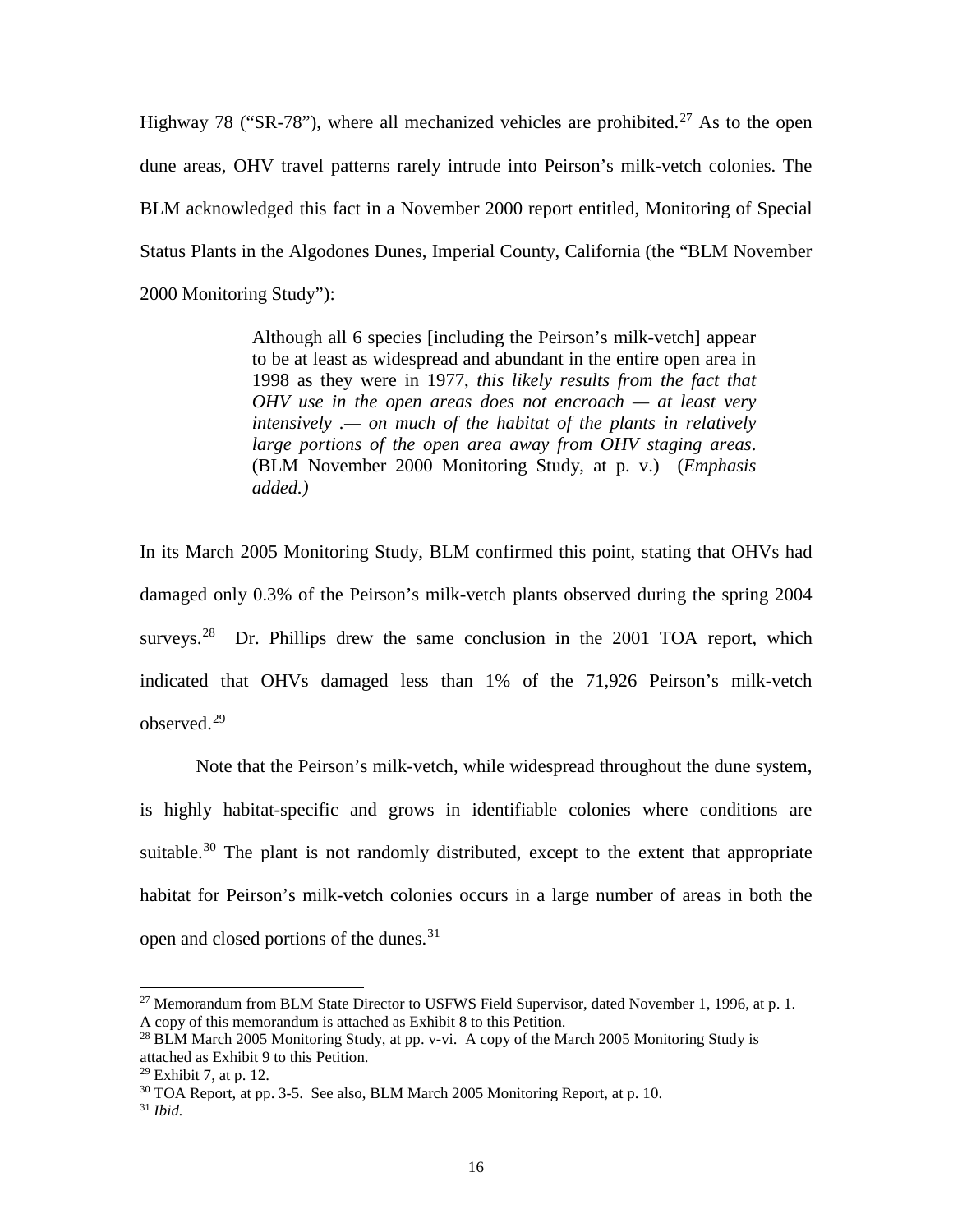### **B. Attempts to List the Peirson's Milk-vetch as "Threatened"**

#### 1. Proposed Listing in 1992

On May 8, 1992, the USFWS issued a proposed rule for listing seven desert plants of the taxa *Astragalus* — including the Peirson's milk-vetch — as either threatened or endangered. In the proposed rule, USFWS asserted that the Peirson's milkvetch is "[threatened by] the alteration of habitat from off-road vehicle activity."[32](#page-16-0) The proposed rule also concluded that the plant is "threatened with stochastic extinction due to the limited size of its population."[33](#page-16-1) However, the proposed rule did not indicate how many Peirson's milk-vetch plants existed in the Imperial Sand Dunes or elsewhere in the Sonoran Desert.<sup>[34](#page-16-0)</sup> Nor did the proposed rule refer to a plant census or any other study that could provide plant abundance data. This is likely because, at that time, no census of the Peirson's milk-vetch had been conducted. Before the proposed listing became final, however, the Federal government issued a moratorium on all species listings, halting efforts to designate the Peirson's milk-vetch as threatened. This moratorium remained in effect until approximately 1996.

#### 2. Final Approved Listing in 1998

When the moratorium was lifted, USFWS restarted its efforts to list the Peirson's milk-vetch and four other milk-vetch plants as threatened or endangered. As in 1992, the USFWS had no actual plant counts for the Peirson's milk-vetch. Despite

<span id="page-16-0"></span> $32$  Proposed Rule, May 8, 1992, Federal Register, Vol. 57, No. 90, at p. 19846. A copy of the Proposed Rule is attached as Exhibit 108 to this Petition.

<span id="page-16-1"></span><sup>33</sup> *Ibid.*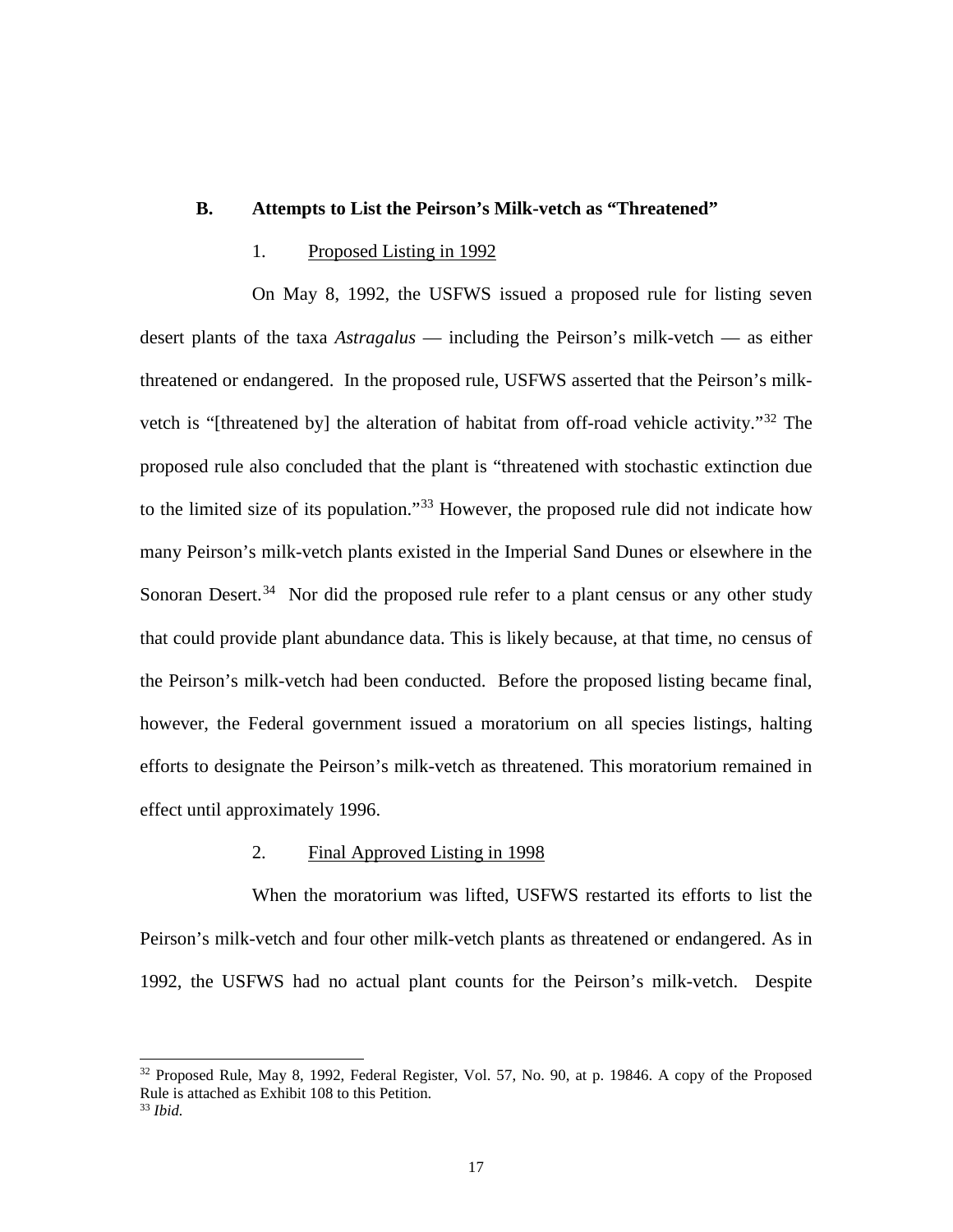requests to BLM and others for "abundance data," neither BLM nor any other source had the kind of information USFWS was looking for. Nevertheless, on October 6, 1998, USFWS issued a Final Rule designating the Peirson's milk-vetch as threatened, and identifying OHV use as the primary cause of Peirson's milk-vetch population declines.<sup>[35](#page-17-0)</sup>

### **C. The Center For Biological Diversity v. BLM Lawsuit — March 2000**

In March 2000, the Center for Biological Diversity ("CBD") filed suit against BLM for failing to consult with USFWS regarding the effects of the California Desert Conservation Area Plan ("CDCA Plan") on species that have been listed as threatened or endangered since the plan's adoption in 1980. According to CBD, this failure to consult constituted a violation of Section 7 of the ESA. The lawsuit involved nearly all lands in the California desert under BLM control, including the Imperial Sand Dunes. To resolve the litigation, BLM entered into five separate stipulations, one of which related to the Peirson' milk-vetch and the dunes. Specifically, on November 3, 2000, BLM agreed to (1) initiate formal Section 7 consultation with USFWS regarding impacts on the Peirson's milk-vetch, and (2) temporarily close more than 49,000 acres of the dunes to OHV use until the Section 7 process was concluded. The new "interim" closure zones were in addition to the North Algodones Wilderness Area, where motor vehicles are strictly prohibited. The Wilderness Area consists of approximately 32,000 acres and was established in 1994 as part of the CDPA. It is located immediately north of SR-78 and supports approximately 25% of all Peirson's milk-vetch stands known to exist in BLM's

<sup>&</sup>lt;sup>34</sup> The Peirson's milk-vetch also grows in great numbers in the Gran Desierto of Mexico. (Personal communication, Dr. Arthur Phillips, June 2005.)

<span id="page-17-0"></span><sup>35</sup> Final Rule, October 6, 1998, *Federal Register*, vol. 63, No. 193, at p. 53606.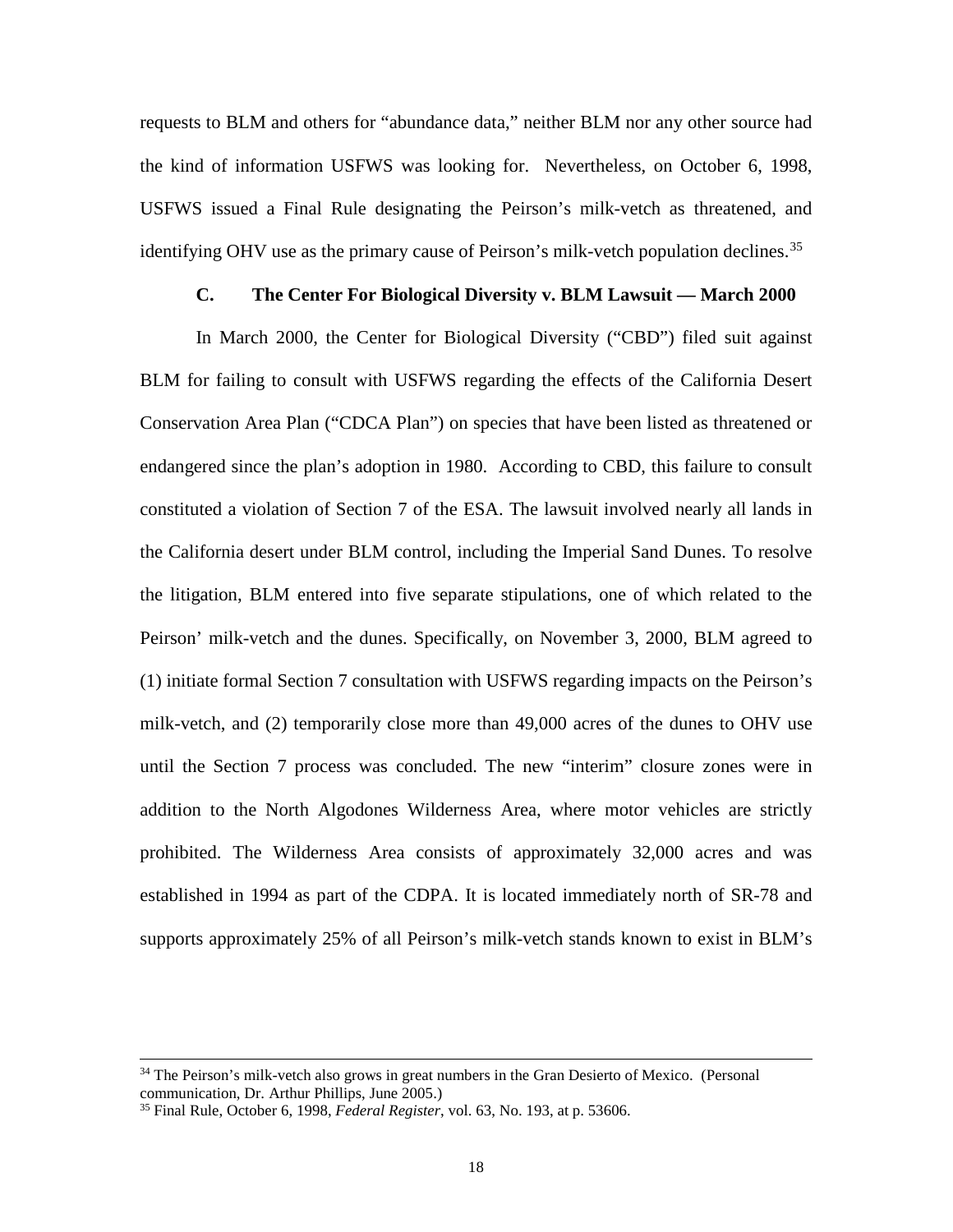jurisdiction.[36](#page-18-0) Combined, the "interim" closure area and the Wilderness Area constitute approximately 81,000 acres of dune habitat.

It is important to note, however, that neither BLM nor CBD submitted evidence to the court showing that the Peirson's milk-vetch was in jeopardy and required an "emergency" closure.<sup>[37](#page-18-1)</sup> On the contrary, just when BLM and CBD were executing the "closure and consultation" stipulation regarding the Peirson's milk-vetch, BLM was poised to publish its November 2000 Monitoring Study, which concluded that the Peirson's milk-vetch had "increased significantly" in both abundance and frequency between 1977 and 1998, and that the plant actually fared better in the OHV-open area than it did in the Wilderness Area that has been closed to all OHV use for many years.<sup>[38](#page-18-2)</sup> As explained below, the November 2000 Monitoring Study – along with BLM's subsequent plant monitoring studies published in 2001, 2004, and 2005 – dismantles the key assumptions and findings set forth in the October 6, 1998 Final Rule listing the Peirson's milk-vetch as threatened.

#### **D. BLM Plant Monitoring Studies in the Imperial Sand Dunes (1998- 2002)**

In 1998, as USFWS was preparing to add the Peirson's milk-vetch to the list of threatened species, BLM was embarking on a multi-year plant monitoring effort in the Imperial Sand Dunes. BLM had determined that the survey methodology employed in the 1990 ECOS was fatally biased and had to be replaced with one that would allow one

<span id="page-18-0"></span><sup>36</sup> *See,* BLM Memorandum, November 1, 1996.

<span id="page-18-1"></span><sup>37</sup> *See,* "Order Approving Final Consent Decrees Re Bighorn Sheep and Re All Further Injunctive Relief," March 20, 2001, at p. 13. *See also*, "Amendment to Final Judgment," April 20, 2001. Copies of both court documents are attached as Exhibits 11 and 12, respectively, to this Petition.

<span id="page-18-2"></span><sup>38</sup> November 2000 Monitoring Study, at pp. v., 14, 30-31, 35-36.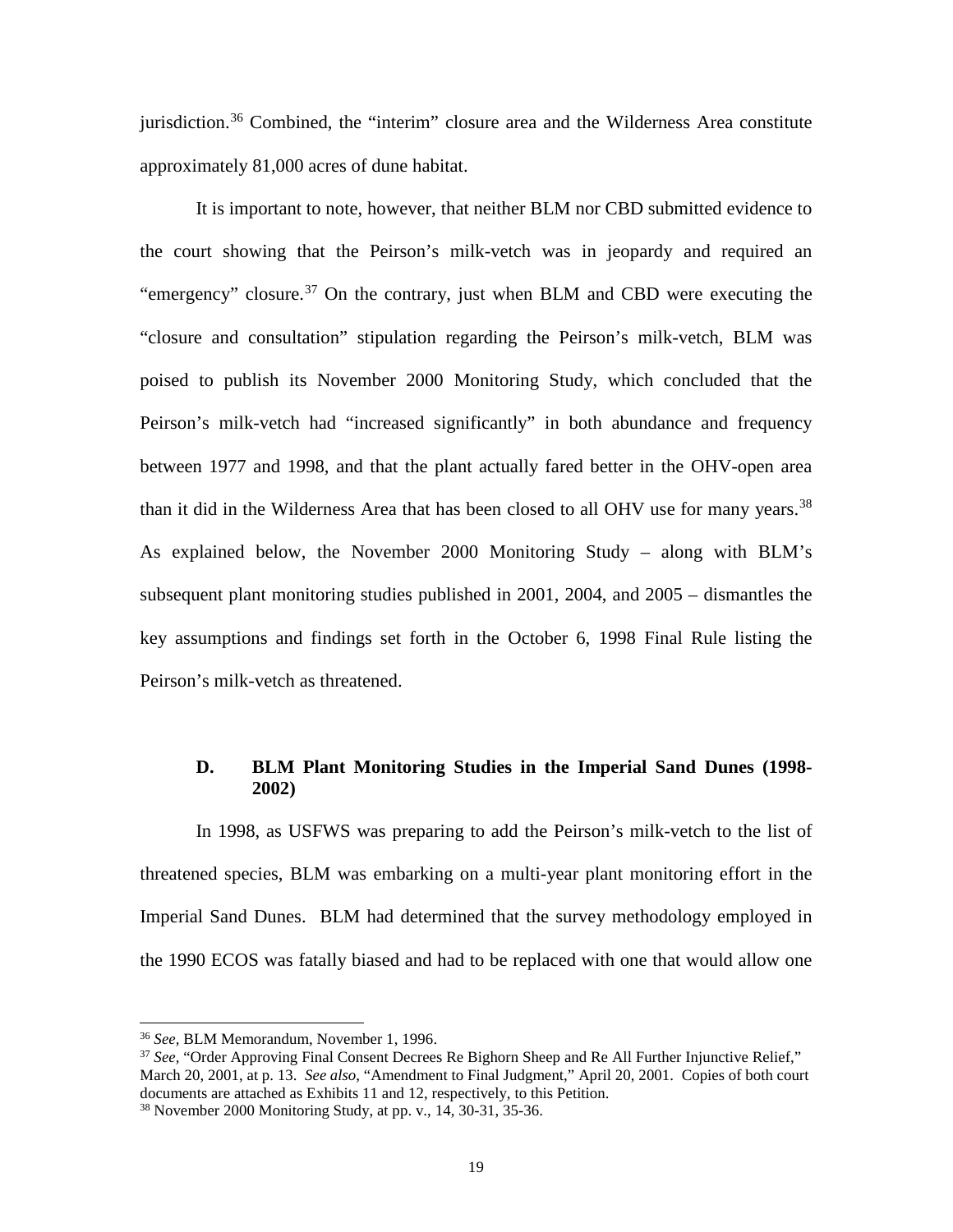to draw reasonably accurate conclusions regarding "plant abundance" throughout the dune system. Survey data from 1998 indicated that most of the sensitive plant species in the Imperial Sand Dunes – especially the Peirson's milk-vetch – "increased significantly" in terms of abundance and frequency when compared with data gathered in 1977 by WESTEC. BLM also determined that OHV travel patterns rarely intruded into Peirson's milk-vetch colonies.

These findings were published in a report issued in November 2000 (the BLM November 2000 Monitoring Study). The following June, BLM published another monitoring report.<sup>[39](#page-19-0)</sup> This one discussed plant data obtained during 1999 and built upon the conclusions reached in the November 2000 study. While the number of plants observed in 1999 was less than that observed in 1998, this was explained by sharp differences in rainfall. 1998 was an unusually wet year, while 1999 was a return to drought conditions. Nevertheless, Peirson's milk-vetch abundance and frequency in 1999, as reported in the June 2001 Monitoring Study, still showed significant increases over the 1977 figures.

BLM continued to gather plant data in 2000, 2001 and 2002; and in October 2004, BLM issued yet another monitoring study (the "October 2004 Monitoring Study") discussing these data.<sup>40</sup> The following statement from that report's Executive Summary reflects the ultimate conclusion of this round of surveys:

> Healthy populations of all three species [Peirson's milk-vetch, Algodones Dunes sunflower, and sand food] remain in the open area, though the above-ground expression of populations of Peirson's milk-vetch fluctuates dramatically with precipitation. There is no evidence of any OHV effect on either Peirson's milkvetch or Algodones Dunes sunflower. An increase in sand food in

<span id="page-19-0"></span> $39$  A copy of BLM's June 2001 Monitoring Report is attached to this petition as Exhibit 14.

<span id="page-19-1"></span><sup>&</sup>lt;sup>40</sup> A copy of the October 2004 Monitoring Study is attached as Exhibit 13 to this Petition.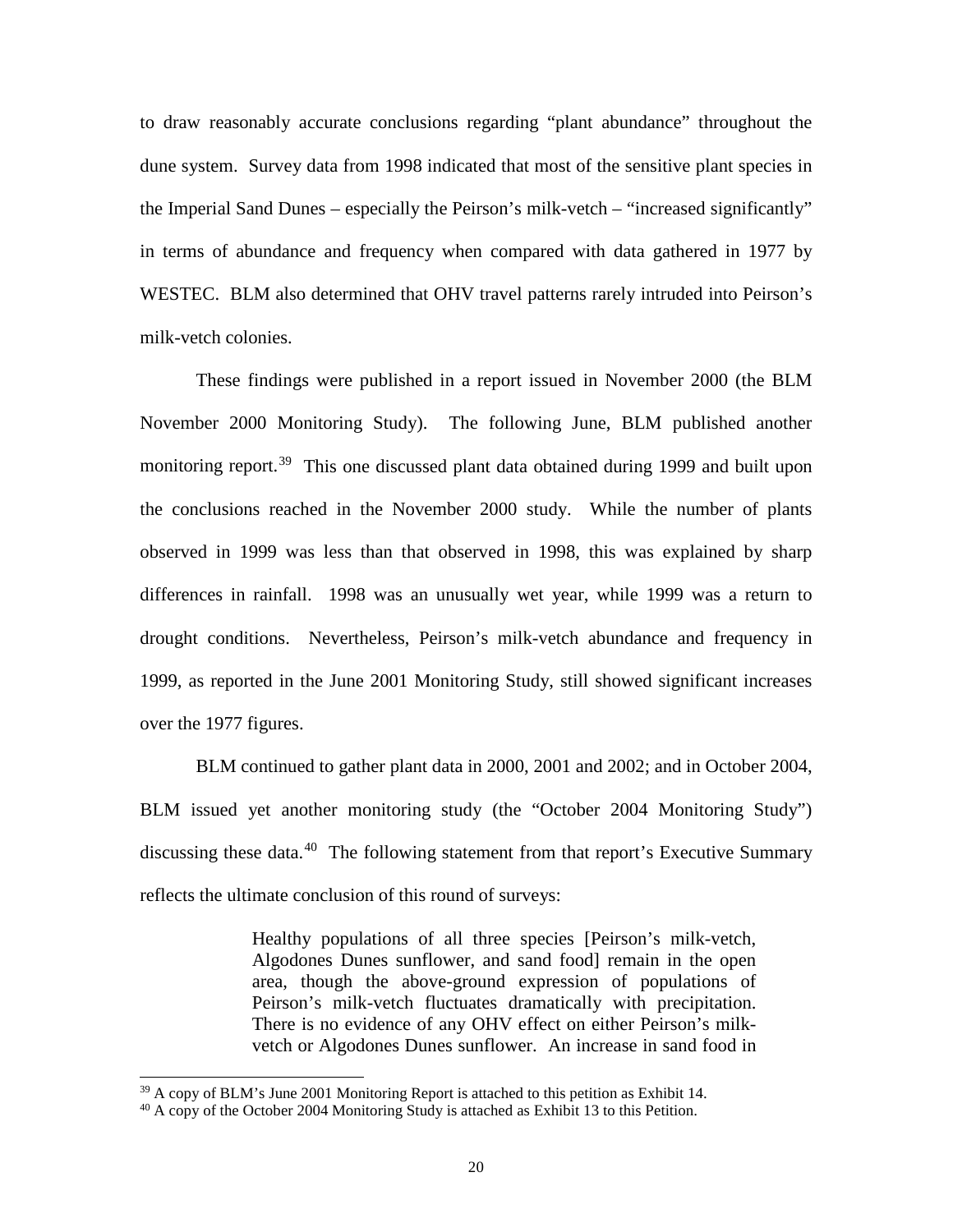the open area between 2001 and 2002 may result from a release in pressure from OHV use in the interim closures, but this is inconclusive and may be at least partially an artifact of sampling.<sup>[41](#page-20-0)</sup>

Upon issuing the October 2004 Monitoring Study, BLM determined that the sampling methodology it was using, while an improvement over that used by WESTEC in 1977 and ECOS in 1990, still did not yield actually plant counts or reasonable estimates of plant populations. Therefore, in 2004, BLM developed a new survey protocol for the Peirson's milk-vetch, Algodones sunflower, and sand food – one that would provide the kind of population data BLM needed.

#### **E. BLM's March 2005 Monitoring Study**

On March 24, 2005, BLM issued its latest monitoring report on special status plants in the Imperial Sand Dunes (the "March 2005 Monitoring Study").<sup>[42](#page-20-1)</sup> This one included survey data from the 2004 growing season and, for the first time, employed the new "plant count" methodology. BLM ran 135 belt transects in 12 sampling locations that had been selected to cover as much Peirson's milk-vetch habitat as possible.<sup>43</sup> The census takers counted the total number of plants for each of the three species and, with respect to the Peirson's milk-vetch, also kept track of "stage-classes" (*i.e.,* whether the plant was a first-year or second-year.)<sup>[44](#page-20-3)</sup> Whenever a plant showed damage from an OHV or some other source, this was noted as well.<sup>[45](#page-20-4)</sup>

As a result of heavy winter rains in the dunes, the above-ground expression of plants – the Peirson's milk-vetch especially – was profuse.<sup>[46](#page-20-5)</sup> Based on plant counts in the 12 sampling locations, BLM estimated that in 2004 there were 286,374 Peirson's milk-

<span id="page-20-5"></span><span id="page-20-4"></span><sup>&</sup>lt;sup>41</sup> October 2004 Monitoring Study, at p. v.

<span id="page-20-1"></span><span id="page-20-0"></span> $42$  A copy of the March 2005 Monitoring Study is attached as Exhibit 9 to this Petition.

<span id="page-20-2"></span> $43$  March 2005 Monitoring Study, at p. y.

<span id="page-20-3"></span><sup>44</sup> *Ibid.*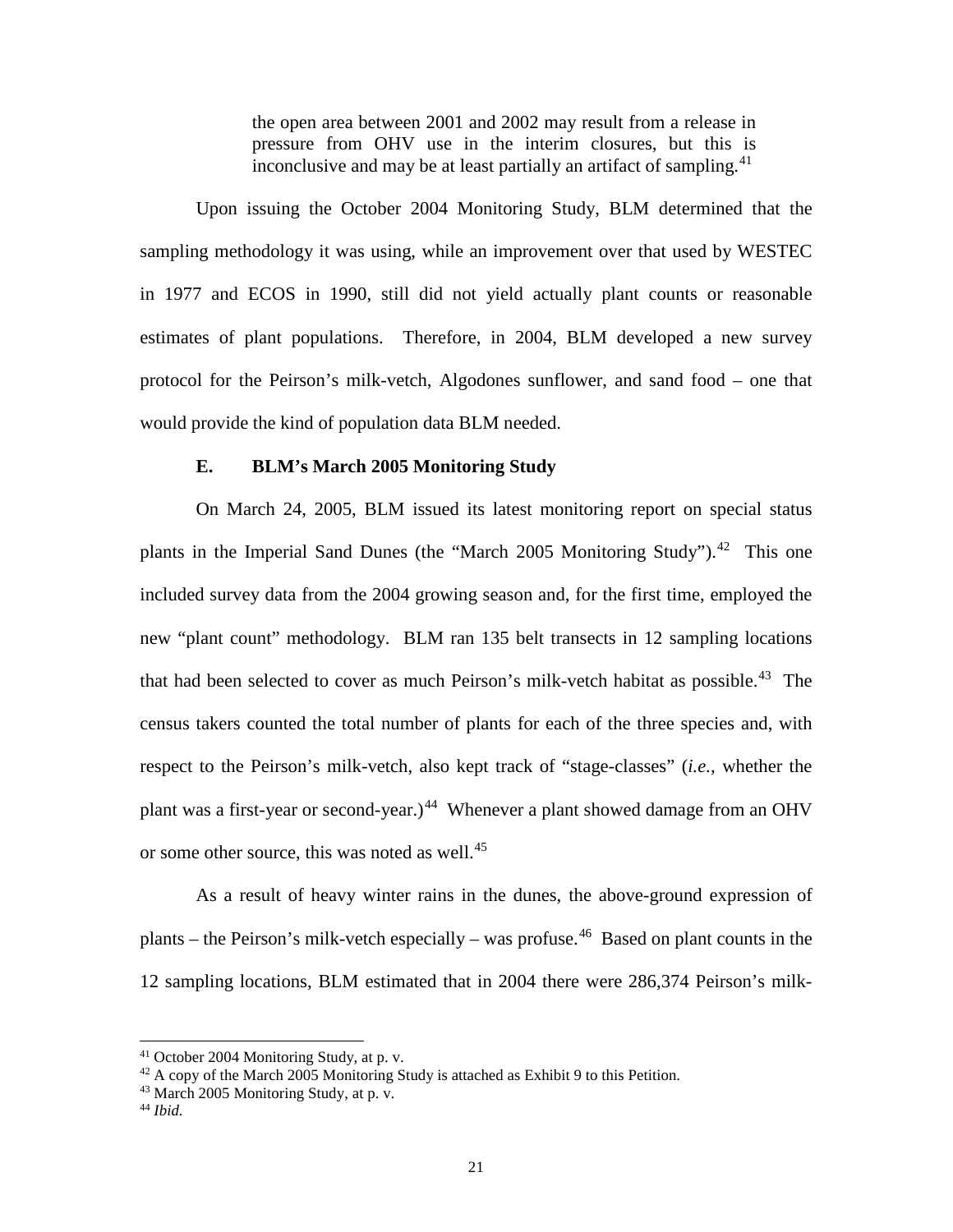vetch growing in the seven management areas of the Imperial Sand Dunes.<sup>[47](#page-21-0)</sup> In addition, only 0.3% of the observed plants exhibited damage from contact with OHVs.<sup>[48](#page-21-1)</sup> The vast majority of the 286,374 Peirson's milk-vetch plants (94%) were seedlings and juvenile, non-flowering plants, most of which did not survive the summer to produce seeds the following winter.<sup>[49](#page-21-2)</sup>

The germination of nearly 300,000 Peirson's milk-vetch in one season demonstrates the explosive reproductive potential of the species and shows that the plant inhabits the dunes in great numbers. That so many juveniles failed to reproduce might be cause for concern, as it suggests a sizeable "draw" on the seed bank. This concern, however, must be tempered three key observations.

First, the Peirson's milk-vetch seed bank is extremely large, containing between 2.5 million and 5.6 million seeds (est.).<sup>[50](#page-21-3)</sup> Even assuming all the first-year plants died, the loss of 286,000 seeds, even if not immediately replenished, can certainly be absorbed without creating serious impacts on the reproductive viability of the species.

Second, the mature plants (second and third-years) that *do* survive into successive growing seasons are incredibly fecund, producing approximately 2,400 seeds per plant; these are deposited directly into the seed bank.<sup>51</sup> This enables relatively few plants to replenish the seeds lost during an explosive germination event that produces more than a quarter-million new juveniles. For example, in 2004, BLM determined that 16,324 of the estimated 286,374 Peirson's milk-vetch plants were reproductive. Of these, 9,775 were

<sup>45</sup> *Ibid.*

<sup>46</sup> *Id.*, at p. 10.

<span id="page-21-0"></span><sup>47</sup> *Id.*, at pp. v, 10.

<span id="page-21-1"></span><sup>48</sup> *Id.,* at pp. v-vi.

<span id="page-21-2"></span><sup>49</sup> *Id.*, at p. v.

<span id="page-21-3"></span><sup>50</sup> See, Phillips, "The Ecology of *Astragalus magdalenae* var. *peirsonii*: Distribution, Reproduction and Seed Bank" (August 2002). See Exhibit 15, at 27-28.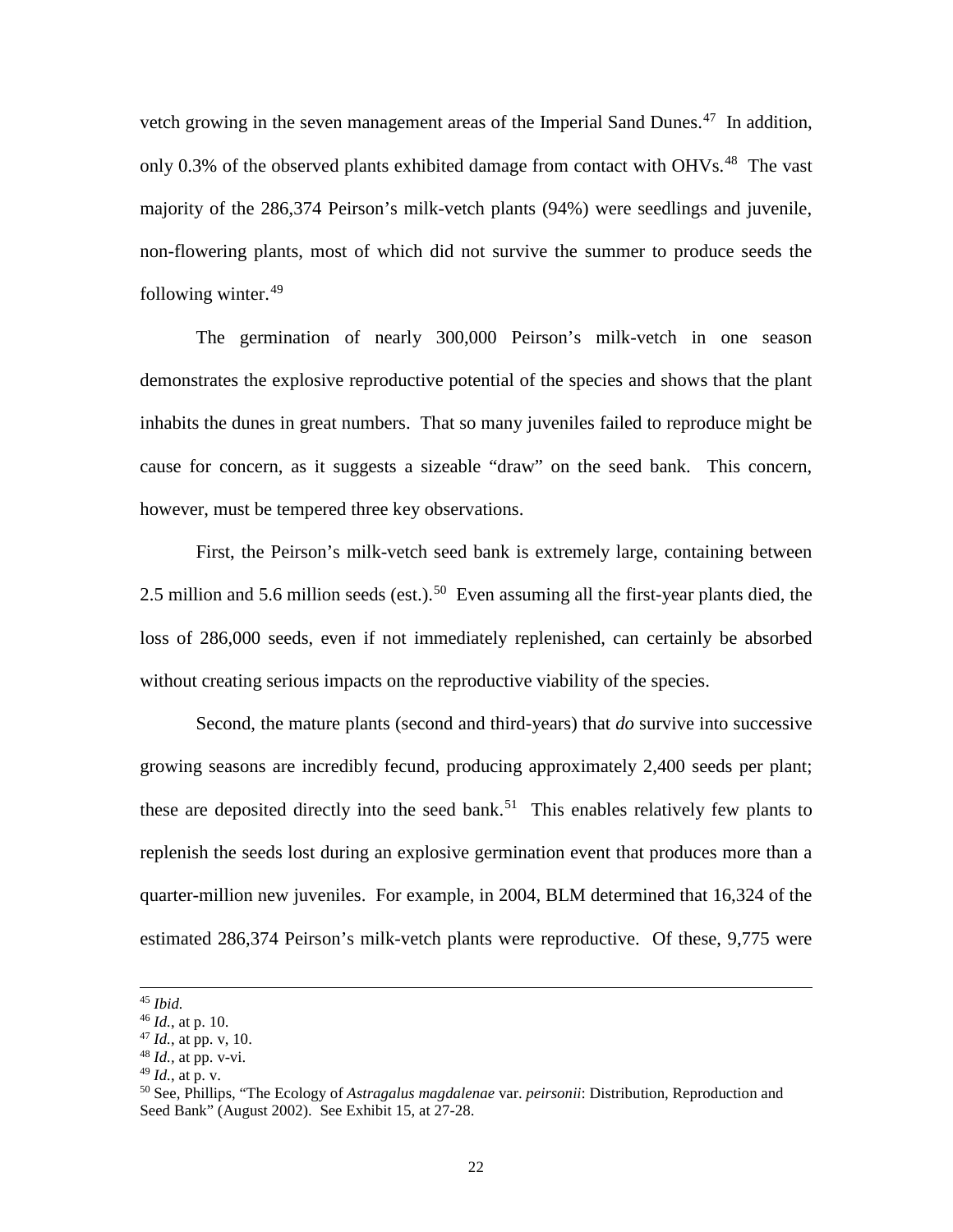more than one-year old and capable of producing a full complement of seeds. At 2,400 seeds per plant, the 9,775 older, reproductive Peirson's milk-vetch could potentially redeposit more than  $23,460,000$  seeds into the existing seed bank.<sup>[52](#page-22-0)</sup>

Third, the same wet conditions that produce hundreds of thousands of new plants in February and March often begin the preceding fall, sparking an "early" germination event in October—December. These "fall" germinants often number in the tens of thousands and have the ability to produce and drop seed by April – *i.e.,* before the devastating heat of summer. As a result, these "precocious" plants contribute to the seed bank in their first 5-7 months of life. Note that the fall germination events recorded by Dr. Phillips are not anomalies, but instead occur predictably if sufficient rain falls in the dunes during the autumn months.

The March 2005 Monitoring Study does not discuss this "early germination" phenomenon because the BLM monitoring team did not visit the dunes during the October—December timeframe (2004 or 2005), but instead limited its surveys to the late winter and spring.<sup>[53](#page-22-1)</sup> Only the Phillips study published in June 2005, discussed below, provides a full explanation of this key aspect of the Peirson's milk-vetch reproductive strategy.

## **D. Dr. Phillips' Peirson's Milk-vetch Plant Counts and Seed Bank Surveys (2001—2005)**

While BLM was conducting its multi-year monitoring of sensitive plants in the Imperial Sand Dunes (1998—2004), another long-term plant survey in the dunes was also

<sup>51</sup> *Id.*, at 27.

<span id="page-22-0"></span><sup>52</sup> *Ibid.*

<span id="page-22-1"></span><sup>53</sup> March 2005 Monitoring Study, at pp. 3-4.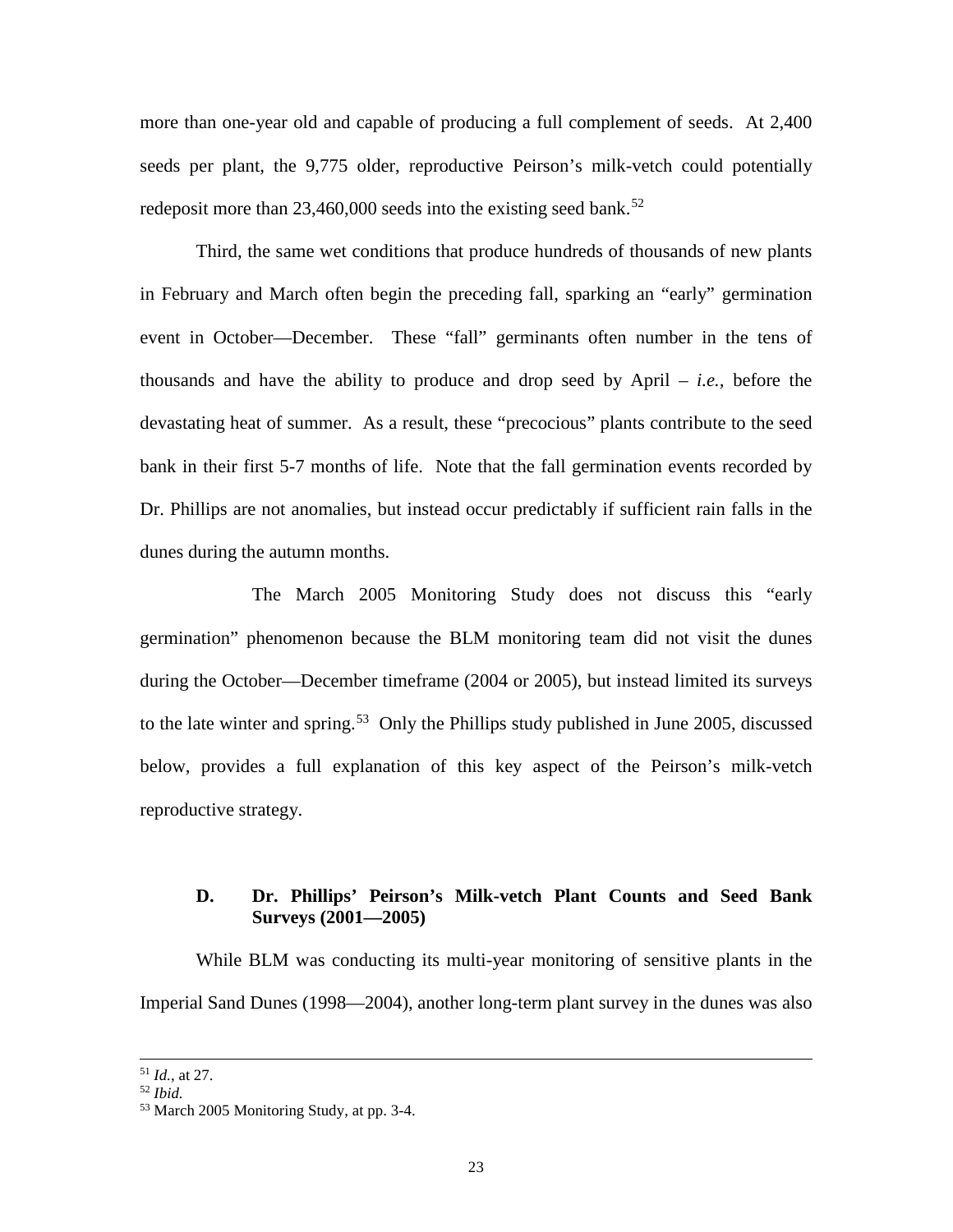underway. In response to the BLM's decision to "temporarily" close 49,000 acres of formerly "OHV-open" dunes, the ASA retained Thomas Olsen Associates ("TOA"), a biological consulting firm, and Arthur Phillips III, Ph.D., a botanist specializing in desert plants, to conduct a census of the Peirson's milk-vetch in both the open and closed areas of the dunes. Dr. Phillips and TOA prepared a report, issued on July 2, 2001, under the title *Biology, Distribution and Abundance of Peirson 's Milk-Vetch and Other Special Status Plants of the Algodones Dunes, California* (the "TOA Report"). The report indicated that 71,926 individual Peirson's milk-vetch plants had been observed in the OHV-open area alone.<sup>[54](#page-23-0)</sup> And although Dr. Phillips and TOA could not perform actual ground counts in the closed areas, they did conduct low-altitude fly-overs in a helicopter to identify Peirson's milk-vetch colonies in these portions of the dunes.<sup>[55](#page-23-1)</sup> According to the TOA Report, the Peirson's milk-vetch colonies in the closed areas — as observed from the air — were similar in size, number and density to the Peirson's milk-vetch colonies in the open areas.<sup>[56](#page-23-2)</sup>

Between November 2001 and February 2002, Dr. Phillips collected data on the Peirson's milk-vetch cohort from October 2000 to see how many of them had survived the summer and reproduced. He and his team also conducted a seed bank study to (1) estimate the number of seeds and thereby assess the potential status of the plant's populations, and (2) determine patterns of spatial and temporal seed distribution.<sup>[57](#page-23-3)</sup>

In August 2002, Dr. Phillips and Debra Kennedy published their new data in a report entitled "The Ecology of *Astragalus magdalenae* var. *peirsonii*: Distribution,

<span id="page-23-0"></span><sup>54</sup> TOA Report, at p. 6. 55 *Ibid.*

<span id="page-23-2"></span><span id="page-23-1"></span>

<sup>56</sup> *Id.*, at 13.

<span id="page-23-3"></span><sup>57</sup> "Phillips 2002 Seed Bank Study," at p. 1-2.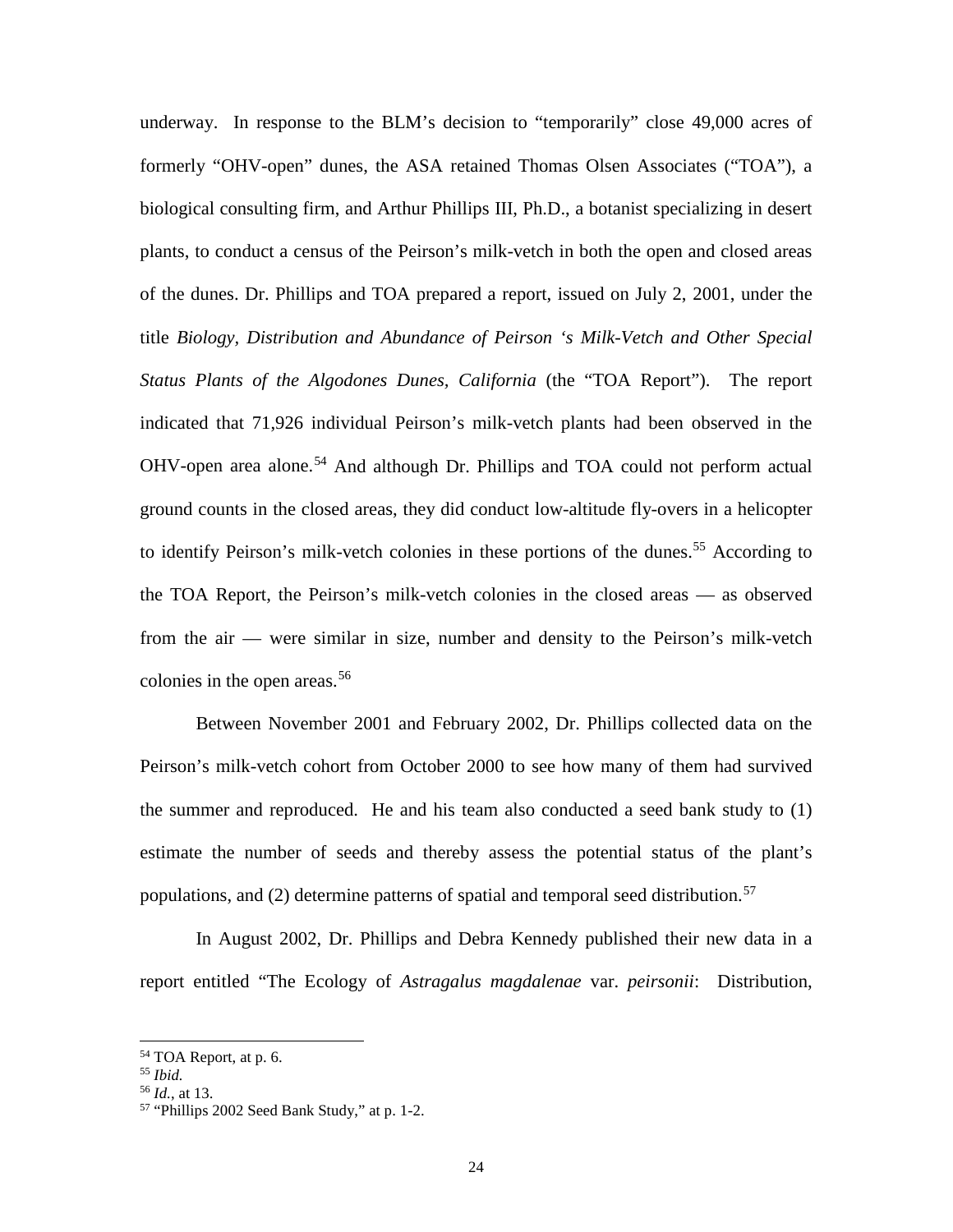Reproduction and Seed Bank." (the "Phillips 2002 Seed Bank Study").<sup>[58](#page-24-0)</sup> Both seed and 2000 cohort survivor population estimates were based on actual counts at each sample site per location, then extrapolated to all the sites known to contain plants.<sup>[59](#page-24-1)</sup> Using very conservative assumptions regarding the number of seeds a typical plant will produce, Dr. Phillips determined that the Peirson's milk-vetch seed banks contained between 2.5 million and 5.6 million seeds.<sup>[60](#page-24-2)</sup> He also found that approximately 21% of the 2000 cohort survived into the winter  $2001 - 2002$  growing season. <sup>[61](#page-24-3)</sup>

In March 2003, Dr. Phillips and his team returned to the Imperial Sand Dunes for another round of plant surveys. The data from this effort are discussed in a report published in July 2003, entitled "The Ecology of *Astragalus magdalenae* var. *peirsonii:*  Germination and Survival" (the "2003 Phillips Report").<sup>62</sup> The following fall, the survey team visited the dunes a fourth time and conducted four separate studies from October 2003 to April 2004. During this time, Dr. Phillips *et al.* were able to (1) document two specific germination events, one in November 2003 and one in February 2004; (2) gather data on perennial survivors at 25 selected sample sites; (3) observe document, and compare the viability of two groups of germinant cohorts through a single growing season. The resulting report, issued in August 2004, is entitled "Ecology and Life History of Peirson's Milkvetch in the Algodones Dunes, 2003—2004" (the "2004 Phillips Report").<sup>[63](#page-24-5)</sup> In this report, Phillips indicates that the fall germinants not only set

<span id="page-24-1"></span><span id="page-24-0"></span><sup>58</sup> See, Exhibit 15 to petition.

<sup>&</sup>lt;sup>59</sup> These sites were first identified in the original TOA Report from 2001.

<span id="page-24-2"></span><sup>60</sup> *Id.*, at pp. 1, 27-28.

<span id="page-24-3"></span><sup>&</sup>lt;sup>61</sup> *Id.*, at pp. 1, 19. Originally, Dr. Phillips indicated that 26% of the 2000 cohort survived. This number was later adjusted to 21% in the 2002 Phillips report.

<span id="page-24-4"></span> $62$  A copy of the 2003 Phillips Report is attached as Exhibit 16 to this Petition.

<span id="page-24-5"></span> $63$  A copy of the 2004 Phillips Report is attached as Exhibit 17 to this Petition.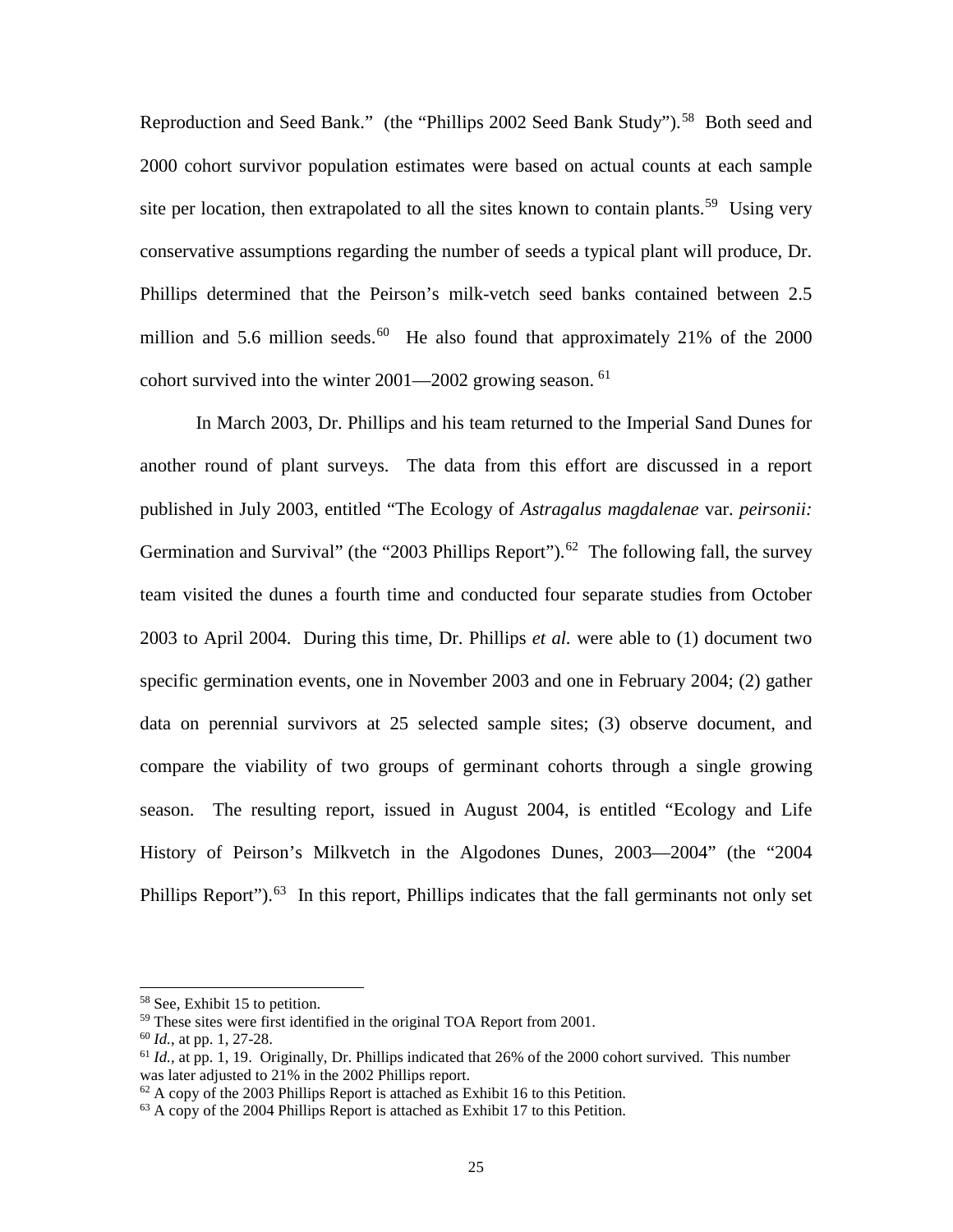seed in the spring, they are much more likely to survive the summer than are the late winter and spring germinants.<sup>[64](#page-25-0)</sup>

The 2004-2005 growing season marked the fifth year that Dr. Phillips conducted Peirson's milk-vetch surveys in the Imperial Sand Dunes. Heavy rains in the fall and winter of 2004—2005 resulted in the largest germination event yet documented. In this regard, Dr. Phillips' work, set forth in a report entitled "The Life History of Peirson's Milkvetch in the Algodones Dunes, California, 2004—2005" (the "June 2005 Phillips Report"), corroborates the findings in BLM's March 2005 Monitoring Study.<sup>[65](#page-25-1)</sup> Whereas BLM extrapolated its plant counts to arrive at dune-wide population figure of 286,374, Phillips limited his census to the 25 sample sites he has returned to each year following his original survey in 2001. But even in this more limited survey, Phillips observed 77,922 live Peirson's milk-vetch plants in March 2005 and 66,931 plants in April 2005.[66](#page-25-2) Using very conservative extrapolation assumptions, Dr. Phillips concluded that the 56 hectares of Peirson's milk-vetch habitat in the dunes support, at a minimum, 173,328 Peirson's milk-vetch individuals. Just as important, he was able to confirm that fall germinants do, in fact, set fruit the following spring (*i.e.,* before their first summer) thereby contributing to the seed bank. $67$ 

> Therefore, the most conservative figure for first-year plants that reproduced successfully among our 25 sample sites in 2005 is 19,945. As stated above, the number of perennial survivors to spring 2005 was 1,168. Assuming that all of the survivors successfully reproduced, we concluded that there were at least 17

<span id="page-25-0"></span><sup>64</sup> 2004 Phillips Report, at pp. 10-11, 13.

<span id="page-25-1"></span><sup>&</sup>lt;sup>65</sup> Although the BLM study and the Phillips study were both issued in 2005, each collected data from different growing seasons. BLM's data come from the spring 2004 growing season, whereas Dr. Phillips data come from the fall/winter 2004 and spring 2005 growing seasons.

<span id="page-25-3"></span><span id="page-25-2"></span><sup>66</sup> 2005 Phillips Report, at p. 10, 15.

 $67$  2005 Phillips Report, at pp. 13-15. Dr. Phillips estimated the number of reproductive "first-years" to be 19,945. Second-year "survivors" accounted for only 1,168 of the observed plants. *Id.*, at 15.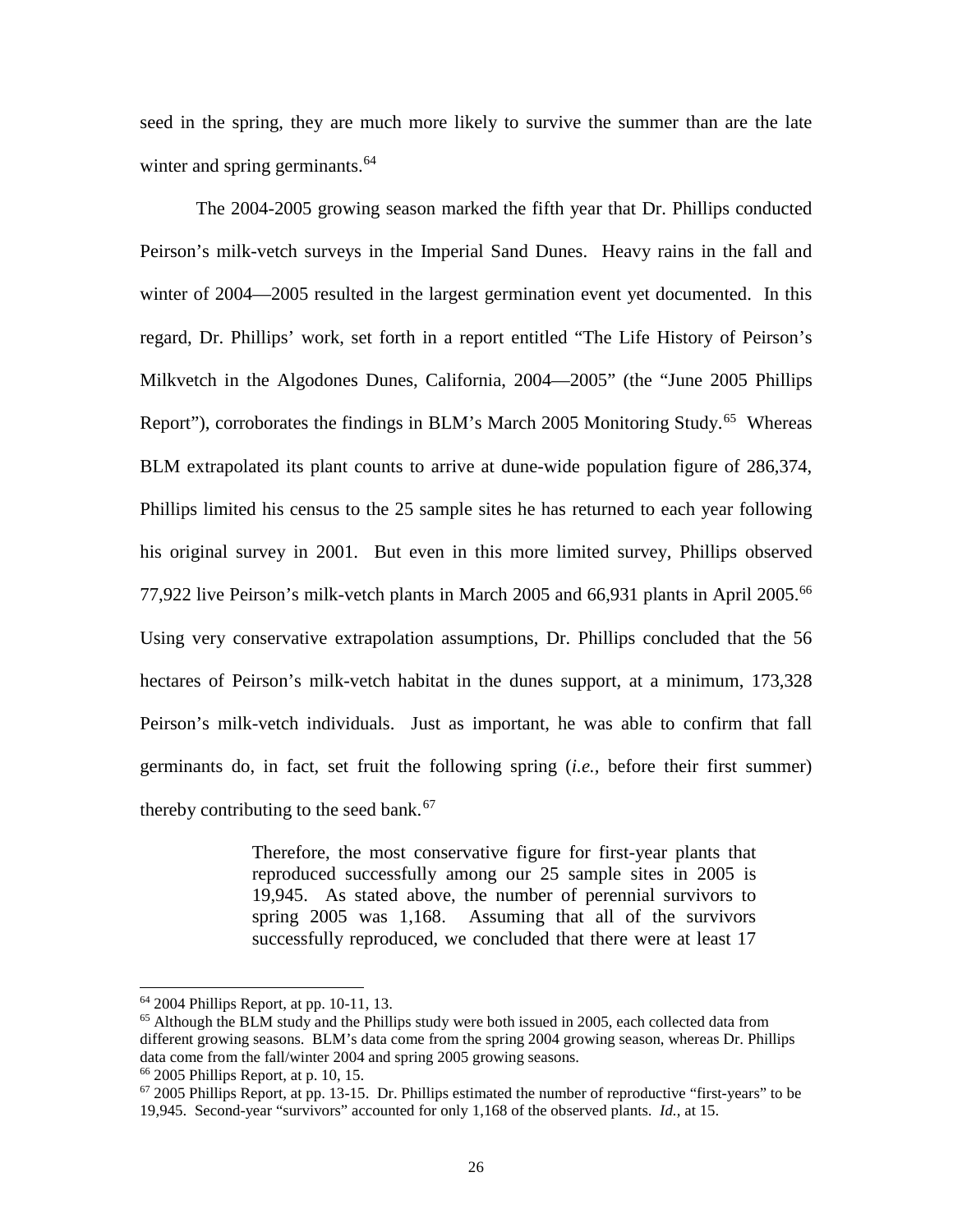times as many first-year as second-year plants that reproduced in the spring 2005.

These data establish conclusively that first-year plants are able to reproduce during their initial growing season *if they germinate in the fall.* Our studies in 2002-03 and 2003-04 showed that late winter germination events of significant size can occur with rainfall between mid-February and mid-March, but these late season plants do not reproduce during their first year (Phillips and Kennedy 2003, 2004). The results of the 2004-05 study confirm that Peirson's milkvetch exhibits a dual reproductive strategy – plants that germinate in late fall are capable of reproducing in the spring of their first year, while plants that germinate in late winter remain sterile during the ensuing spring, and the survivors flower during the second year. (*Emphasis in the original*).<sup>[68](#page-26-0)</sup>

With these data in hand, Dr. Phillips was able to dispel the myth that Peirson's milkvetch only set seed their second year. He also was able to rebut the claim, oft-repeated by USFWS, that he could not adequately distinguish between first-year and second-year plants.[69](#page-26-0) Actually, it was USFWS that had erred by mistakenly assuming that all seedbearing plants, by definition, were second-years, when in fact the majority of them are first-years that had germinated the preceding fall.

The strength of the Phillips surveys is that they produced five year's worth of repetitive data that can be compared year-to-year and correlated with climate. Dr. Phillips returned to the same 25 sites season after season to conduct his plant counts. This is one of the fundamental differences between the Phillips studies and the BLM monitoring effort. The BLM surveys, while providing valuable information, were not conducted with consistent methodologies and therefore do not provide easily-compared plant data. Dr. Phillips work, by contrast, allows one to actually measure fluctuations in the Peirson's milk-vetch population over time.

<span id="page-26-0"></span><sup>68</sup> 2005 Phillips Report, at pp. 15-16.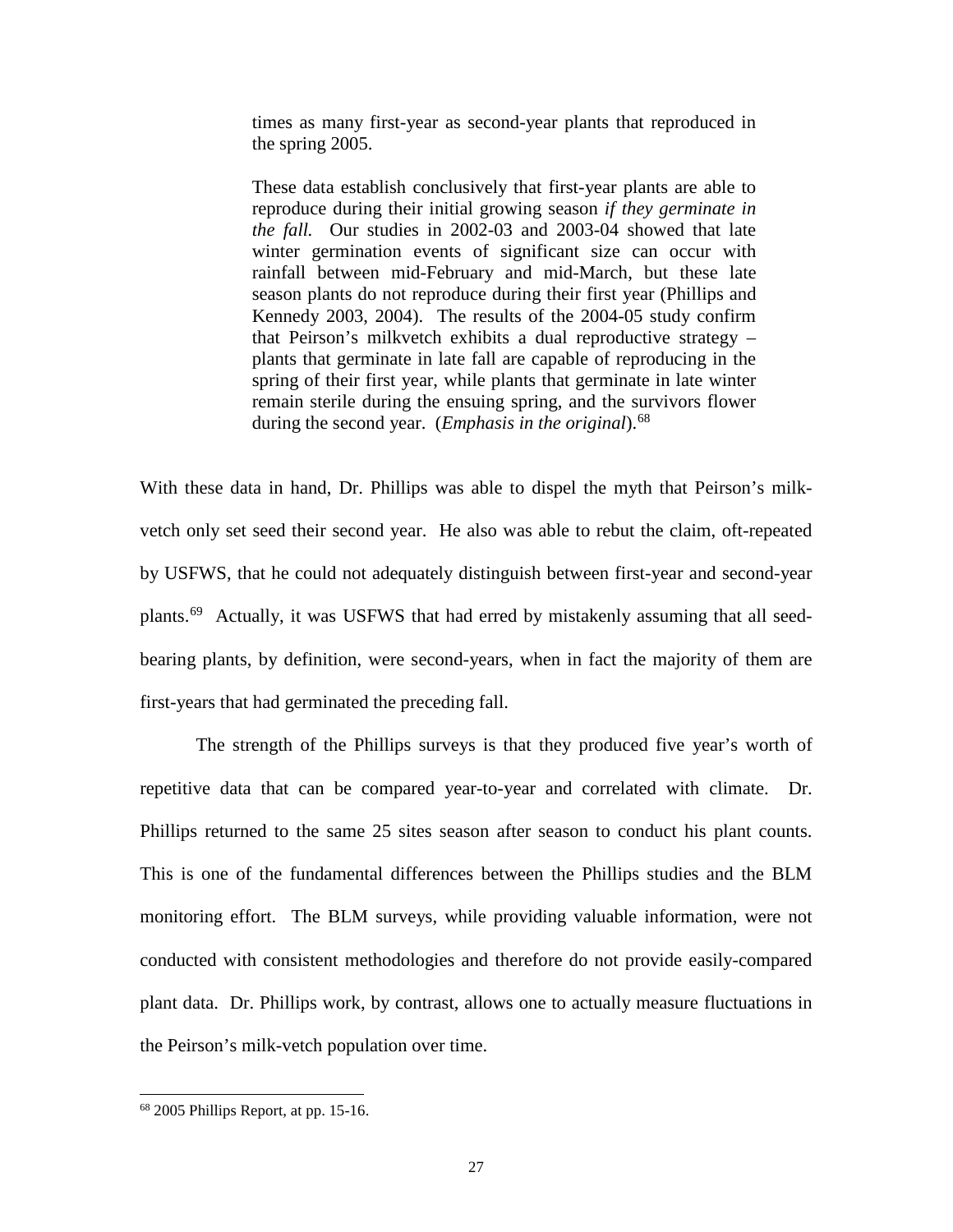## **IV. ARGUMENT: THE PEIRSON'S MILK-VETCH SHOULD BE REMOVED FROM THE LIST OF THREATENED SPECIES**

#### **A. Legal Standard and Procedure for Delisting**

Under the Endangered Species Act and its implementing regulations, interested persons may petition the DOI to have plants and animals removed from the list of threatened and endangered species. 16 U.S.C. § 1533(b)(3)(A). Moreover, an individual's right to challenge a final rule by a federal agency — such as an endangered species listing by the DOI — is guaranteed under the Administrative Procedures Act. 5 U.S.C. § 553(e).

In most respects, DOI must process a petition to *remove* a species from the threatened and endangered list in the same way it processes a petition to *add* a species to that list. Within 90 days of receiving a petition to list or "delist" a particular species, the Secretary of the Interior (the "Secretary") "shall make a finding as to whether the petition presents substantial scientific or commercial information indicating that the petitioned action may be warranted." 16 U.S.C.§ 1533(b)(3)(A). If the Secretary determines that the petition does, in fact, present such information, "the Secretary shall promptly commence a review of the status of the species concerned." *Ibid*. Note that both findings by the Secretary must be published in the Federal Register. *Ibid.*

Within 12 months after the petition is filed, the Secretary must determine that either (1) the petitioned action is warranted, in which case she must publish a proposed rule designating the species for protection or, in the case of delisting, recommending removal of the species' protective designation; (2) the petition action is not warranted; or

<sup>69</sup> *See,* 2005 Phillips Report, at p. 15.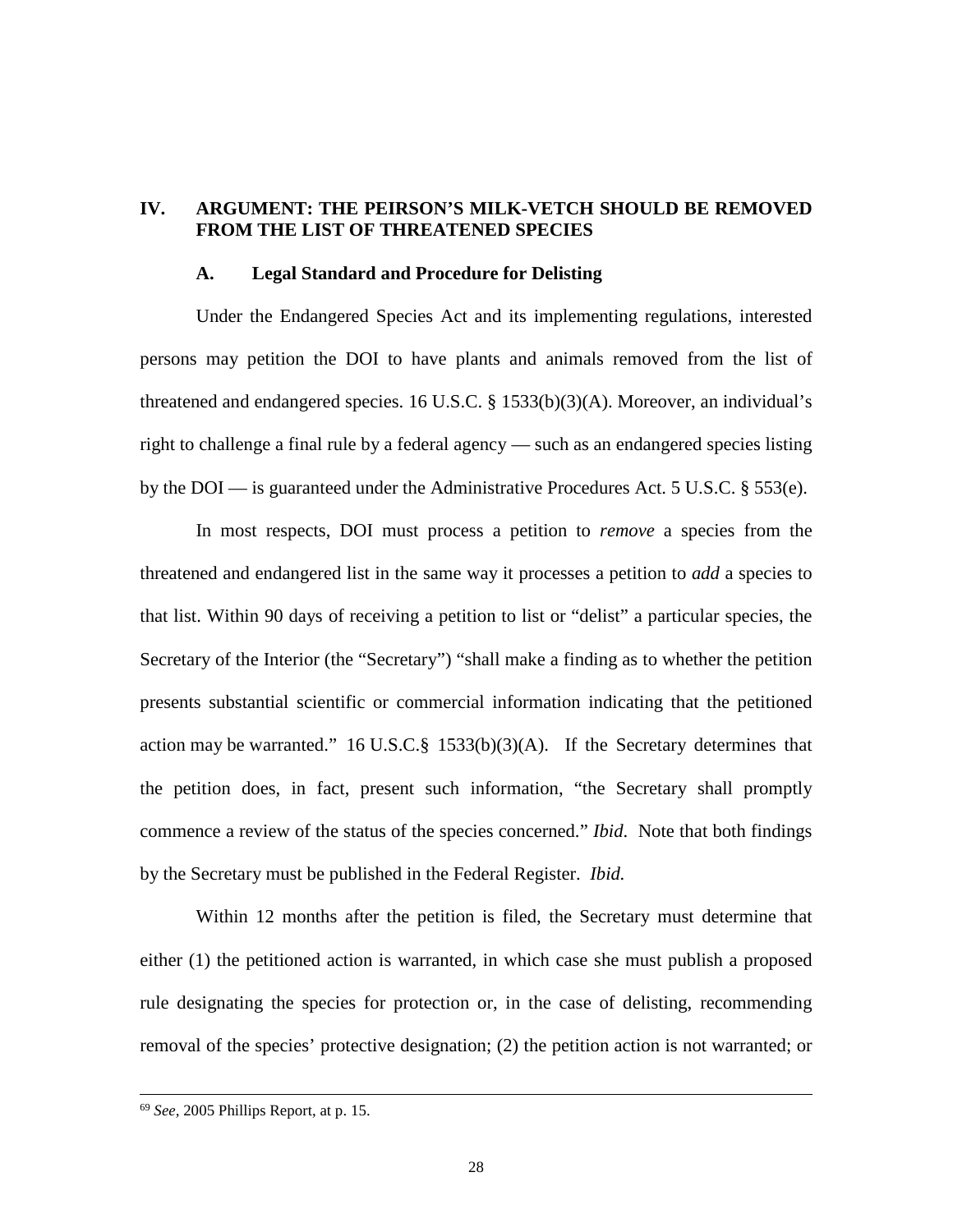(3) the petitioned action is warranted but immediate promulgation of a rule is precluded by other pending proposals. 16 U.S.C. § 1533(b)(3)(E); *Center for Biological Diversity v. Norton* (Sec. of Interior) 254 F.3d 833, 835 (9th Cir. 2001). If the Secretary finds that the action is "warranted but precluded," she must promptly publish that finding in the *Federal Register*, along with a "description and evaluation of the reasons and data on which the finding is based." 16 U.S.C. § 1533(b)(3)(E)*.* A finding that a petitioned action is not warranted or is "warranted but precluded" is subject to judicial review. 16 U.S.C. § 1533(b)(3)(C)(ii).

Under 50 CFR Part 424.11, five factors must be considered before a species can be listed, reclassified, or delisted:

- 1. The present or threatened destruction, modification, or curtailment of its habitat or range.
- 2. Overutilization for commercial, recreational, scientific, or educational purposes.
- 3. Disease or predation.
- 4. The inadequacy of existing regulatory mechanisms.
- 5. Other natural or manmade factors affecting the continued existence of the species.

As with listing a species, the decision to delist a species must be "supported by the best scientific and commercial data available to the Secretary after conducting a review of the status of the species." 40 CFR Part 424.11(d). A species may be delisted "if such data substantiate that the species is neither endangered nor threatened" for one or more of the following three reasons: (1) the species is extinct; (2) the species has recovered to such a point that federal protection is no longer necessary to guarantee its survival; or (3) the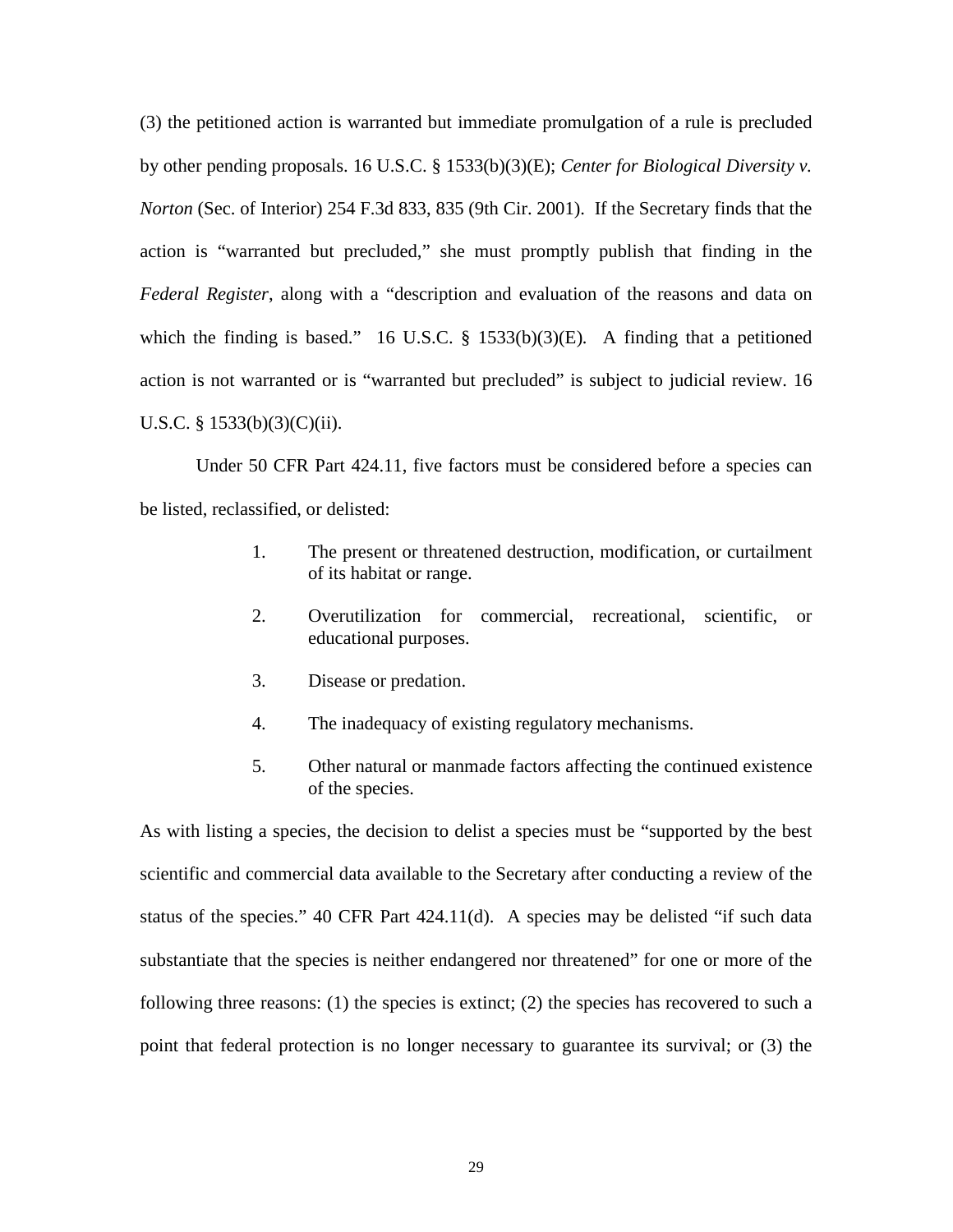original listing was in error. *Ibid.* As ASA, *et al.* will demonstrate, the Peirson's milkvetch qualifies for delisting on grounds (2) and (3).

#### **B. The Original Decision to List the Peirson's Milk-vetch Was in Error**

The Peirson' milk-vetch should be delisted for the simple reason that USFWS erred when it listed the species as threatened in 1998. Not only was the initial listing decision based on inadequate "plant abundance data" and defective technical studies, recent plant surveys demonstrate that the Peirson's milk-vetch was not threatened in 1998 and is not threatened now. Although the 1998 Final Rule claimed the Peirson's milkvetch was declining in population due to OHV use in the dunes, data developed since the Final Rule was published prove this claim to be false. The fact is, the Peirson's milkvetch is thriving. Its population is large and consistently replenished by a well-stocked seed bank. Moreover, the Peirson's milk-vetch colonies in the OHV-open areas are just as healthy as the Peirson's milk-vetch colonies in the OHV-closed areas. In short, the Peirson's milk-vetch does not meet — and has never met — the five "listing" criteria necessary to qualify as "threatened," and the plant should be removed from the federal list.

## 1. The Original Listing Decision Was Made Without Adequate Plant "Abundance Data"

The fundamental defect of the October 6, 1998 Final Rule listing the Peirson's milk-vetch as "threatened," is that it was issued without benefit of census data showing how many Peirson's milk-vetch plants actually exist in the Imperial Sand Dunes. The USFWS knew about this "data gap" in 1996, when the four-year moratorium on listings was lifted and efforts to list the Peirson's milk-vetch were reinitiated. For example, on September 3, 1996, USFWS officially reopened the public comment period

30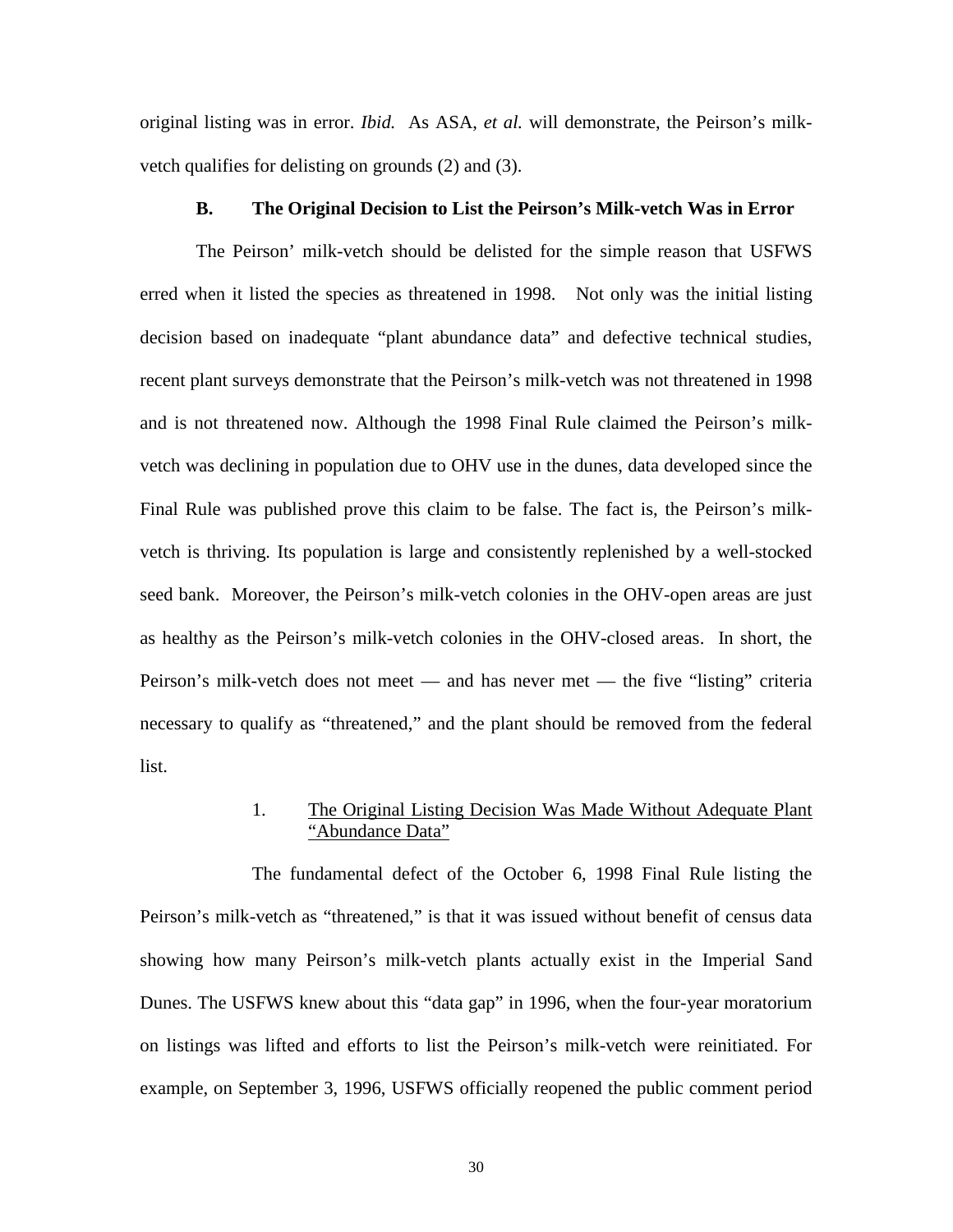on the proposed rule by publishing a notice in the Federal Register.<sup>[70](#page-30-0)</sup> The notice specifically requested updated information regarding threats to the Peirson's milk-vetch and other *Astragalus* taxa, as well as data on the size, number and distribution of each plant's respective population. According to the notice, this information was necessary to fill data gaps that had developed during the four-year moratorium on listings:

> Due to the length of time that has elapsed since the close of the initial comment period, changing procedural and biological circumstances and the need to review the best scientific and commercial information available during the decision-making process, the comment period is being reopened. The Service particularly seeks information that has become available in the last four years, concerning:

> (1) Biological, commercial or other relevant data on any threat (or lack thereof) to these species;

> (2) Additional information on the size, number or distributions of populations; and

> (3) Whether one or more of these plant species are subject to conservation agreements or other protection instruments, and their possible impacts to such species.<sup>[71](#page-30-1)</sup>

With respect to the Peirson's milk-vetch, one of the "changed circumstances" bearing on the listing question was passage of the 1994 California Desert Protection Act ("CDPA"), which, among other things, designated the North Algodones Dunes (appx. 32,000 acres) as wilderness, forever making it "off-limits" to mechanized vehicles. BLM staff

<span id="page-30-1"></span><span id="page-30-0"></span><sup>&</sup>lt;sup>70</sup> Proposed Rule, Reopening of Public Comment Period on Proposed Threatened and Endangered Status for Seven Desert Milk-Vetch Taxa from California and Nevada, September 3, 1996, Federal Register, Vol. 61, No. 171, at p. 46431. A true and correct copy of this Proposed Rule Reopening Public Comment Period is attached as Exhibit 18 to this Petition.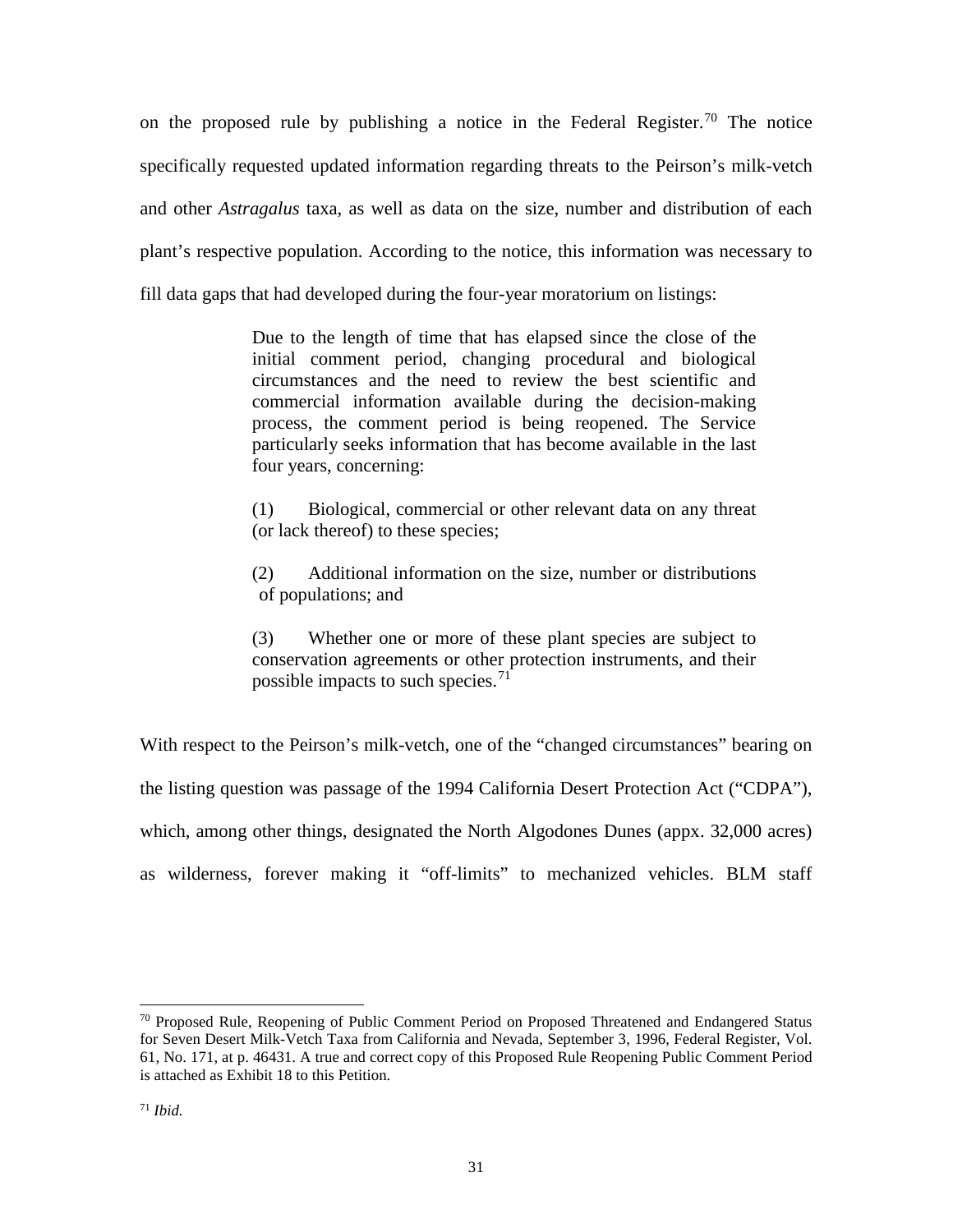estimated that some of the richest Peirson's milk-vetch habitat and the densest Peirson's milk-vetch colonies were (and are) located in the newly-designated Wilderness Area.<sup>[72](#page-31-0)</sup>

Accounting for the protective benefits of the CDPA, however, was only a small part of USFWS's reevaluation process. The larger and more difficult task was obtaining updated, credible abundance data for the seven plants. This proved especially daunting with respect to the Peirson's milk-vetch, as evidenced by memoranda and correspondence from USFWS staff desperately searching for plant counts on the Peirson's milk-vetch. For example, in a memorandum to the BLM Area Manager in El Centro, dated November 14, 1996, USFWS Field Supervisor, Diane K. Noda, made the following statement:

> We have reviewed the information we have received on Peirson's milk-vetch (*Astragalus magdalenae* var. *peirsonii*) following the proposed listing. There appears to be a lack of data on the abundance of this taxon in the Imperial Sand Dunes, an area managed by the Bureau of Land Management (BLM). Because a large part of the habitat of the milk-vetch is open to off-highway vehicles, population trend and abundance data is particularly important; *the lack of such data severely impairs the ability of the Fish and Wildlife Service (Service) to assess whether the milkvetch warrants listing under the Endangered Species Act.* We request clarification on whether or not there exists additional information on the abundance of Peirson's milk-vetch on BLM lands. (*Emphasis added*.)<sup>[73](#page-31-1)</sup>

In her memorandum, Ms. Noda went on to say that she and her staff had reviewed the 1977 WESTEC survey maps, the1990 ECOS report, and the 1993 survey performed by USFWS for the All-American Canal Project, but had found them inadequate to her purpose, which was to determine with some specificity the number of Peirson's milk-

<span id="page-31-0"></span> $^{72}$  Memorandum from BLM State Director to USFWS Field Supervisor, dated November 1, 1996, at p. 1 ("Using results from the Survey of Sensitive Plants of the Algodones Dunes (WESTEC, 1977), we concluded that approximately 25% of the highest relative abundance patches of Peirson's milk-vetch occur in the Wilderness Area.") See, Exhibit 8 to this Petition.

<span id="page-31-1"></span> $73$  A copy of Ms. Noda's memorandum is attached to this Petition as Exhibit 19.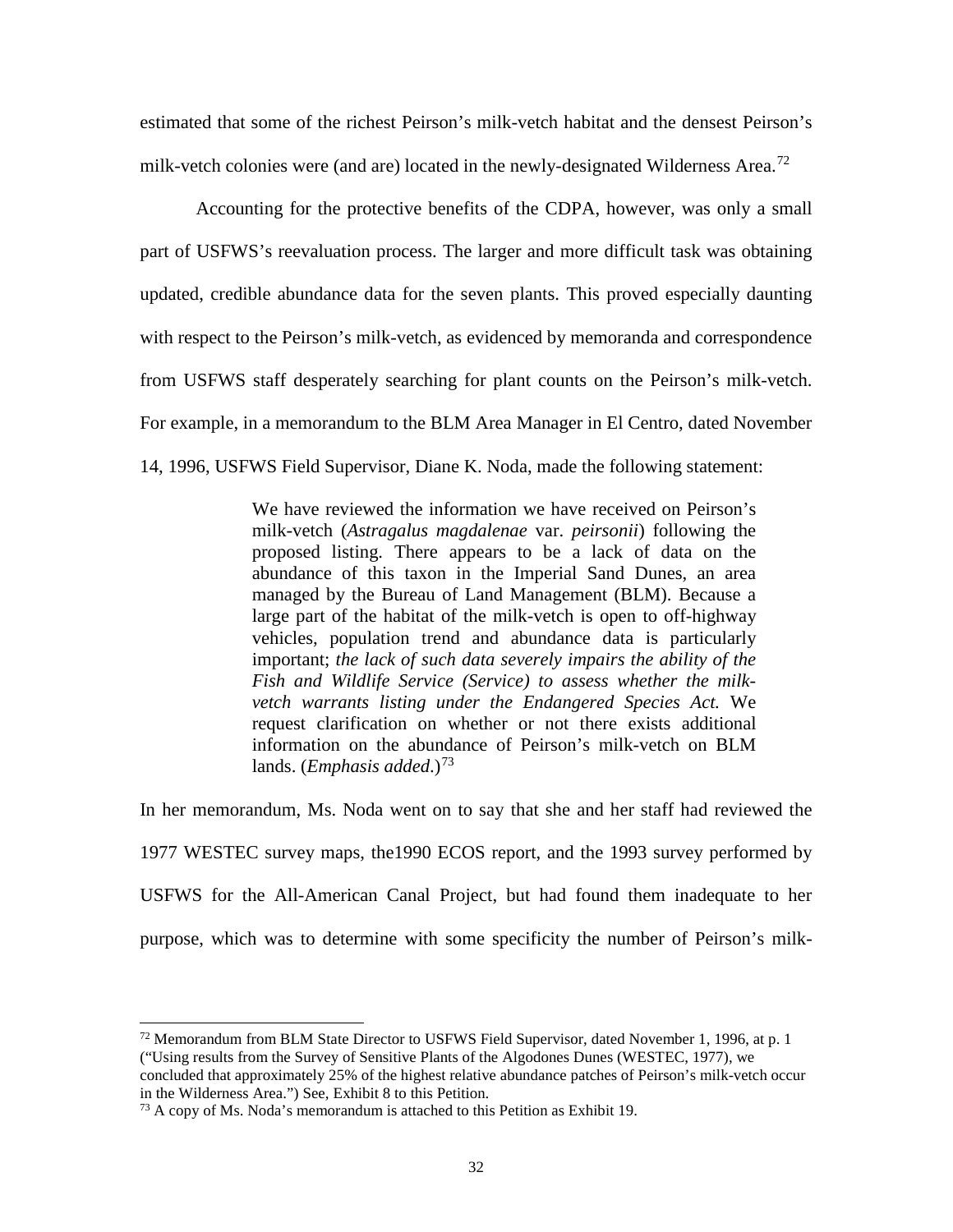vetch plants inhabiting the Imperial Sand Dune system.<sup>[74](#page-32-0)</sup> She then directed four questions to the BLM Area Manager in El Centro:

> (1) The key to the relative abundance symbols for the 1977 WESTEC map uses terms such as 'moderate numbers...' and "moderately high numbers...", without indicating what these numbers might be. Does the BLM have information that defines these terms more explicitly?

> (2) Did ECOS provide any field notes on population sizes or make any counts of plant numbers other than those that are included in their report?

> (3) The ECOS report contains a reference to a 1978-1979 report by Romspert and Burk titled 'Algodones Dunes Sensitive Plant Project.' Does this report provide data on abundance/population size for Peirson's milk-vetch?

> (4) Does BLM have documents, other than those cited above, that provide estimates of abundance for this species, either recently or in the past 30 years?<sup>[75](#page-32-1)</sup>

The Peirson's milk-vetch listing file (maintained at the USFWS Field Office in Ventura, California) includes no written response from BLM to Ms. Noda's four questions. However, neither the 1977 WESTEC report, nor the 1990 ECOS report, nor the 1978-1979 Romspert and Burk article provides the kind of abundance data USFWS felt it needed to determine whether the Peirson's milk-vetch should or should not be listed as threatened.

This is easily shown.

With respect to question (1), regarding quantitative definitions of certain "relative abundance" terms used in the WESTEC study, no such definitions exist. WESTEC did not perform — or at least did not report — actual plant counts throughout

<span id="page-32-1"></span><span id="page-32-0"></span><sup>74</sup> Noda Memorandum.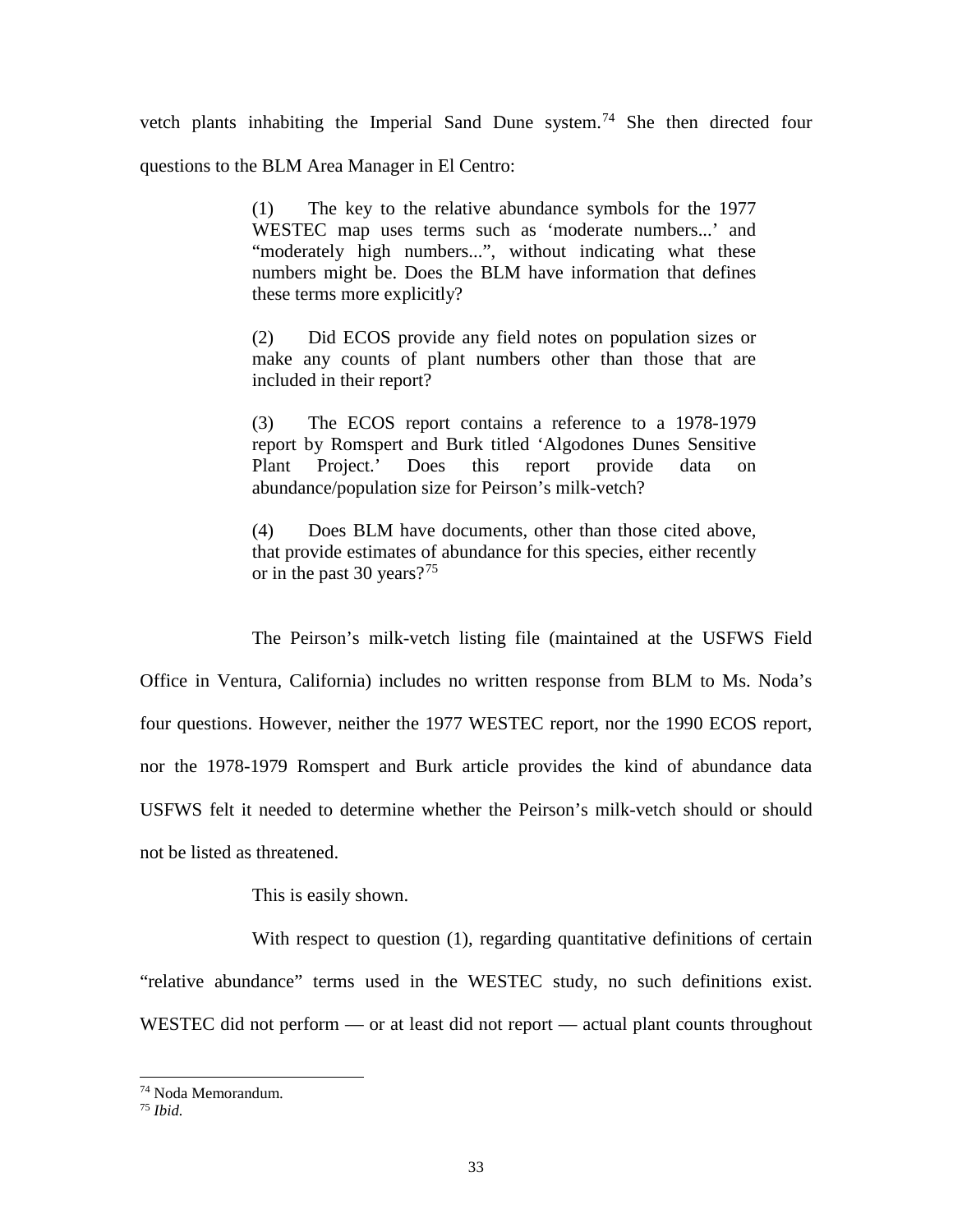the dune system. Instead, WESTEC developed "relative abundance units" to distinguish dense plant colonies from sparse plant colonies; but no definitive plant numbers were given.[76](#page-33-0)

With respect to question (2), regarding plant counts that may have been performed as part of the 1990 ECOS study, the answer again is that no such census data were compiled.<sup>[77](#page-33-1)</sup> To make matters worse, the 1990 ECOS surveys were in no way comprehensive. The ECOS biologists only ran transects that were close to established roads so that observers could conduct the survey quickly and easily.<sup>[78](#page-33-2)</sup> As a result, ECOS did not survey large areas of Peirson's milk-vetch habitat in the more remote regions of the open area. $79$ 

As to Ms. Noda's question (3), regarding the 1978-1979 Romspert/Burk report and its Peirson's milk-vetch abundance data, this study also did not involve dune-wide plant counts. Indeed, the Romspert and Burk report — in addition to being almost 20

<span id="page-33-0"></span><sup>&</sup>lt;sup>76</sup> A copy of the 1977 WESTEC Study is attached as Exhibit 20 to this Petition. WESTEC performed its survey by running transects and then mapping the distribution and relative density of each plant species. (WESTEC 1977, at p. 1, 41-45.) Within each survey quadrant, WESTEC staff estimated the density of the particular taxa using a ranking system of 1 to 4. (Id., at 44.) According to WESTEC's report: "It should be emphasized that no absolute number is intended by this ranking system." (Id., at 44.) The four "abundance units" that corresponded to the "density ranking system" provided only the barest outline of the actual plant populations in the dunes. For example, the abundance units were broken down as follows:  $\overline{a}$ 

<sup>•</sup> Abundance unit one: One to five inflorescences were observed, with most being dried up;

<sup>•</sup> Abundance unit two: Six to twenty inflorescence were observed, some still with flowers;

<sup>•</sup> Abundance unit three: Over twenty inflorescences in stand, but localized;

<sup>•</sup> Abundance unit four: Over thirty inflorescences in stand, many in flower state and well distributed in depression or vegetation habitat zone. (Id., at 45.)

<span id="page-33-1"></span> $77$  A copy of the 1990 ECOS Study is attached as Exhibit 5 to this Petition.

<span id="page-33-3"></span><span id="page-33-2"></span><sup>78</sup> BLM November 2000 Monitoring Study, at pp. 4-5. 79 *Ibid.*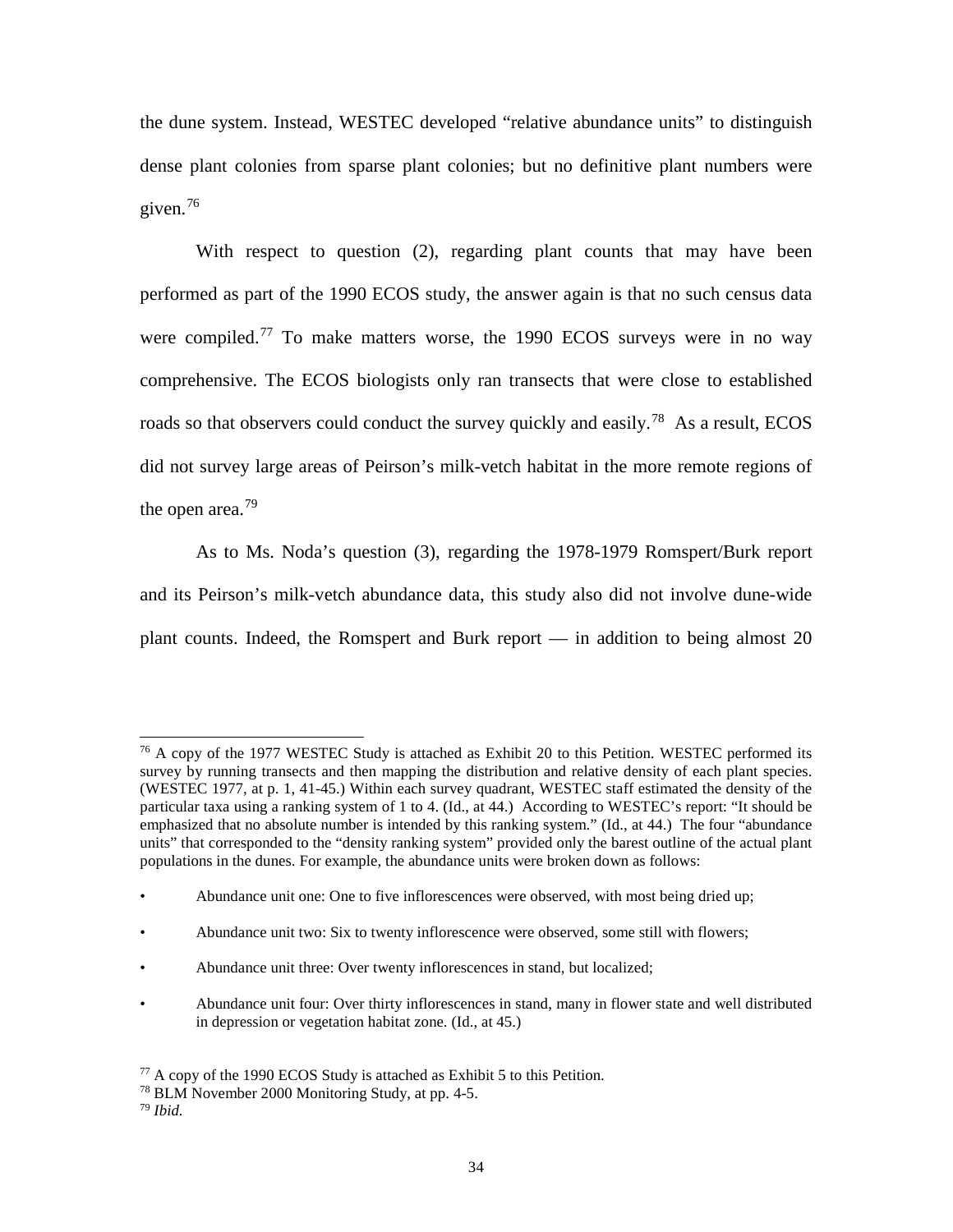years old — appears to have been more limited in geographical scope than was the 1990  $ECOS$  study.  $80$ 

Finally, with respect to question (4), regarding additional BLM documents that might provide abundance data on the Peirson's milk-vetch, nothing in the Peirson's milkvetch listing file suggests that such documents existed in 1996 or at any time prior to the October 1998 listing decision. It appears that BLM did not develop and publish new abundance data on the Peirson's milk-vetch until November 2000 — two years after adoption of the Final Rule listing the Peirson's milk-vetch as threatened.

The absence of abundance data did not, however, prevent BLM from taking a position on whether the Peirson's milk-vetch should be listed. In fact, BLM felt the creation of the North Algodones Dunes Wilderness Area, along with BLM's adaptive management strategies in the open dune area south of Highway 78, would adequately protect large tracts of high-grade Peirson's milk-vetch habitat. In a memorandum dated November 1, 1996, BLM's State Director stated that BLM had reversed its initial position regarding the Peirson's milk-vetch's status, and was now recommending that the plant *not* be listed at all:

> This responds to the subject proposed rule, published September 3, 1996, in the Federal Register. We commented previously on this listing package. Our previous comments still hold, *except for Peirson's milk-vetch*, for which the comments below should be substituted...,

> With the North Algodones Dunes Wilderness Area, resulting in the protection of a substantial portion of the species distribution, and BLM's commitment to monitor the population of this species in the south dunes and respond accordingly to proposed projects, *we*

<span id="page-34-0"></span><sup>&</sup>lt;sup>80</sup> The copy of the Romspert/Burk report maintained in the USPWS listing file for the Peirson's milk-vetch is incomplete, so it has not been reproduced here or attached as an exhibit to this Petition.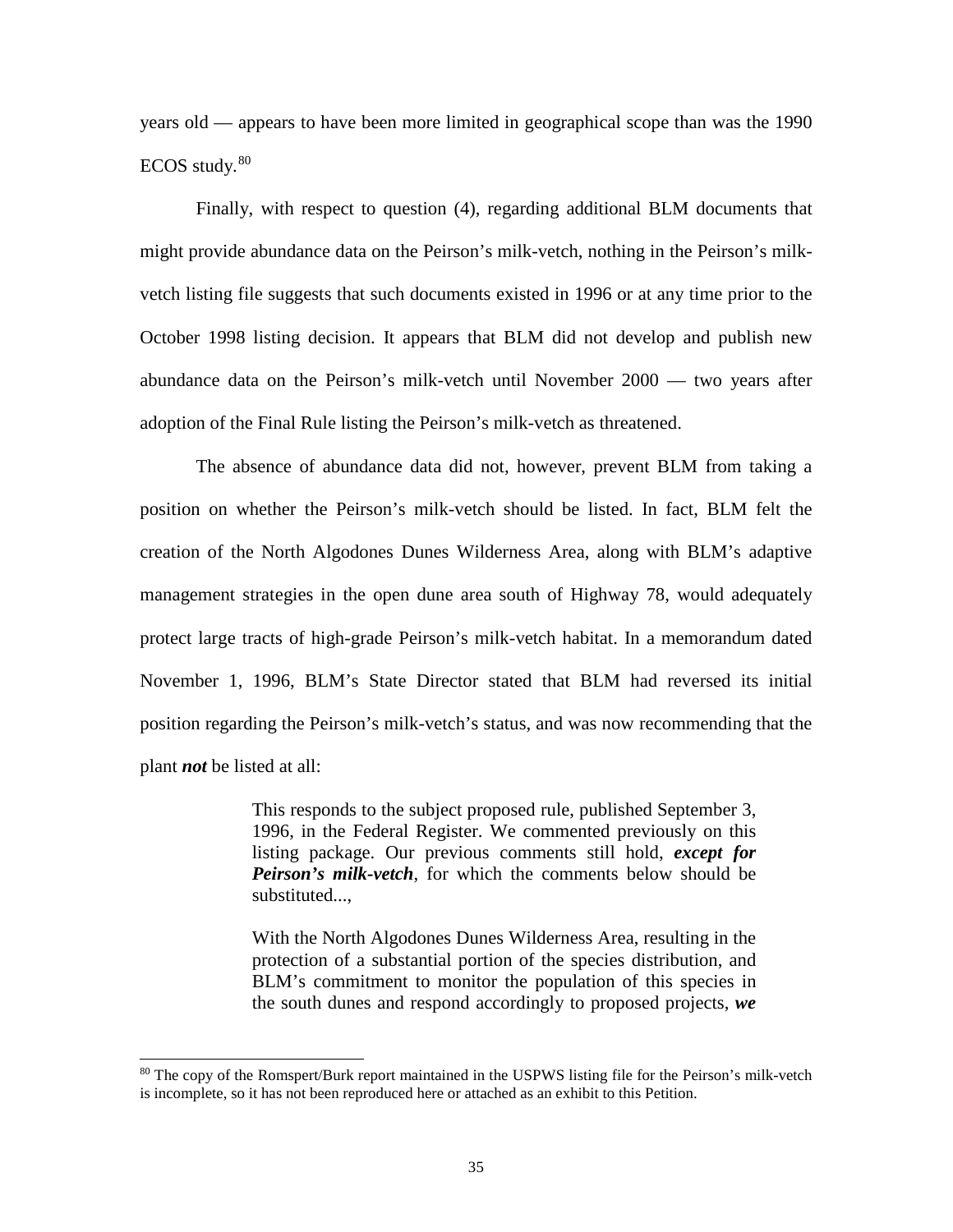## *believe listing of the species is not necessary at this time*.  $(Emphasis added.)<sup>81</sup>$  $(Emphasis added.)<sup>81</sup>$  $(Emphasis added.)<sup>81</sup>$

But then a curious thing happened. Despite the lack of data showing how many or how few Peirson's milk-vetch plants actually inhabit the dunes, despite having no seed bank data by which to judge the latent reproductive potential of the Peirson's milk-vetch, and despite BLM's recommendation that the species not be listed as threatened, USFWS decided to list the Peirson's milk-vetch anyway.

## 2. The 1998 Listing Decision Was Based on Studies Later Found to Be Biased and Technically Unsupportable

In making its 1998 listing decision, USFWS relied heavily on the 1990 ECOS study. For example, the Final Rule cites the 1990 ECOS study in support of the following assertions: (1) Peirson's milk-vetch populations have declined sharply since 1977; and (2) OHV use is the primary threat to the continued survival of the Peirson's milk-vetch.<sup>82</sup> Ultimately, these two critical findings formed the basis for USFWS's decision to list the Peirson's milk-vetch. However, BLM later concluded that the 1990 ECOS study was biased and scientifically unsound.

This key development requires some elaboration.

In the spring and summer of 1998, BLM embarked on a monitoring program for sensitive plant species in the Imperial Sand Dunes (Algodones). BLM staff ran transects throughout the open and closed areas of the dunes and gathered abundance and distribution data on six desert plants, including the Peirson's milk-vetch. The results of this monitoring effort were published in a November 2000 report entitled Monitoring of

<span id="page-35-0"></span><sup>&</sup>lt;sup>81</sup> BLM Memorandum, November 1, 1996.

<span id="page-35-1"></span> $82$  Final Rule, FR Vol. 63, No. 193, at p. 53606.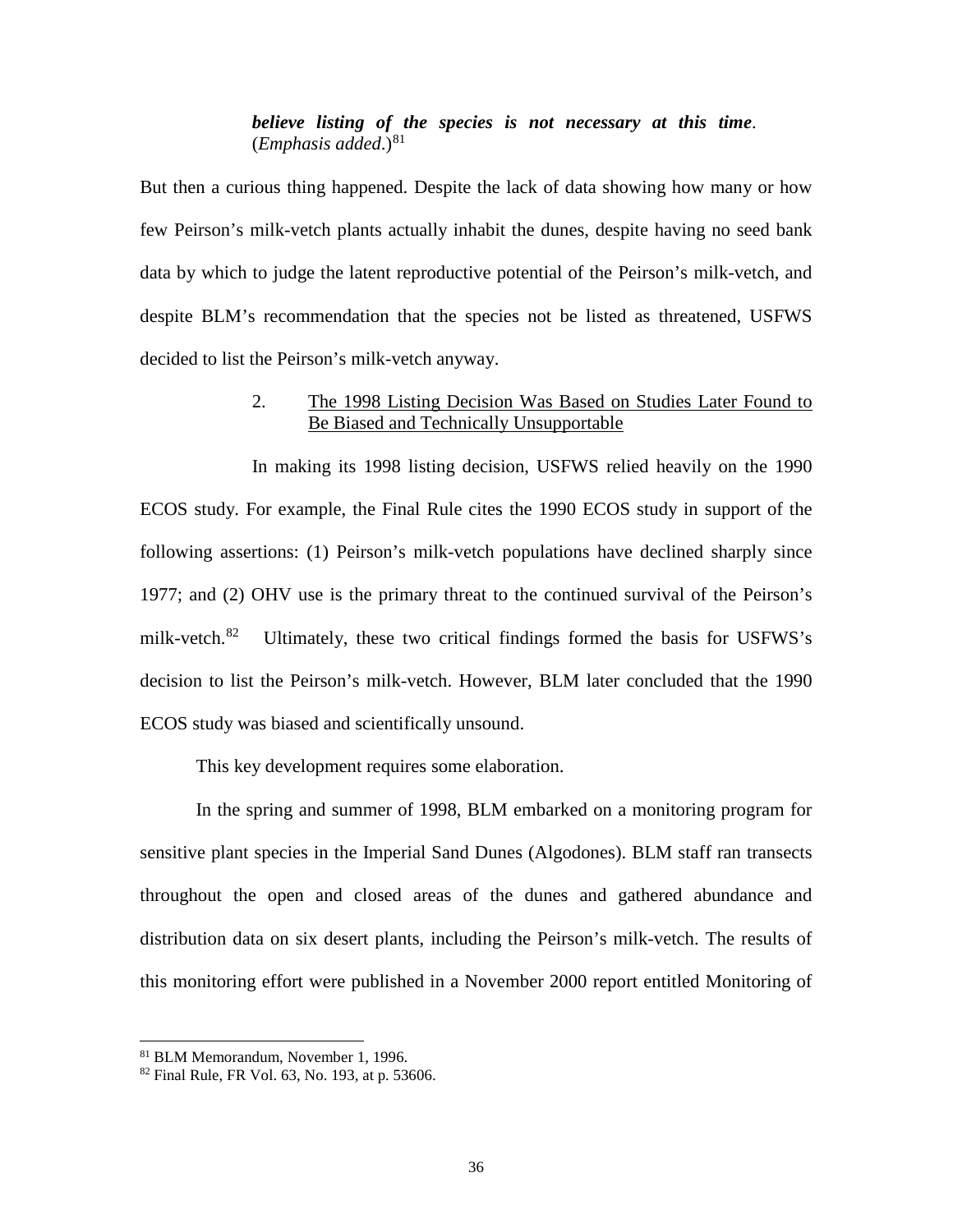Special Status Plants in the Algodones Dunes, Imperial County, California (the "November 2000 Monitoring Study").<sup>[83](#page-36-0)</sup>

As the first technical report to provide dune-wide abundance data on the Peirson's milk-vetch since 1977, the November 2000 Monitoring Study allowed BLM to detect long-term trends in the population stability of the plant. Ironically, whereas the Final Rule listing the Peirson's milk-vetch as threatened stated the plant was in decline, the November 2000 Monitoring Study drew the opposite conclusion. For example, in the open areas, the number of Peirson's milk-vetch jumped sharply in the twenty years since the 1977 WESTEC surveys.  $84$  According to the November 2000 Study, "[m]ean transect abundance class values [in the open area] *increased significantly* between 1977 and 1998 for *Astragalus magdalenae* **var***. peirsonii*, *Croton wigginsii, Helianthus niveus ssp. Tephrodes*, and *Palofoxia arida* var. gigantea."[85](#page-36-2) The report also determined that the Peirson's milk-vetch "frequency rating" in the open area had improved over the last twenty-one years.<sup>[86](#page-36-3)</sup> However, the surveys also detected a decline — albeit statistically insignificant — in the Peirson's milk-vetch populations in the closed area.<sup>[87](#page-36-1)</sup> In other words, the plant was doing better in the OHV-open areas than it was in the OHV-closed areas. This finding runs directly counter to the conclusions set forth in the 1998 Final Rule and the 1990 ECOS study on which it relied.<sup>[88](#page-36-2)</sup>

What accounts for this remarkable discrepancy? The answer lies in the methodology employed by ECOS when it performed its plant survey in 1990. BLM, which had originally commissioned the ECOS study, later determined that ECOS's

<span id="page-36-0"></span><sup>&</sup>lt;sup>83</sup> See Exhibit 3 to this Petition.

<span id="page-36-1"></span><sup>84</sup> November 2000 Monitoring Study, at pp. 14, 30-31.

<span id="page-36-2"></span><sup>85</sup> *Id.*, at p. 30.

<span id="page-36-3"></span><sup>86</sup> *Id*., at p. 31.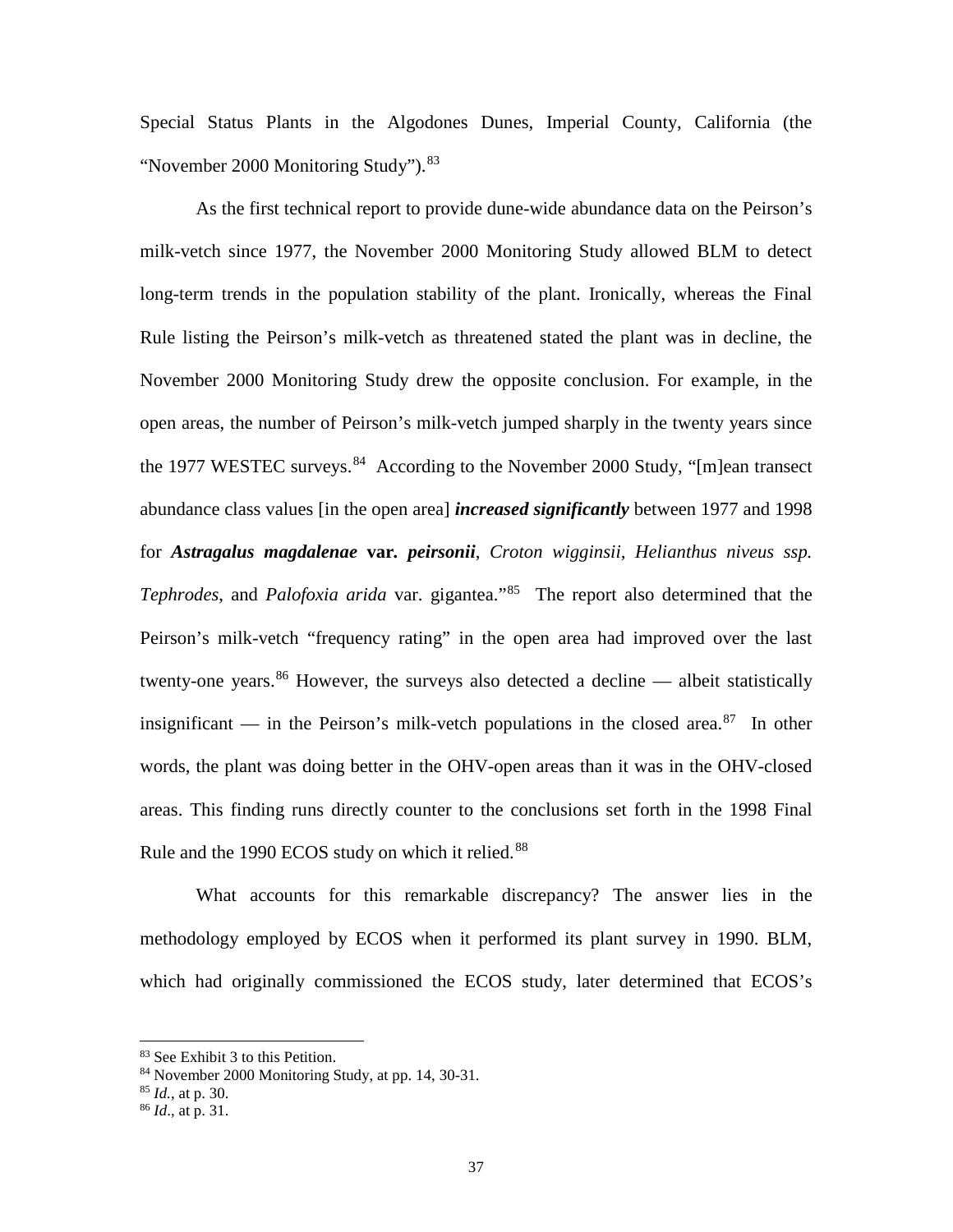analytical approach was technically unsound and incapable of producing credible data on

the health of sensitive plants throughout the entire dune system. In the November 2000

Monitoring Study, BLM described the defects of the 1990 ECOS study as follows:

In 1990 BLM contracted with the consulting firm ECOS to design a monitoring study that could be used to regularly monitor the effects of the OHVs on the special status plants in the dunes. The idea was for the contractor to design the study and collect the first year's data, which would then serve as a baseline. BLM personnel would then continue the monitoring in future years.

The contractor designed and implemented the monitoring study and presented BLM with a report (ECOS 1990). Unfortunately, the study design was flawed in several ways. As a result it was not continued. *The most serious flaw involved the selection of study sites. Study sites were subjectively located near roads to make them readily accessible by observers. This does not allow inferences to be made to the entire dune system. The study also did not adequately sample the open area.* Although the study purported to make inferences to the entire open area, the four study sites chosen for this purpose were all within 1 mile of potential OHV access sites. Because these areas are close to potential staging areas for OHVs, *results from these sites will be biased toward relatively heavy OHV use* (as opposed to the situation if at least some of the sites had been located in the more interior portions of the open area).Moreover, there was very poor dispersion of study sites through out the open area: *the entire southern and eastern portion of the open area were unsampled*. [89](#page-37-0) (*Emphasis added*.)

As a result of the flaws discovered in the 1990 ECOS study, BLM abandoned the ECOS monitoring protocol and worked with USFWS and the California Native Plant Society to develop a new one. It was this new monitoring method that produced the results set forth in the November 2000 Monitoring Study and the monitoring studies BLM subsequently issued in 2001, 2004, and 2005.

<sup>87</sup> *Id.*, at pp. 12, 14, 30.

<sup>88</sup> *See,* FR Vol. 63, No. 193, at 53606

<span id="page-37-0"></span><sup>89</sup> November 2000 Monitoring Study, at pp. 4-5.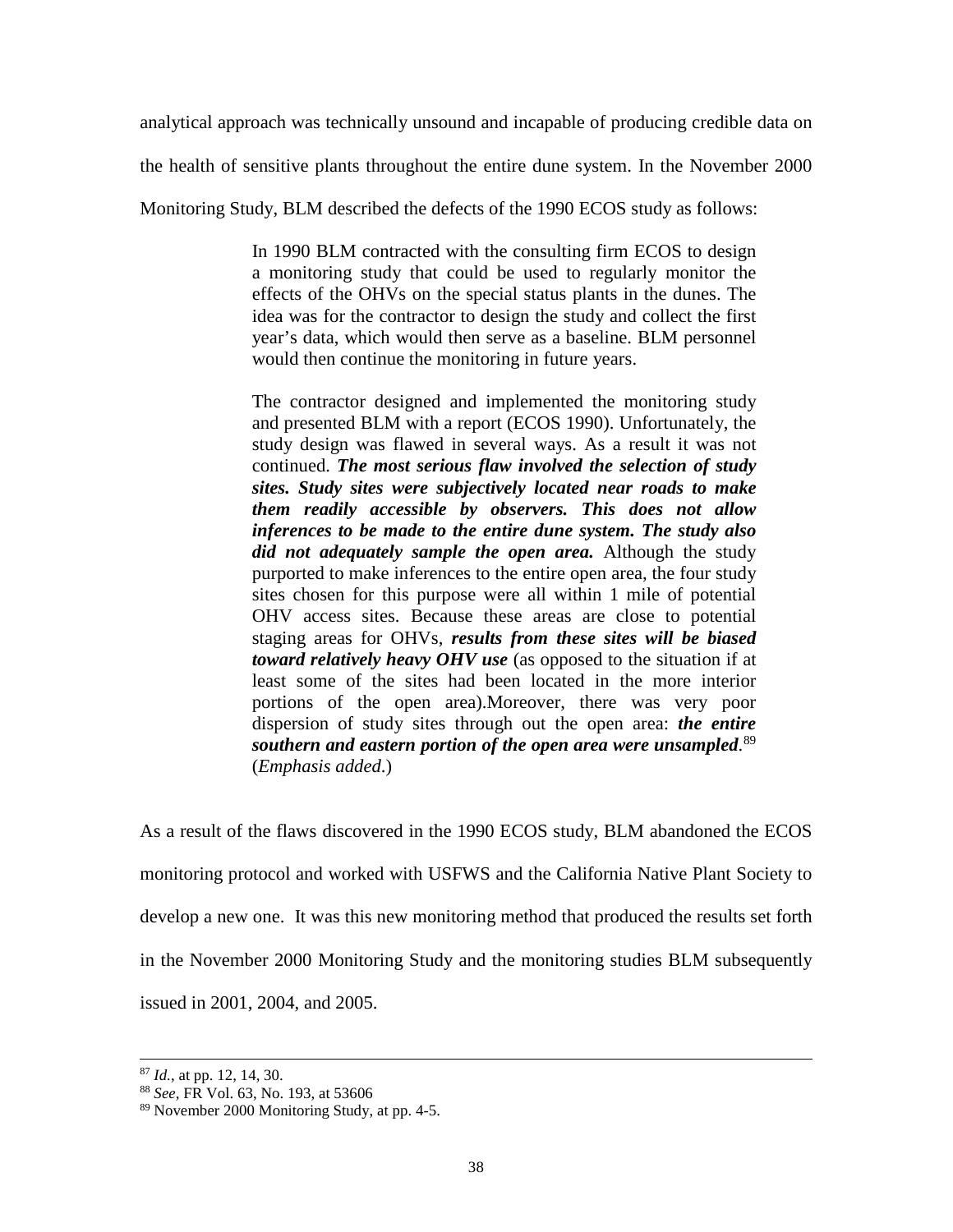## 3. BLM's November 2000 Monitoring Study Documents Healthy Peirson's Milk-vetch Populations Throughout Dune System

BLM's newly-developed survey method differed from the ECOS approach in two key respects. First, BLM did not limit its survey to areas near roads and trails where sampling could be conducted easily by the paid observer. Instead, BLM ran transects over wide areas of the dunes, including areas that are relatively remote. Second, BLM conducted its survey following a winter of average rainfall, whereas the 1990 ECOS study had been conducted following years of drought. The importance of this distinction was explained by BLM in the November 2000 Monitory Study:

> Another problem with the ECOS study was that it was conducted during a poor rainfall year. Precipitation at Gold Rock Ranch, just east of the southern half of the dunes (see Map 4), was 1.86 inches between July 1989 and June 1990, less than half of the average of 3.89 inches. Moreover, 1.3 inches of that total fell in July 1989; only 0.56 inches fell between August 1989 and June 1990. Six of the seven months between September 1989 and April 1990 were completely dry; only January, with 0.23 inches, had any effective precipitation (Figure 2). As a result, few of the target plant species [including the Peirson's milk-vetch] were found. Although all special status plants are perennials, few to no above-ground plants will be found if there has been no rainfall.<sup>[90](#page-38-0)</sup>

That great numbers of Peirson's milk-vetch and other desert perennials will not germinate and grow above-ground during drought conditions should have been known to ECOS in 1990 and to USFWS in 1998. Yet neither group of professionals gave proper weight to this critical factor in the Peirson's milk-vetch's reproductive cycle.

<span id="page-38-0"></span>By November 2000, however, it was clear to BLM and other specialists in desert botany that precipitation — more than any other factor — dictates how many Peirson's milk-vetch plants will germinate and break into flower in a given season. During drought conditions, the Peirson's milk-vetch seeds simply lie dormant beneath the sand, awaiting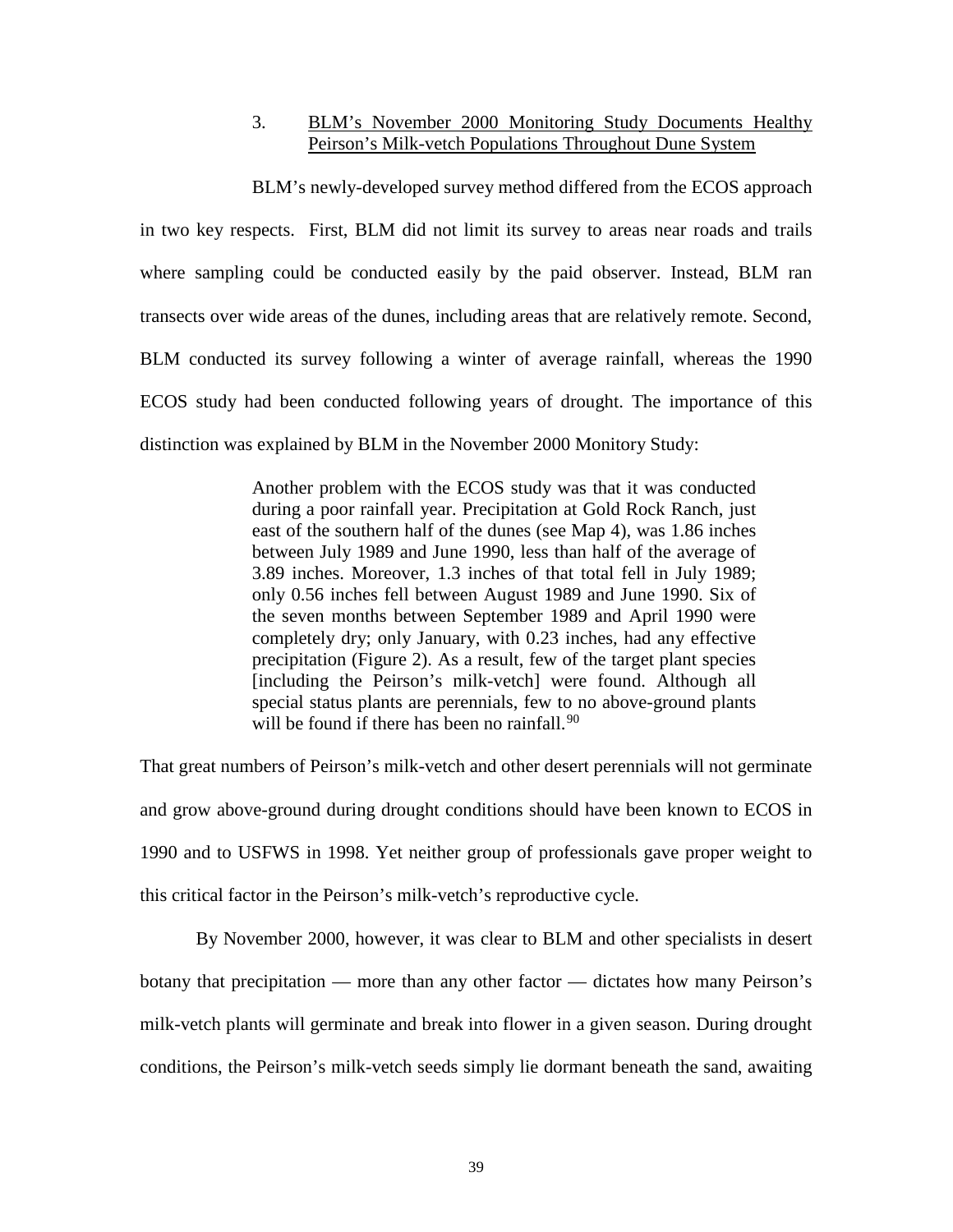the storms that periodically drop heavy rain on the dunes.<sup>91</sup> Only when there is adequate precipitation will the plants grow above the ground where they can be observed.<sup>[92](#page-39-1)</sup>

However, the most startling finding in the November 2000 Monitoring Study is that OHV use does not pose a serious threat to the Peirson's milk-vetch or the other plants surveyed by BLM. Though the number of people engaged in OHV recreation during holiday weekends (when attendance is highest) increased from 15,000 in 1977 to 90,000 in 1998, the Peirson's milk-vetch nevertheless showed "significant" increases in both abundance and frequency during that 21-year period.<sup>93</sup> BLM explained this phenomenon as follows:

> Although all 6 species [including the Peirson's milk-vetch] appear to be at least as widespread and abundant in the entire open area in 1998 as they were in 1977, this likely results from the fact that OHV use in the open area does not encroach — at least very intensively — on much of the habitat of the plants in relatively large portions of the open area away from OHV staging areas.<sup>[94](#page-39-3)</sup>

The November 2000 Monitoring Study also included a "vehicle track" map (Map 24) showing the OHV travel patterns in the Imperial Sand Dunes.<sup>[95](#page-39-4)</sup> According to this vehicle track map, many of the interior portions of the open area — where there are impressive stands of Peirson's milk-vetch — receive very little OHV traffic.<sup>[96](#page-39-5)</sup>

## 4. BLM's June 2001 Monitoring Study Confirms that the Peirson's Milk-vetch is Abundant in the Algodones Dunes

BLM's second monitoring study, published in June 2001 (the "June 2001

Monitoring Study"), built upon the November 2000 survey by including plant abundance

<sup>90</sup> *Id.*, at p. 5.

<span id="page-39-0"></span><sup>91</sup> *Ibid.*

<span id="page-39-1"></span><sup>92</sup> *Ibid.*

<span id="page-39-2"></span><sup>93</sup> *Id.*, at pp. 2, 30-31.

<span id="page-39-3"></span><sup>94</sup> November 2000 Monitoring Study, at 35-36.

<span id="page-39-4"></span><sup>95</sup> *Id.*, at p. 36.

<span id="page-39-5"></span><sup>96</sup> *Id.*, at p. 36.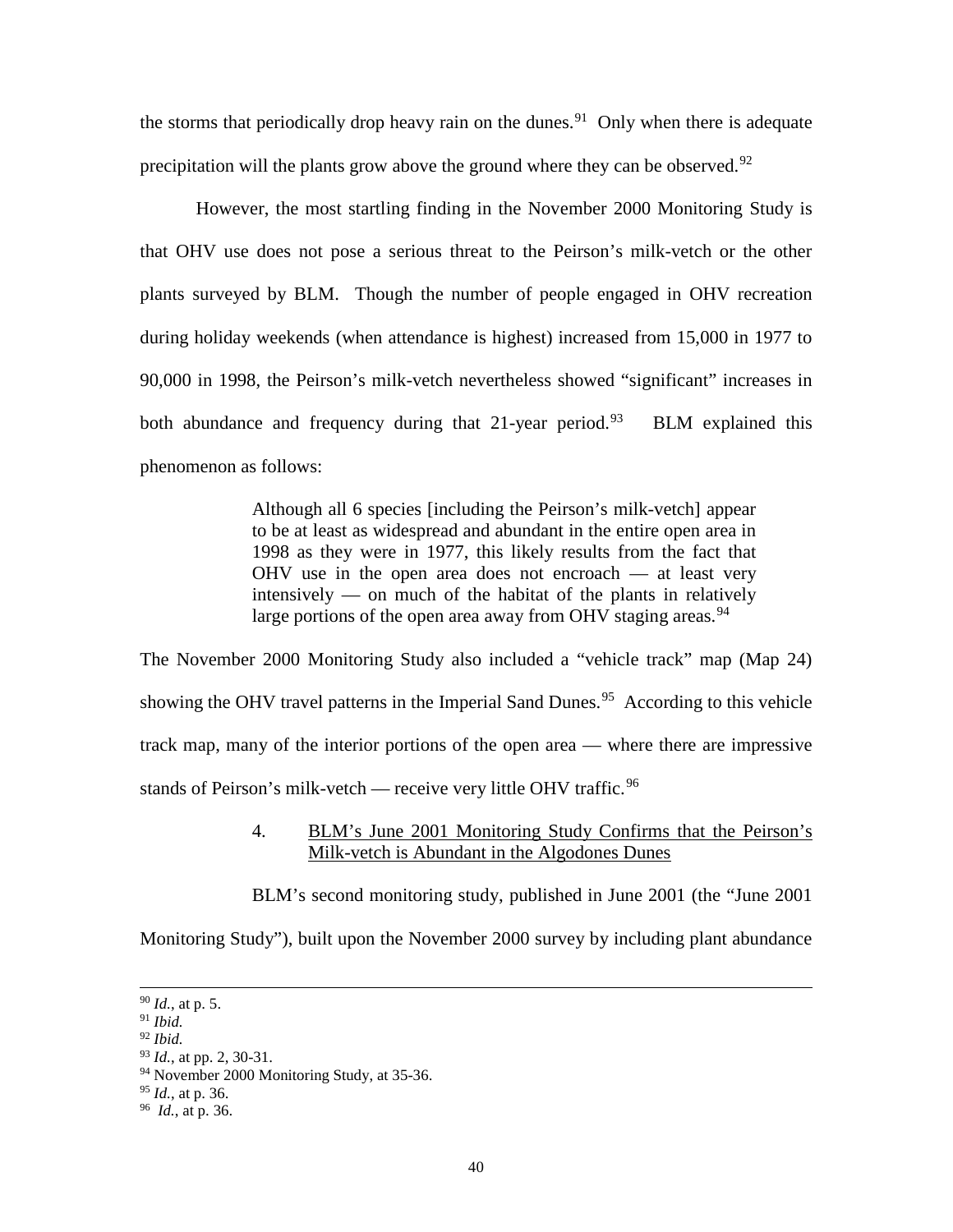data gathered during the 1999 and 2000 growing seasons.<sup>[97](#page-40-0)</sup> Although 1999 and 2000 were much drier than 1998 had been, the June 2001 Monitoring Study still concluded that most of the plant species under review, including the Peirson's milk-vetch, were at least as abundant in 1999 and 2000 as they were in  $1977<sup>98</sup>$  $1977<sup>98</sup>$  $1977<sup>98</sup>$  The June 2001 Monitoring Study also reiterated BLM's earlier finding that OHVs rarely have contact with sensitive plants, as most of the plant colonies are located in areas where OHV use is quite light.<sup>[99](#page-40-2)</sup> Ultimately, the June 2001 Monitoring Study concluded as follows:

> The response of *Astragalus magdalenae* var*. peirsonii*, a shortlived perennial, is closely tied to precipitation. It was most abundant in 1998, the highest rainfall year, and least abundant in 2000, the lowest rainfall year. Responses of the species were similar in both the closed and open areas across all four years of monitoring.[100](#page-40-3)

In other words, fluctuations in the Peirson's milk-vetch population were driven by precipitation, not by alleged "habitat alteration" from OHV activity.

> 5. Spring 2001 Plant Counts Further Confirm That the Peirson's Milk-vetch is Abundant and Thriving Throughout the Imperial Sand Dunes

> In the November 2000 Monitoring Study, BLM acknowledged that its

1998 surveys, while providing an important gauge for assessing general trends in plant

populations, could not give a full accounting of actual plant numbers:

One of the limitations of both the WESTEC study and the current study is that the results give only an index of abundance of the 6 species. Monitoring that results in estimates of actual population size would be better. Given current funding and personnel capabilities, however, the WESTEC methodology of using

<span id="page-40-0"></span> $97$  This study, entitled Monitoring of Special Status Plants in the Algodones Dunes, Imperial County, California, 1977, 1998, 1999, and 2000, is attached to this Petition as Exhibit 14.

<span id="page-40-1"></span> $98$  June 2001 Monitoring Study, at pp. v-vi, 20-27, 30.

<span id="page-40-2"></span><sup>99</sup> *Id.*, at p. 31.

<span id="page-40-3"></span><sup>100</sup> *Id.*, at p. 30.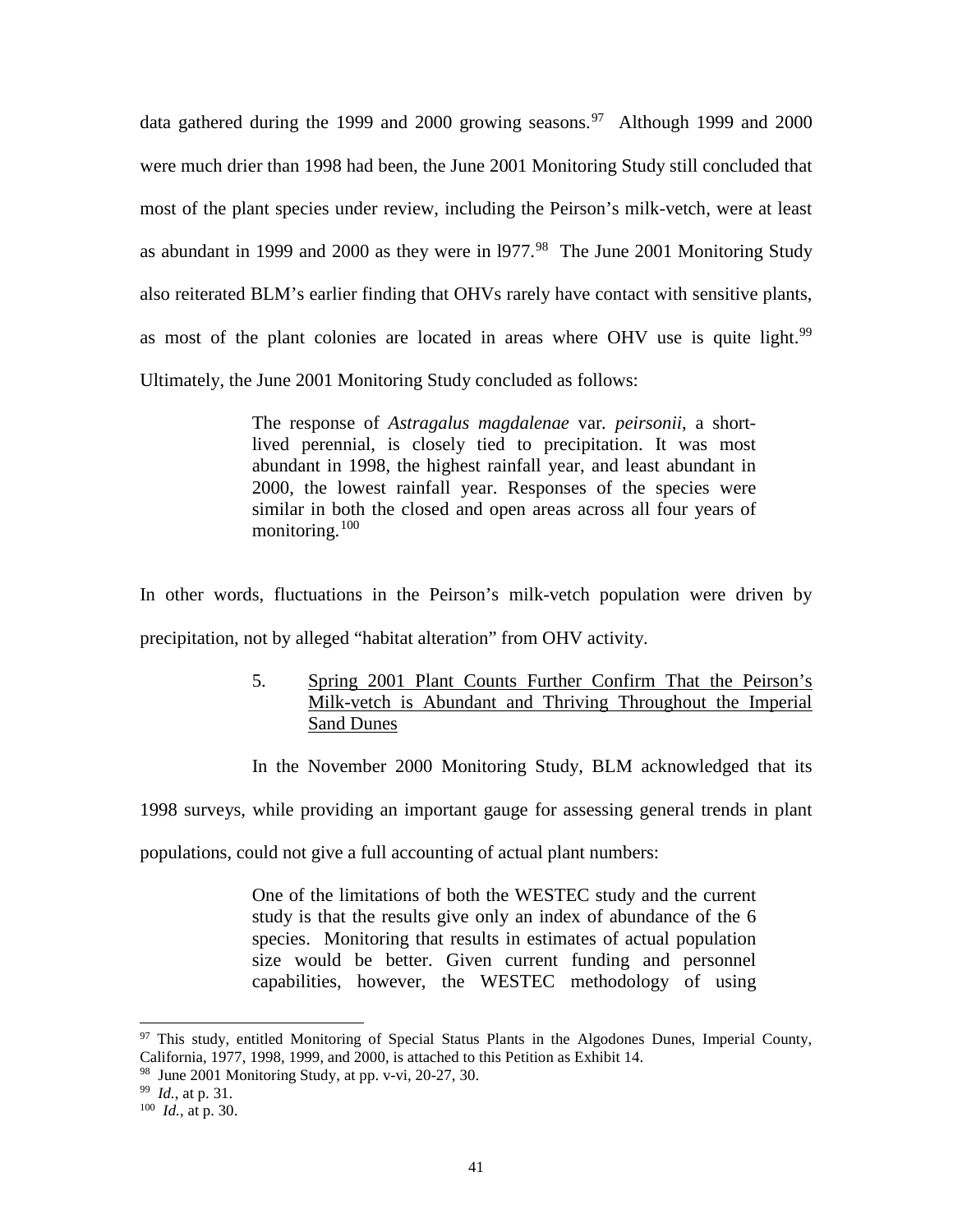abundance classes was chosen for the current study because it allows more complete coverage of the dunes than would be possible if actual density estimation was attempted. (Emphasis added.) $101$ 

BLM's June 2001 Monitoring Study expressed the same opinion regarding the WESTEC methodology.[102](#page-41-1)

Then, in the spring of 2001, the American Sand Association retained Arthur Phillips, Ph.D., and the consulting firm of Thomas Olsen Associates, Inc. ("TOA") to eliminate the "plant count" data gap identified by BLM in its two survey reports — at least with respect to the Peirson's milk-vetch.<sup>[103](#page-41-2)</sup>

It is important to stress that Dr. Phillips and TOA purposely abandoned the "relative abundance" survey method used by WESTEC in 1977 and by BLM in 1998, 1999, and 2000. Instead, Dr. Phillips conducted a "multi-stage non-probabilistic survey" of the Peirson's milk-vetch, counting every plant they encountered.[104](#page-41-3) This eliminated the need for a sampling methodology and statistical extrapolations: "Sampling methodology was not included in the survey design, since the purpose of the investigation was to locate as many occurrences of the subject plants as possible, and to completely census every area in which they were discovered."[105](#page-41-4) This survey approach made sense because:

> Peirson's milk-vetch occurs in highly clustered, specialized habitats within the dunes, and a large portion of the Algodones Dunes does not contain habitat suitable for these plants. For the study of this type of population, many researchers (Redman 1974; Schiffer and House 1977; Schiffer et al. 1978; Plog et al. 1978;

<span id="page-41-0"></span><sup>&</sup>lt;sup>101</sup> November 2000 Monitoring Study, at pp. 36-37.

<span id="page-41-1"></span><sup>102</sup> June 2001 Monitoring Study, at p. 28.

<span id="page-41-2"></span><sup>&</sup>lt;sup>103</sup> A copy of the TOA Report is attached to this Petition as Exhibit 7.

<span id="page-41-3"></span> $104$  TOA Report, at p. 3.

<span id="page-41-4"></span><sup>105</sup> TOA Report, at p. 3.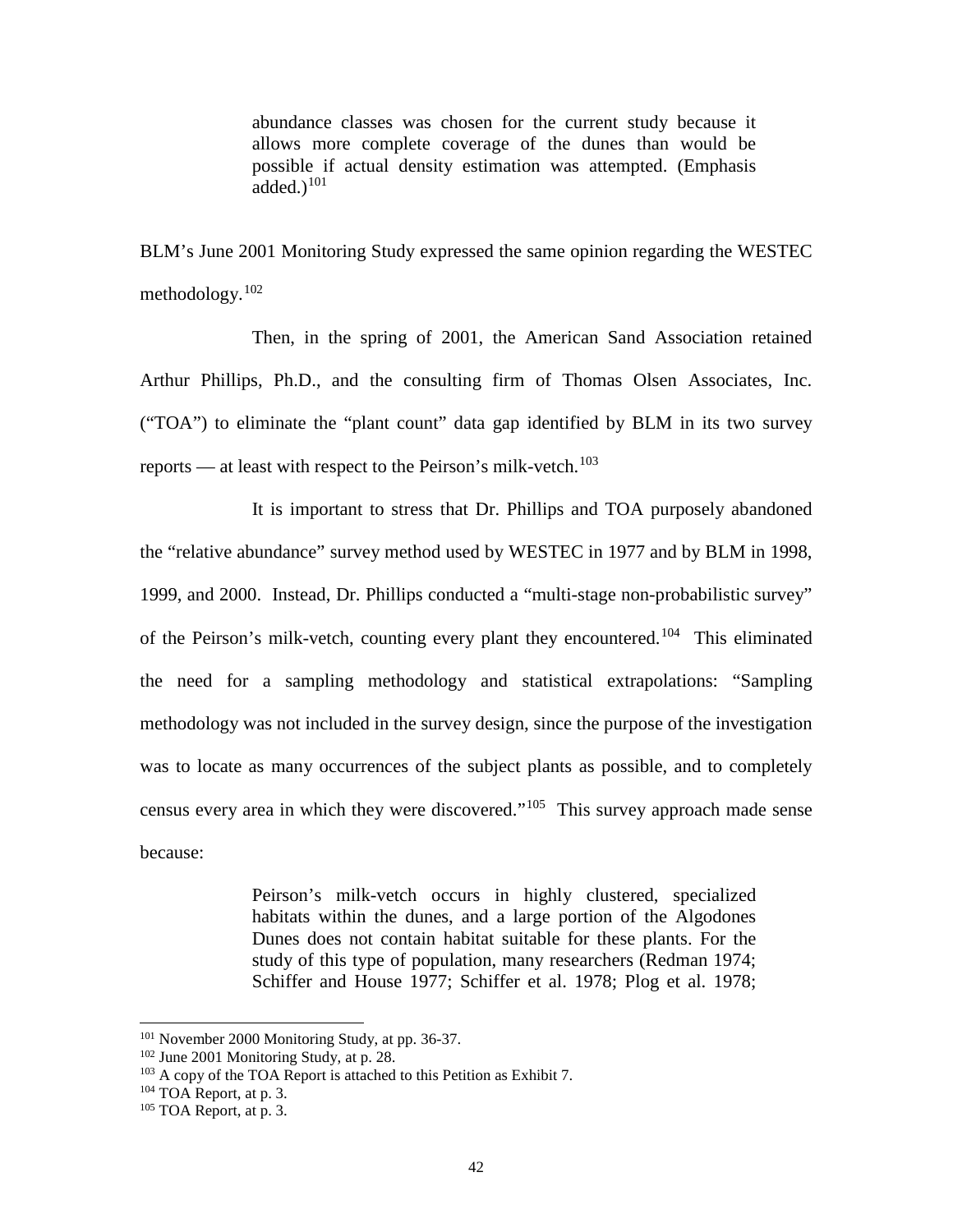Wilson 1996) have determined that non-probabilistic research strategies are preferable to random or stratified random methods (which are generally more effective for the study of normally distributed populations). Schiffer et al. have argued that '[random] sampling techniques . . . do not facilitate . . . population estimation of rare or highly clustered elements.<sup>[106](#page-42-0)</sup>

Dr. Phillips had hoped to conduct this on-the-ground plant census in both the open and closed areas of the dunes, but BLM twice denied his request for vehicle access into the five closed parcels.<sup>[107](#page-42-1)</sup> As a result, Dr. Phillips and the TOA biologists surveyed the closed areas by helicopter, noting the GPS coordinates of each Peirson's milk-vetch colony they observed.[108](#page-42-2)

The heavy rains in the fall of 2000, and cooler, wet weather in the winter of 2001, gave TOA the opportunity to survey the Peirson's milk-vetch during an especially productive germination period.<sup>[109](#page-42-3)</sup> The number of Peirson's milk-vetch plants observed was startling. In the open areas, Dr. Phillips and TOA counted 71,926 Peirson's milk-vetch individuals, the vast majority of which had already produced seeds to be dropped or scattered in the dunes when the summer heat dries (and often kills) the plants.<sup>[110](#page-42-4)</sup>

As for the closed areas, TOA determined from helicopter overflights that Peirson's milk-vetch colonies in the closed dunes also support large numbers of individual plants:

> A helicopter survey of the closed areas revealed many occurrences, especially within the southern portion of the large central closure. These sites could not be censused, but they appeared to be similar in number and abundance of plants to adjacent open areas.<sup>[111](#page-42-5)</sup>

<span id="page-42-0"></span><sup>106</sup> *Ibid.*

<sup>107</sup> *Id.*, at p. 4.

<span id="page-42-2"></span><span id="page-42-1"></span><sup>108</sup> *Id.,* at p. 4-5.

<span id="page-42-4"></span><span id="page-42-3"></span><sup>109</sup> *Id.*, at pp. 1, 10.

 $110$  *Id.*, at pp. 10-11.

<span id="page-42-5"></span><sup>111</sup> TOA Report, at p. 13.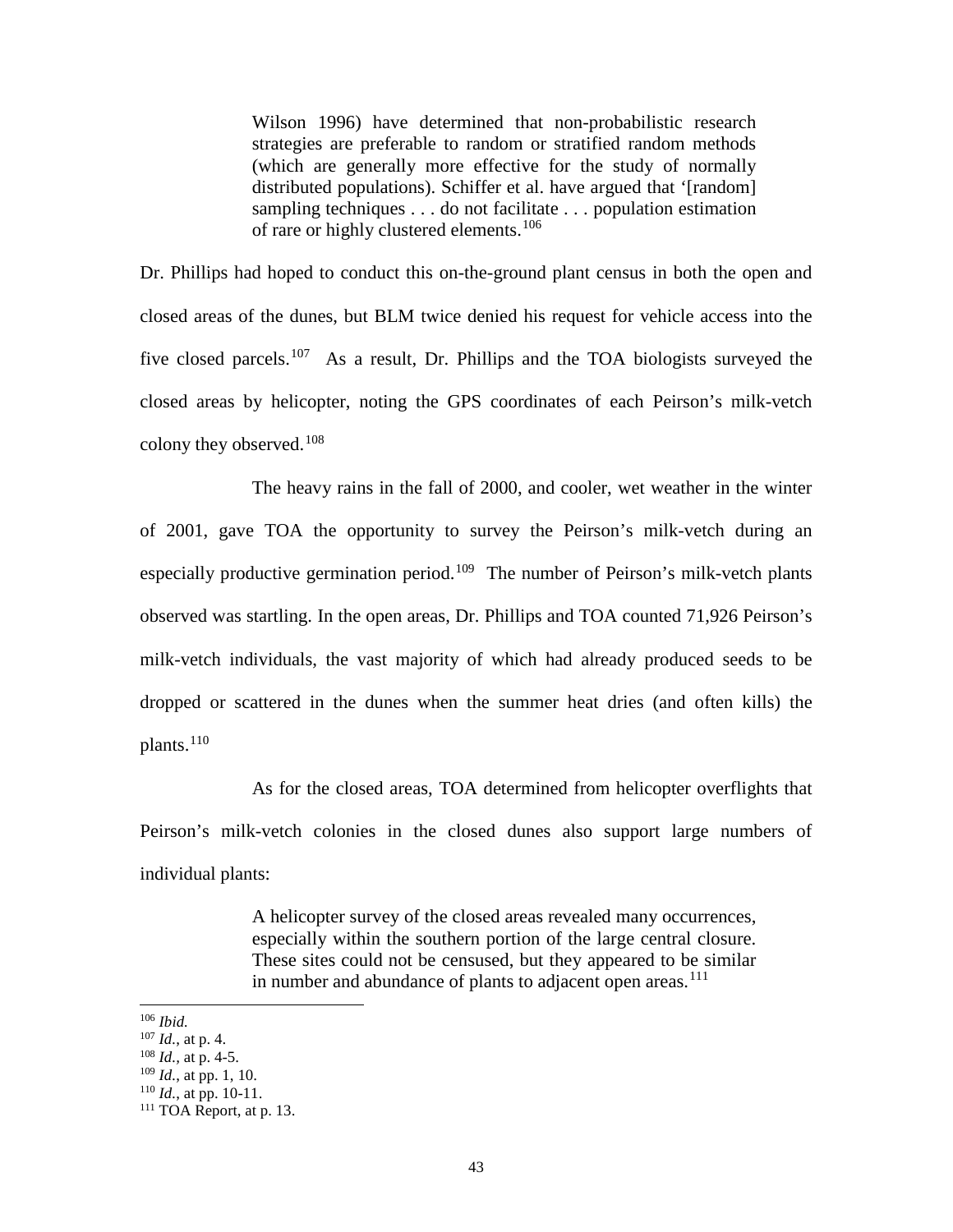Apart from the extremely large number of Peirson's milk-vetch individuals observed by Dr. Phillips and TOA — approximately 72,000 in the open area and numerous Peirson's milk-vetch colonies in the closed area — the TOA report includes three other important findings. First, Dr. Phillips confirmed what other researchers had suspected in the past that the Peirson's milk-vetch, although technically a perennial, behaves more like an annual plant and is extremely susceptible to fluctuations in rainfall. According to TOA:

> The vast majority of Peirson's milkvetch plants observed were of a uniform age and in their first year. Peirson's milk-vetch is a shortlived perennial that explosively germinates when favorable moisture conditions occur (Barneby, 1964; Bowers, 1986), in this case an abundance of fall moisture in October 2000. Only five individuals were found that appeared to be older than the current growing season. $112$

The second finding, tied closely to the first, was that the Peirson's milk-

vetch's reproductive success is not dependent on the longevity of individual plants, but

on the size and health of the species' seed bank:

 $\overline{a}$ 

Although the Peirson's milkvetch is potentially a perennial, most plants that germinated in October 2000 were flowering in March 2001 and setting fruit by May. This means that they contributed to the replenishment and enhancement of the seed bank during their initial growing season; many may not survive if dry conditions occur during the following winter, but their survival is not necessary for the preservation of the species since they have already reproduced . . . .

The potential for a desert annual or short-lived perennial rests not in the plants that are actively growing at any particular time but in the seed bank, the dormant seeds resting in the soil awaiting the return of brief, favorable conditions for their germination (Pavlik and Barbour, 1988; Venable and Pake, 1999). Dormant seeds in the soil allow plants to survive long periods of unfavorable growing conditions, both seasonal and annual. The contribution of

<span id="page-43-0"></span><sup>112</sup> TOA Report, at p. 10. This finding is consistent with similar findings set forth in BLM's June 2001 Monitoring Study. (June 2001 Monitoring Study, at pp. v, 21, 30. Ex. 14 to this petition.)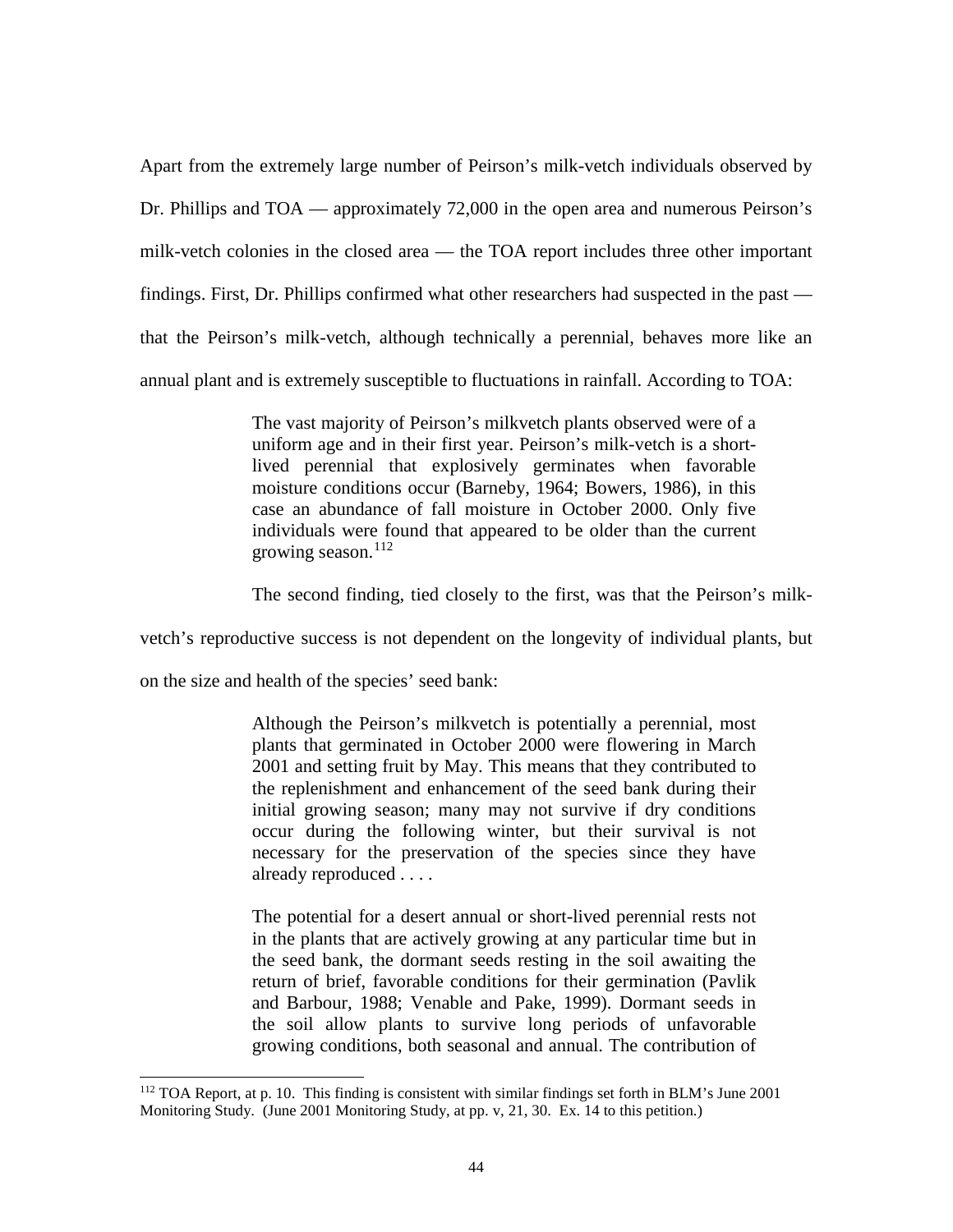the 2000-2001 cohort of Peirson's milk-vetch to replenishing the seed bank is impressive.  $113$ 

Ultimately, the Dr. Phillips concluded that, with respect to the Peirson's milk-vetch and other desert-dwelling perennials, "it is impossible to ascertain the status of such plants without either studying them during a rare germination event, or by analyzing the seed bank."[114](#page-44-1) Dr. Phillips stated:

> The largest site censused in March 2001, before the secondary germination event, contained 3,738 plants, 90% of which were noted as reproductive. If each plant produced 5 pods, and each pod contained 14 seeds, the contribution to the seed bank at that site alone would be more than 235,000 seeds. The largest site counted was 3,994 plants in early April. The proportion of plants estimated to be reproductive when this site was censused was only 20%, reflecting the March germination event. Making the same assumptions as above, the 2001 seed bank contribution of this site would be nearly 56,000 seeds. By the time of our April trip, many plants had shed their pods, and seeds were plainly visible on the sand surface. The large, flat black seeds contrast strongly with the light-colored sand, and at several sites observers noted that seeds were 'all over the place.' In these cases the pods had not been dispersed far before they broke open and shed their seeds.<sup>[115](#page-44-2)</sup>

The third finding, which relates directly to the "threats" identified in

USFWS's 1998 listing decision, is that less than 1% of the 71,926 Peirson's milk-vetch

plants observed in the open areas showed signs of contact with OHVs, and most of these

plants suffered no permanent damage.

"The total number of plants that showed any evidence of having been affected by OHVs was 667, or 0.93% of all Peirson's milkvetch plants counted. It was apparent that nearly all plants that were run over were resilient, and popped back up with no damage to the stems or the flowers. As soon as wind obliterated the tracks there was no sign of any effect. The proportion of plants that had been affected by OHVs was small primarily because drivers avoid

<sup>&</sup>lt;sup>113</sup> TOA Report, at pp. 10-11.

<span id="page-44-1"></span><span id="page-44-0"></span><sup>114</sup> *Id.*, at p. 12.

<span id="page-44-2"></span><sup>115</sup> *Id.*, at p. 11.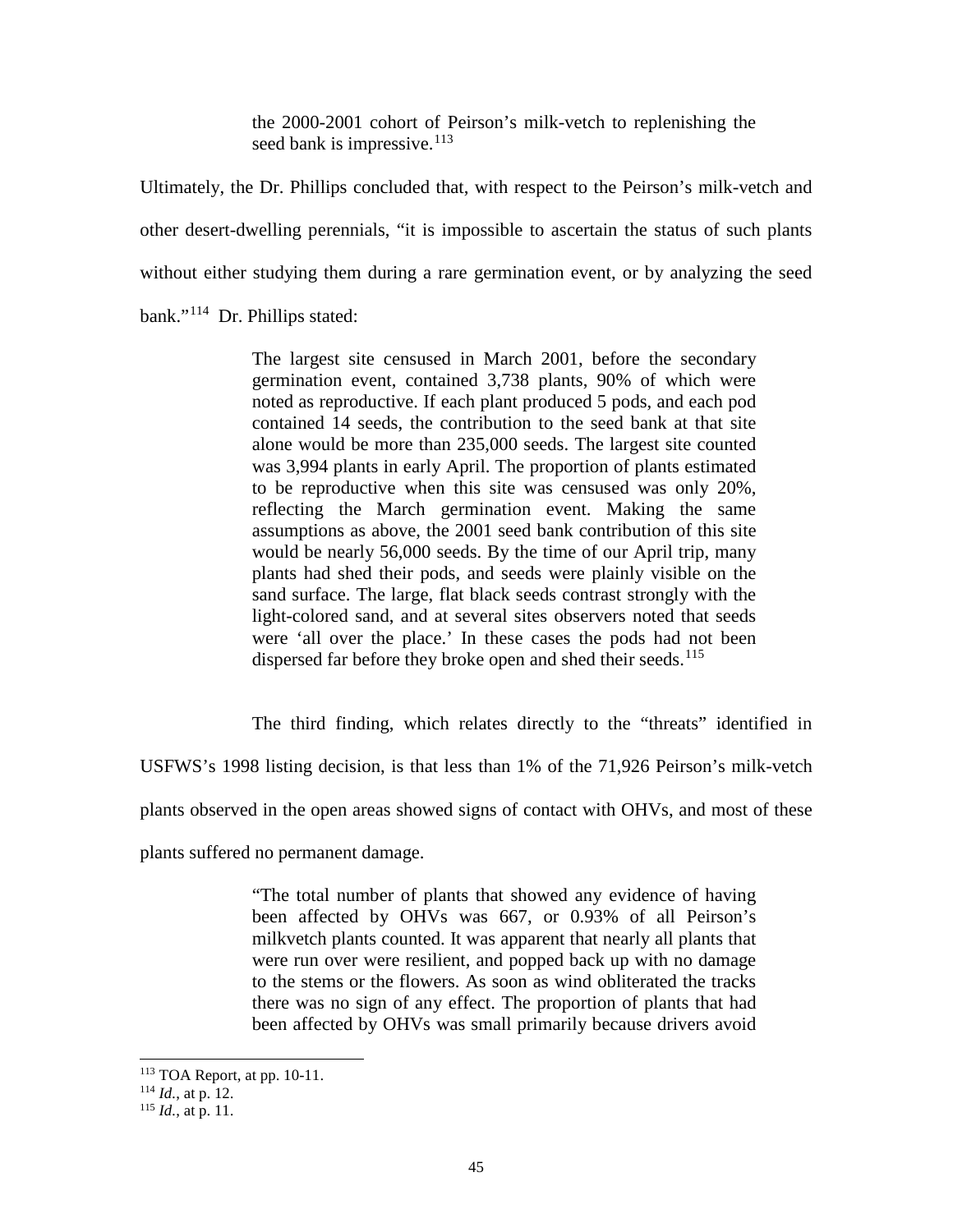vegetated basins due to the potential tire damage from woody, stems of shrubs, and wood scattered on the ground from dead plants. Even though tire damage would not occur from running over a first-year milkvetch, they are protected by their location in general proximity with shrubs."[116](#page-45-0)

Ultimately, Dr. Phillips determined that "[t]he occurrence of dune plants and heavy use areas for vehicles is to a large extent mutually exclusive."<sup>[117](#page-45-1)</sup> This conclusion is consistent with similar statements in BLM's monitoring reports from November 2000 and June 2001:

> Although all 6 species [including the Peirson's milk-vetch] appear to be at least as widespread and abundant in the entire open area in 1998 as they were in 1977, this likely results from the fact that OHV use in the open area does not encroach — at least very intensively — on much of the habitat of the plants in relatively large portions of the open area away from OHV staging areas.<sup>[118](#page-45-2)</sup> (BLM November 2000 Monitoring Report)

> Although all six species [including the Peirson's milk-vetch] . . . appear to be responding similarly in both the closed and open areas, this likely results from the fact that OHV use in the open areas does not encroach — at least very intensively — on much of the habitat of the plants in relatively large portions of the open area away from OHV staging areas.<sup>[119](#page-45-3)</sup> (BLM June 2001 Monitoring Report)

When read together, the BLM monitoring studies (2000 and 2001) and the TOA Report demonstrate that, at least in the 1998—2001 time-frame, the Peirson's milk-vetch was thriving in the open and closed portions of the Imperial Sand Dunes. The question, then, was whether the data developed in 1998—2001 provided an accurate reflection of the status of the Peirson's milk-vetch or was instead an aberration. The only way to answer

<sup>116</sup> *Id.*, at p. 12.

<span id="page-45-1"></span><span id="page-45-0"></span><sup>117</sup> *Ibid.*

<span id="page-45-2"></span><sup>118</sup> November 2000 Monitoring Report, at p. v.

<span id="page-45-3"></span><sup>119</sup> June 2001 Monitoring Report, at p. vii.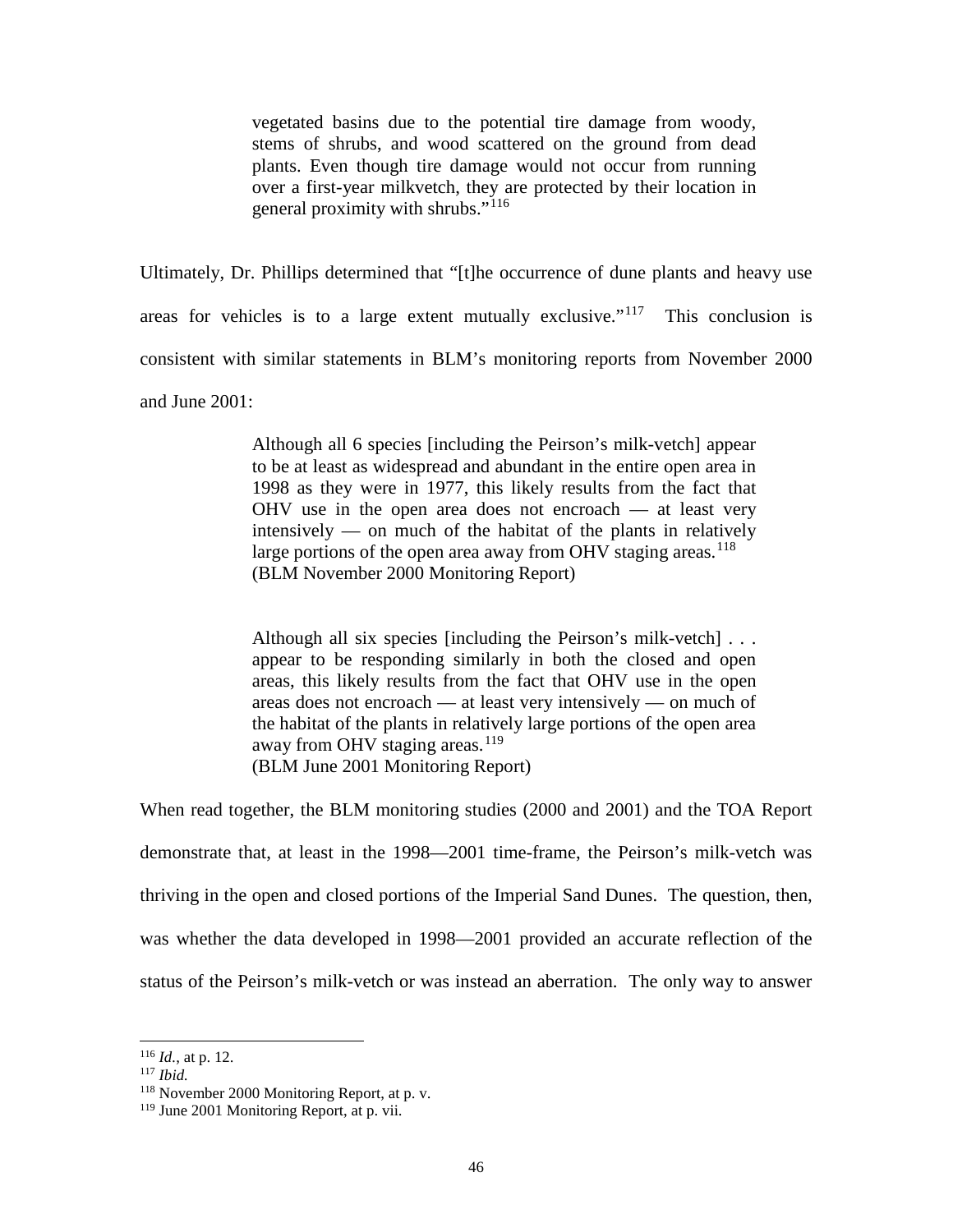this question was to conduct repetitive surveys over successive years, which is exactly what BLM and Dr. Phillips did, albeit on separate tracks.

### 6. Plant and Seed Data Developed Since 2001 Confirm the Peirson's Milk-vetch is Thriving in the Dunes

As shown by BLM's monitoring studies from 2000-2005 and Dr. Phillips' analytical surveys from 2001 through 2005, the Peirson's milk-vetch is abundant throughout its range and, given the proper climatic conditions, will express itself aboveground in a profusion of plants (173,000 to 280,000 individuals). These studies also show that the Peirson's milk-vetch seed bank is stocked with a minimum of 2.5 million seeds. When it denied the original delisting petition submitted in October 2001 by ASA, *et al.*, USFWS did not have the benefit of this multi-year monitoring data, and this may account for its reluctance to remove the plant from the list of threatened species. But now that these data are in, they cannot be ignored. The BLM and Phillips reports establish – not by a "snapshot" in time, but by repetitive "year-after-year" analyses – that the Peirson's milk-vetch has a large and stable population which seems to be growing.

Both BLM and Dr. Phillips have learned a great deal about the ecology and reproductive strategies of the Peirson's milk-vetch – knowledge that no one possessed in 1998 or even in late 2001 when the original delisting petition was submitted. Now, however, we know a great deal more about the Peirson's milk-vetch reproductive cycle. Weather permitting, the species will have two germination events in a season – one in the late fall, another in the late winter/early spring. Many of the fall germinants will drop seed by the following April, while nearly all of the spring germinants will remain infertile until the next growing season, which means they must survive the harsh summer if they are to reproduce. Most don't make it. Those that do – the so-called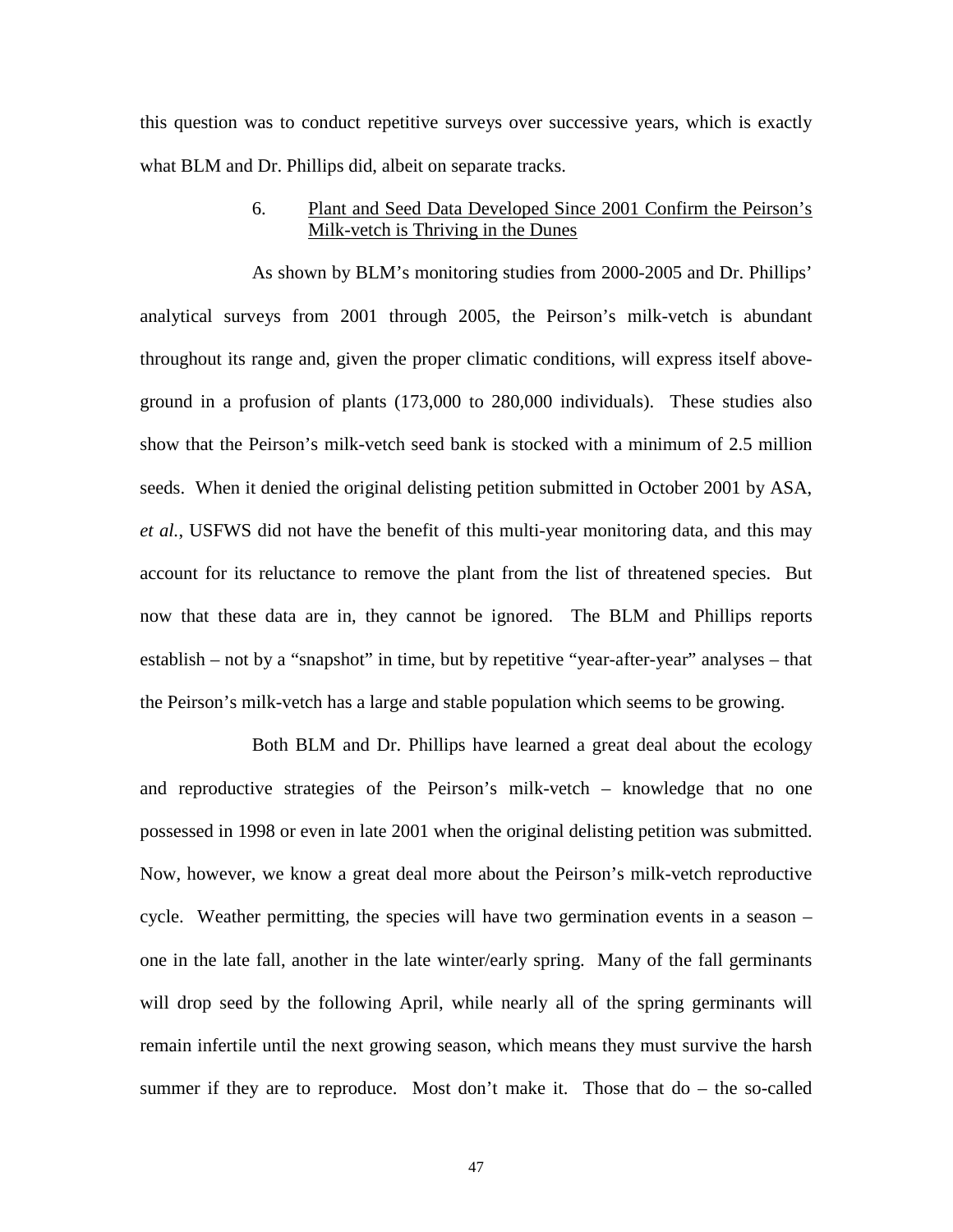"second-years" – tend to produce a very high number of seeds per plant. Between the seed-bearing first years and the surviving second years, the Peirson's milk-vetch seed bank remains well-stocked, even when depleted by a large germination of infertile (and for the most part doomed) juvenile plants in the spring. The fecundity of the fertile plants is so great as to replenish this loss within the next growing season or two.

## 7. The Peirson's Milk-vetch No Longer Satisfies Listing Criteria

When reviewing this delisting Petition, the Secretary of the Interior must evaluate the "best scientific and commercial data available" on the Peirson's milkvetch.<sup>120</sup> In doing so, the Secretary must then consider whether the Peirson's milk-vetch is still vulnerable to the five "threats" identified by 16 U.S.C. § 1533 (a)(l) and 50 CFR Part 424.11:

- (1) the present or threatened destruction, modification, or curtailment of its habitat or range;
- (2) overutilization for commercial, recreational, scientific, or educational purposes;
- (3) disease or predation;
- (4) the inadequacy of existing regulatory mechanisms; or
- (5) other natural or manmade factors affecting its continued existence.

Given the results of the multi-year monitoring conducted by BLM

and Dr. Phillips, respectively, it is clear that the anticipated threats to the Peirson's milk-vetch and its habitat have not materialized. The status of the Peirson's milk-vetch as a vigorous, thriving, healthy species shows no signs of

<span id="page-47-0"></span><sup>120</sup> 50 CFR Part 424.11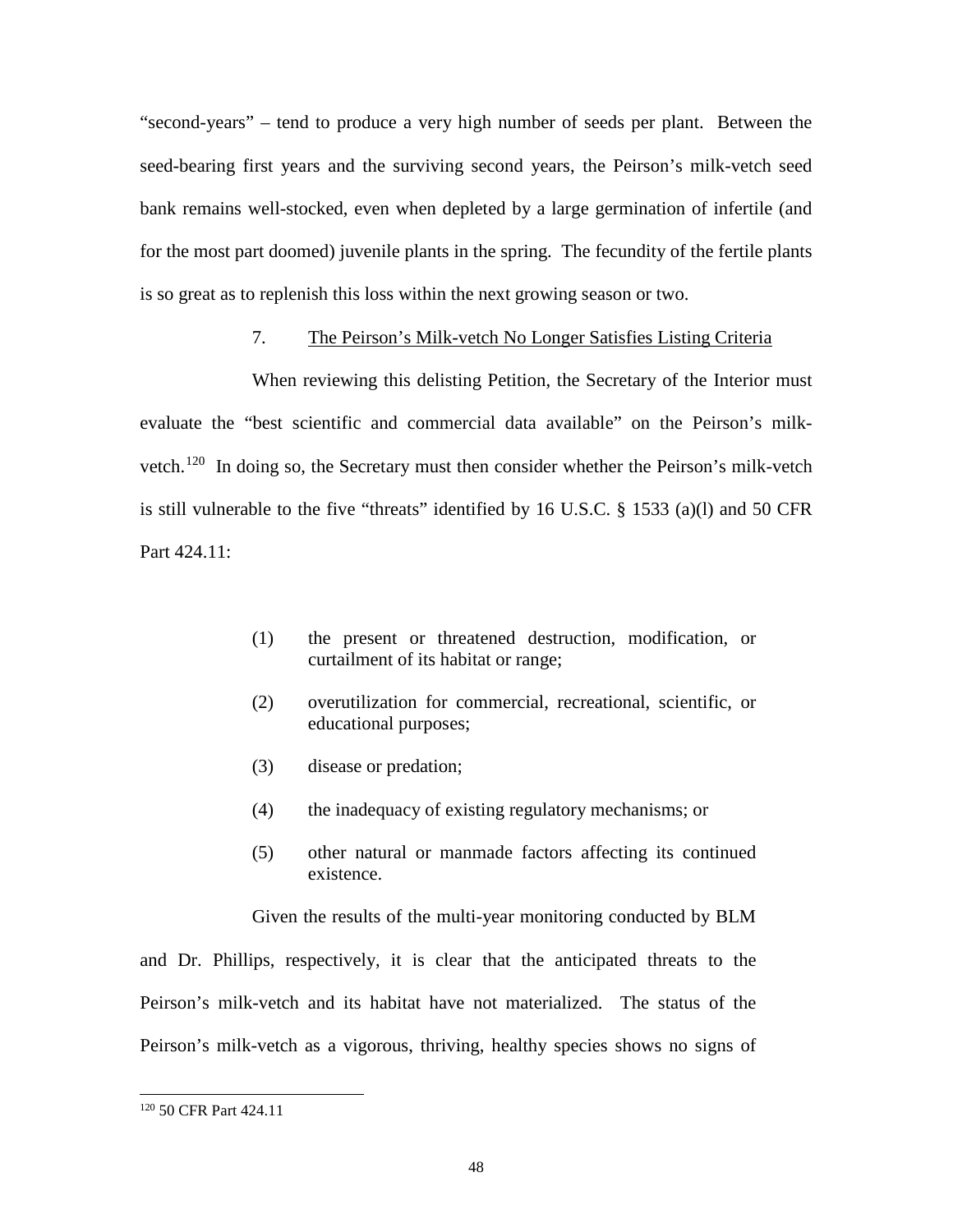diminishing during the past 24 years. While varying tremendously in abundance on a year-to-year basis according to rainfall, it is able to respond rapidly with germination from its seed bank to produce tens of thousands of seedlings following any significant cool-season rainfall event, the most explosive response being the most recent, in the fall and winter of 2004-2005. Reproductive capacity remains commensurate with the number of potentially fertile plants.

While it is notoriously difficult to determine the status of annual or short-lived perennial desert plant, studies conducted over the past five years on both the seed bank and above above-ground elements of Peirson's milk-vetch abundance show indisputably that its population is healthy, its status stable, the threats to its continuous existence negligible, and the necessity of maintaining its protection under the ESA non-existent.

With respect to OHV use, the data consistently establish that OHVs are not a major threat to the Peirson's milk-vetch. Every study published since 2000 – whether issued by BLM or Dr. Phillips – has concluded that OHVs do not significantly affect Peirson's milk-vetch population trends or fluctuations. The following statement from BLM's October 2004 Monitoring Study bears repeating: "*There is no evidence of any OHV effect on either Peirson's milk-vetch or Algodones Dunes sunflower.*"[121](#page-48-0) In other words, OHV use does not threaten the Peirson's milk-vetch or its habitat.

<span id="page-48-0"></span>There also is no evidence that the Peirson's milk-vetch is threatened with "overutilization" for commercial, recreational, or scientific purposes. The plant data set forth in the most recent study by BLM indicate that approximately 280,000 Peirson's

49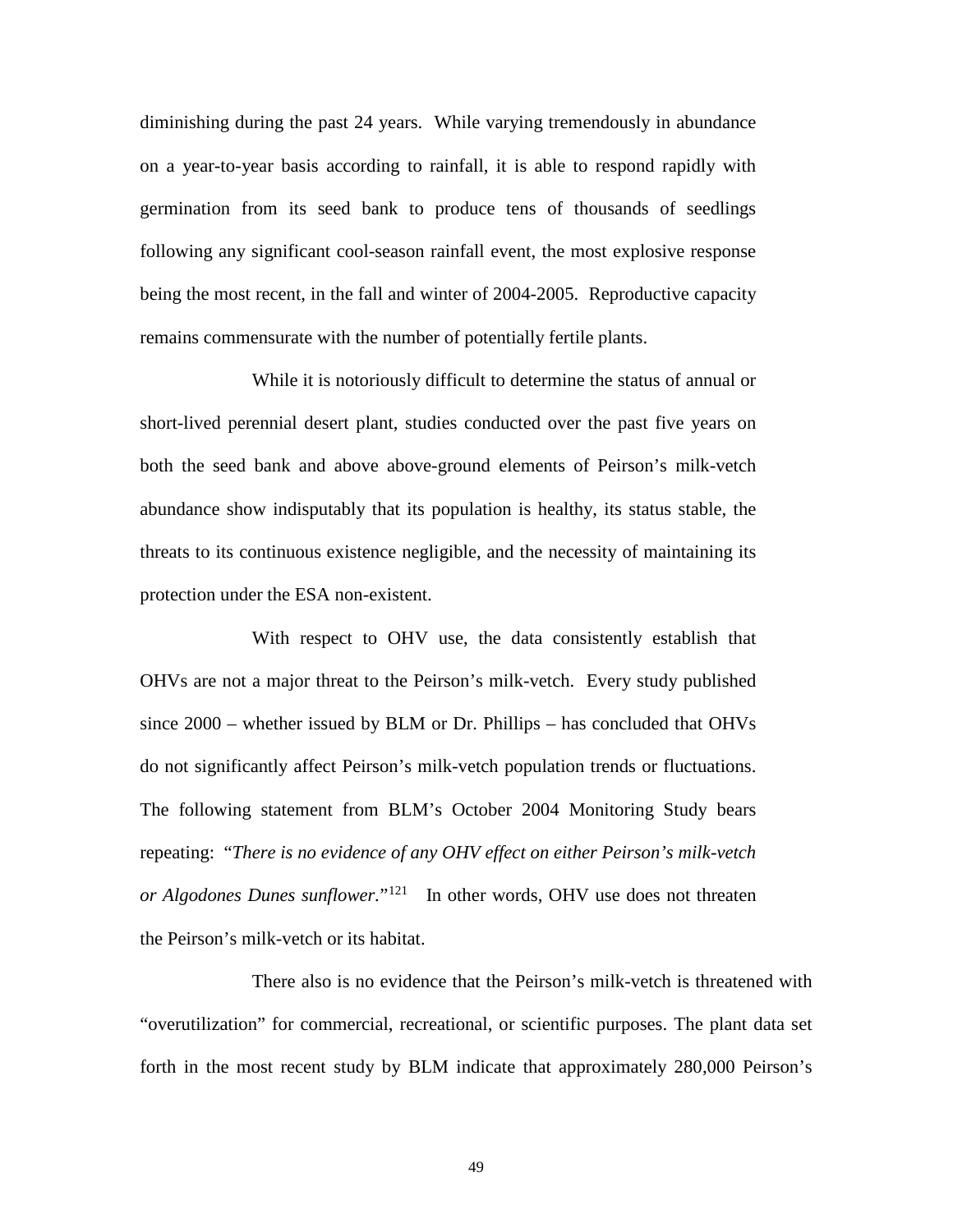milk-vetch inhabited the Imperial Sand Dunes in the spring of 2004. The plant data from Dr. Phillips' 2005 study show that a germination event in the fall of 2004 and early winter of 2005, coupled with a second germination event in the spring of 2005, produced more than 173,000 plants in the dunes. The seed bank is also well-stocked and shows no sign of significant or chronic depletion. On the contrary, the plant's reproductive strategy seems to guarantee that the seed bank will be replenished on cyclical basis. Clearly, the plant is not being overutilized or over-consumed.

As for "disease and predation," the Peirson's milk-vetch is largely free of these threats. Although the Peirson's milk-vetch will lie dormant during drought years thus giving the appearance of poor species health — this is, in fact, a normal part of the Peirson's milk-vetch's reproductive cycle. The plant's seeds will lie in a protective state below the sand, and then germinate when there is sufficient rainfall. Note also that OHV use apparently does not interfere with this process.

The data also suggest that the Peirson's milk-vetch has received adequate regulatory protection from BLM since 1977. BLM can only govern human activities, and these have not been a major factor in the reproductive success of the Peirson's milkvetch. Precipitation is the primary determinant; and precipitation cannot be "regulated."

Finally, as to other "natural or manmade" threats to the Peirson's milkvetch, there simply are none. Even drought is not so much a threat to the Peirson's milkvetch's "continued existence" as it is a natural condition that is accommodated by the Peirson's milk-vetch's reproductive process. The plant's seeds are designed to conserve their reproductive potential during dry years and to release that potential when more favorable (i.e., wet) conditions arise. The number of Peirson's milk-vetch plants and

<sup>121</sup> BLM October 2004 Monitoring Study, at p. v.